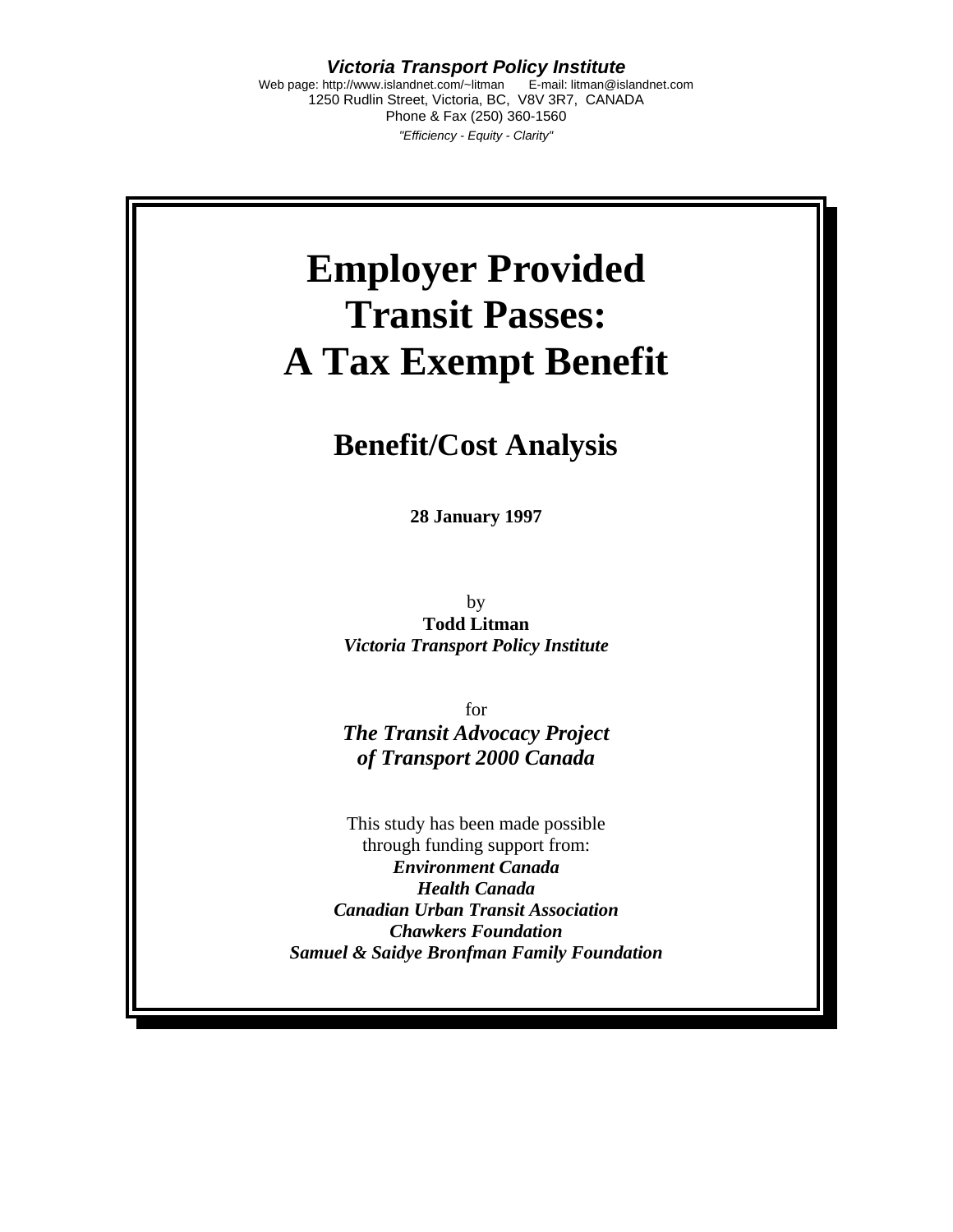# **Employer Provided Transit Passes: A Tax Exempt Benefit Benefit/Cost Analysis**

# *Transit Advocacy Project of Transport 2000 Canada*

Gail McEachern, Coordinator P.O. Box 858, Station B Ottawa, ON K1P 5P9 Telephone: (613) 231-3199 Fax: (613) 594-3271

# *Victoria Transport Policy Institute*

Web page: http://www.islandnet.com/~litman E-mail: litman@islandnet.com 1250 Rudlin Street, Victoria, BC, V8V 3R7, CANADA Phone & Fax (250) 360-1560 *"Efficiency - Equity - Clarity"* 

We would like to express our appreciation for assistance provided by: **Al Cormier,** *CUTA***; Jay Barclay and Henry Pawlak,** *Environment Canada***; Mike Davis and Chris Foord,** *BC Transit***; John Hartman,** *TAC***; Jane Inch,** *Solutions for Sustainability***; Wayne Kauk,** *Transport Canada***; Richard Oram,** *Oram Associates***; Tracy Schoales,** *Health Canada***; Deming Smith, G***VRD***; and Laura von Zittwitz,** *Metro Planning, Toronto; Ontario Ministry of Environment and Energy.*

**28 January 1997**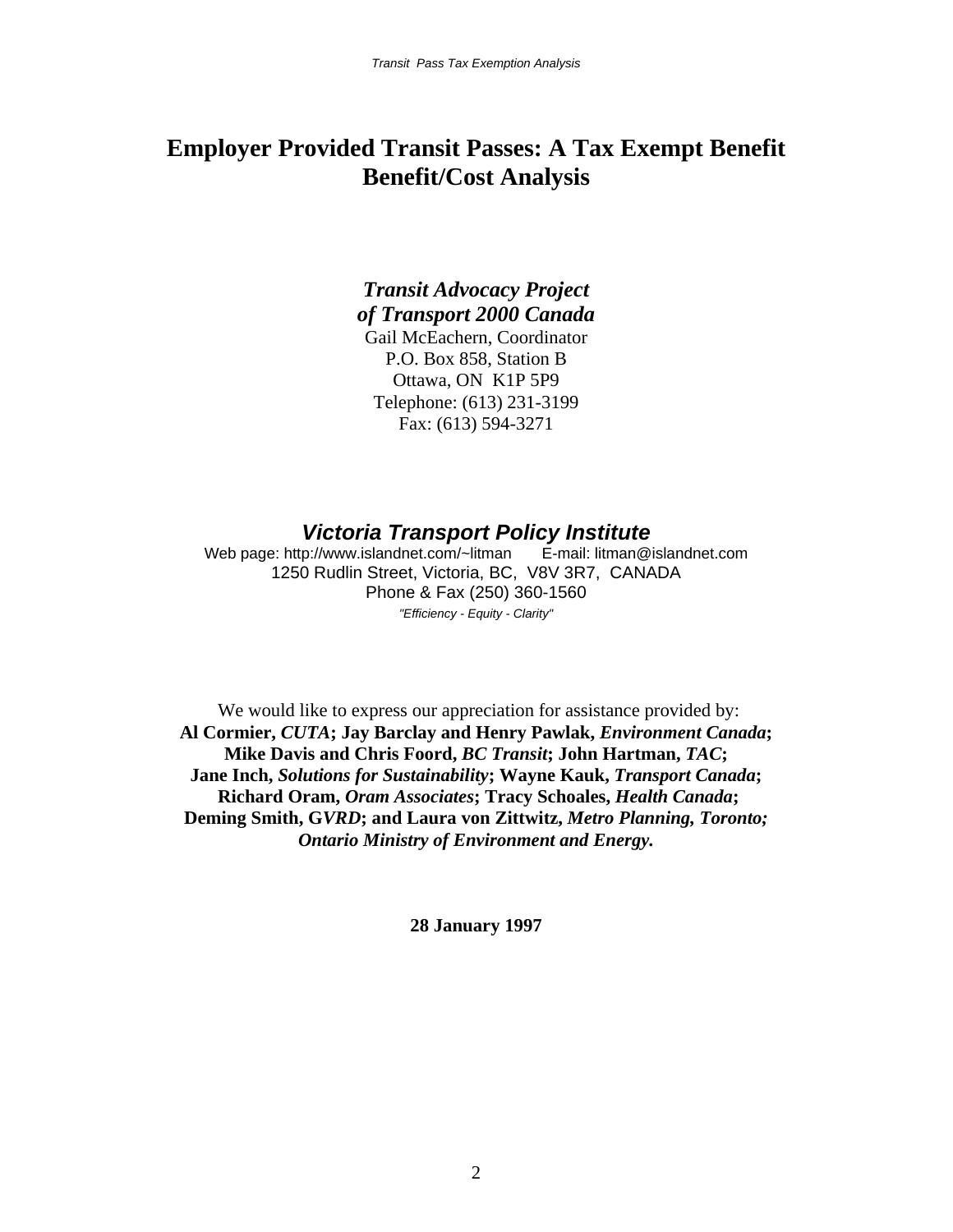# **Table of Contents**

| <b>Executive Summary</b>                                                                                                                                                                                                                                                                                                                                                 | Page<br>İİ. |
|--------------------------------------------------------------------------------------------------------------------------------------------------------------------------------------------------------------------------------------------------------------------------------------------------------------------------------------------------------------------------|-------------|
| I. Introduction                                                                                                                                                                                                                                                                                                                                                          | 1           |
| II. Problems With Current Commuter Benefits                                                                                                                                                                                                                                                                                                                              | 2           |
| III. Transit Benefit Tax Exemption Proposal                                                                                                                                                                                                                                                                                                                              | 3           |
| IV. Economic and Political Context                                                                                                                                                                                                                                                                                                                                       | 6           |
| V. Transportation Context                                                                                                                                                                                                                                                                                                                                                | 7           |
| VI. Comparing Users' Perceived Costs of Driving and Transit                                                                                                                                                                                                                                                                                                              | 15          |
| <b>VII. Transportation Impacts</b>                                                                                                                                                                                                                                                                                                                                       | 17          |
| VII. Environmental, Safety and Economic Impacts<br>1. Overall Economic Benefits<br>2. Specific Environmental and Social Benefits<br>3. Tax Revenue Impacts<br>4. Transit Agency Revenue Impacts                                                                                                                                                                          | 27          |
| <b>VIII.</b> Equity Implications                                                                                                                                                                                                                                                                                                                                         | 34          |
| IX. Problems, Objections and Barriers<br>1. Federal Revenue Impacts<br>2. Perceived Inequity<br>3. "Transit Service Already Receives Subsidies"<br>4. Transit Promotion is Not A Federal Issue                                                                                                                                                                           | 35          |
| X. Conclusions and Recommendations<br>$\overline{1}$ and $\overline{1}$ and $\overline{1}$ and $\overline{1}$ and $\overline{1}$ and $\overline{1}$ and $\overline{1}$ and $\overline{1}$ and $\overline{1}$ and $\overline{1}$ and $\overline{1}$ and $\overline{1}$ and $\overline{1}$ and $\overline{1}$ and $\overline{1}$ and $\overline{1}$ and $\overline{1}$ and | 39          |

Appendix 1, Transit Benefit Travel Impact Model Calculations Appendix 2, Transportation Cost Analysis Techniques and Estimates Appendix 3, Employee Parking Benefit Tax Requirements Appendix 4, Transit Fares in Canada

Bibliography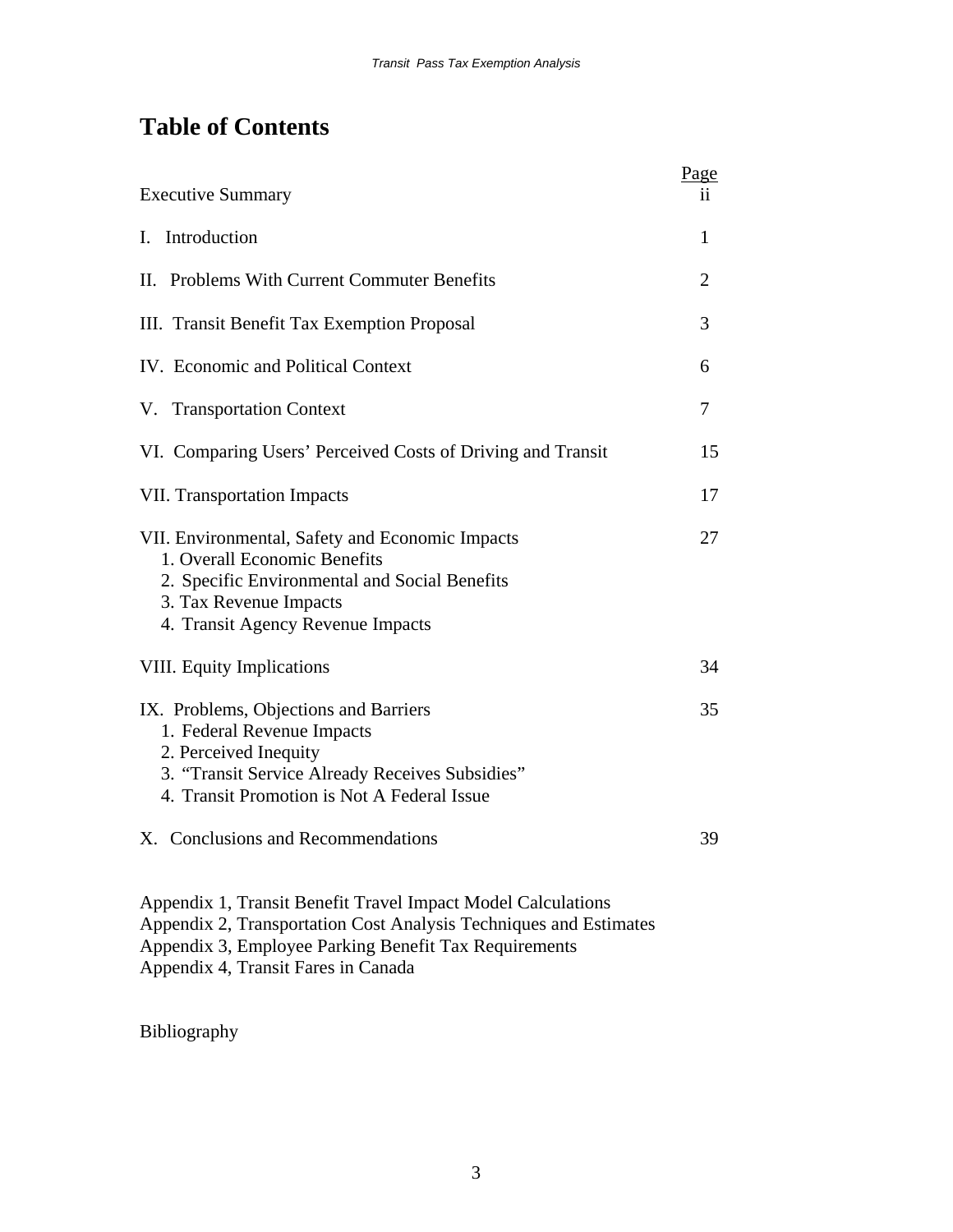# **Executive Summary.**

This report investigates a proposal to make employer contributions toward employee transit commuting expenditures exempt from Canadian income tax. It describes this proposal, discusses the context in which it has been recommended, estimates its impacts on travel and resulting benefits and costs, and investigates potential barriers and problems.

This proposal has been recommended by many organizations representing transportation professionals, public officials, environmental agencies, transit users, and a number of other interests. It would be relatively easy to implement, either as a change in the tax code or as a change in administrative policy. Most other industrialized countries have tax policies that provide such exemptions.

### **Context**

Public transit provides a number of benefits to society. This is particularly true when public transit replaces automobile travel for urban commuting, due to the high costs of accommodating growing urban peak period vehicle traffic. Because of these potential benefits, many local, regional, provincial and national organizations advocate policies that encourage transit commuting.

Current trends in Canada, however, indicate a reduction in transit commuting. This reduction in transit use and resulting increase in peak-period automobile travel is exacerbating a number of problems facing society: traffic congestion, roadway and parking facility costs, petroleum consumption, air pollution, urban sprawl and a degradation of the urban environment.

Why are commuters riding transit less and driving more? Most commuters have little incentive to ride transit. Although the cost of owning an automobile is high, the perceived variable cost of operating an automobile is low and declining in real terms. Transit fares, on the other hand, have increased in real terms. A typical commuter who owns an automobile and receives free, untaxed (for income tax) parking at their worksite pays approximately the same to drive as to ride a bus. This price structure encourages automobile use, despite the potential benefits of alternative modes, such as transit.

An important component of this price structure is the common practice by employers of providing free or subsidized parking to their employees. This benefit is quite valuable; it is typically worth an estimated \$1,772 annually in average pre-tax income for an urban employee, including \$1,200 in direct costs and \$572 in effective tax exemptions, as indicated in Table ES-1. Employers provide this benefit because employees value it more than they would the same compensation in wages, since it is untaxed. That parking is effectively tax exempt, therefore, leverages a much larger benefit to automobile users than its direct value.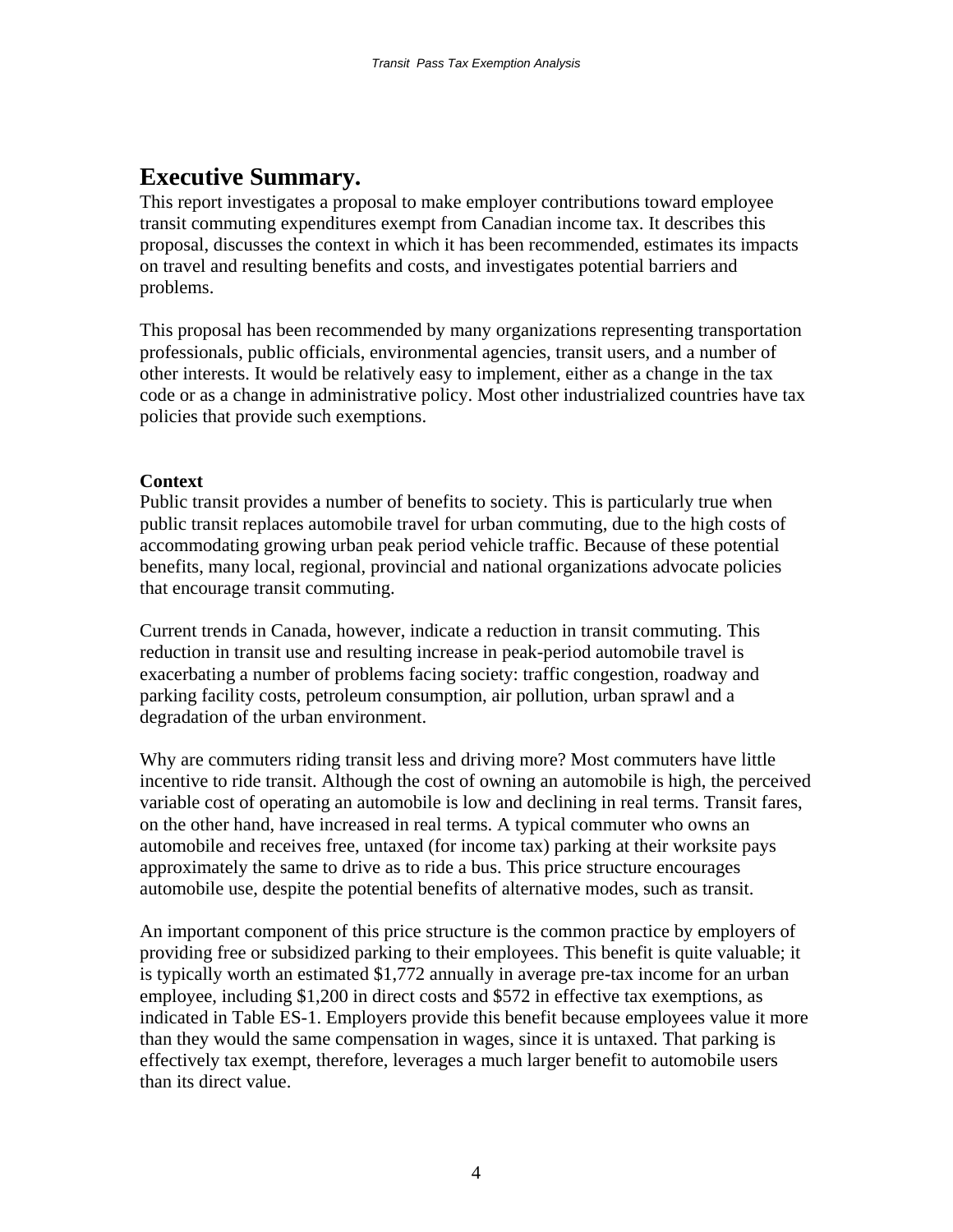| rigionioshe and Transit Incentryls Compared                                                         |                                                                                                       |                                                                                                             |                                                                                  |  |  |
|-----------------------------------------------------------------------------------------------------|-------------------------------------------------------------------------------------------------------|-------------------------------------------------------------------------------------------------------------|----------------------------------------------------------------------------------|--|--|
| <b>Automobile</b>                                                                                   |                                                                                                       | <b>Transit</b>                                                                                              | <b>Net Financial</b>                                                             |  |  |
| <b>Policies</b>                                                                                     | <b>Benefits</b>                                                                                       | <b>Benefits</b>                                                                                             | <b>Incentive</b>                                                                 |  |  |
| <b>Actual Current Policy</b><br>(Free, tax exempt parking,<br>no transit benefit)                   | Parking benefit \$1,200<br>GST avoided<br>84<br>Tax exemption<br>$-488$<br>Total benefit<br>\$1,772   | \$0<br>Transit benefit<br>46<br>GST exemption<br>Tax exemption<br>$\theta$<br>Total benefit<br>\$46         | \$1,772<br>Auto benefit<br>Transit benefit<br>$-46$<br>\$1,726<br>Auto advantage |  |  |
| <b>Official Policy</b><br>(Free, taxed parking, no<br>transit benefit)                              | Parking Benefit \$1,200<br>GST avoided<br>84<br>Tax exemption<br>$\theta$<br>Total benefit<br>\$1,284 | \$0<br>Transit benefit<br>46<br>GST exemption<br>Tax exemption<br>$\boldsymbol{0}$<br>Total benefit<br>\$46 | Auto benefit<br>\$1,284<br>Transit benefit<br>$-46$<br>\$1,238<br>Auto advantage |  |  |
| <b>Transit Benefit</b><br><b>Proposal</b><br>(Free, tax exempt)<br>parking and transit<br>benefits) | Parking benefit \$1,200<br>GST avoided<br>84<br>488<br>Tax exemption<br>Total benefit<br>\$1,772      | Transit benefit<br>\$660<br>46<br>GST exemption<br>Tax exemption<br>268<br>Total benefit<br>\$974           | \$1,772<br>Auto benefit<br>Transit benefit<br>$-974$<br>\$798<br>Auto advantage  |  |  |

*Table ES-1* **Automobile and Transit Incentives Compared** 

*Untaxed parking benefits but no transit benefits result in a \$1,726 annual financial incentive for automobile over transit commuting.* 

Commuters who use alternative modes such as transit receive no such benefits. Transit commuters are therefore relatively worse off than automobile commuters in terms of their total benefits. This bias in tax law, and the bias in employer benefits that results, contradicts efforts to encourage more efficient travel patterns. It is also unfair, both because it favors drivers over transit riders (horizontal inequity), and because transit riders tend to be economically and physically disadvantaged relative to drivers (vertical inequity).

Although Revenue Canada ostensibly collects taxes on parking benefits, it provides exemptions under which the majority of employees qualify. Parking benefit tax revenue could increase by more than an order of magnitude and automobile commuters would still receive more average tax benefit than transit commuters would receive under this proposal. For this reason, making transit benefits tax exempt is justified even if Revenue Canada plans to significantly increase the collection of taxes on parking benefits.

Convincing commuters who currently drive to shift modes to transit is a critical objective for achieving many local, provincial and federal transportation, social and environmental goals. The proposed employee transit tax exemption is one of the few financial instruments available to support transportation demand management efforts, and one of the easiest to implement. It has been widely recommended by a variety of interests to help address a number of economic and environmental problems.

This proposal is an example of using government fiscal policy to achieve environmental and social goals. Considerable economic theory supports the concept that taxes should be higher on goods that impose social costs and lower on goods that provide social benefits.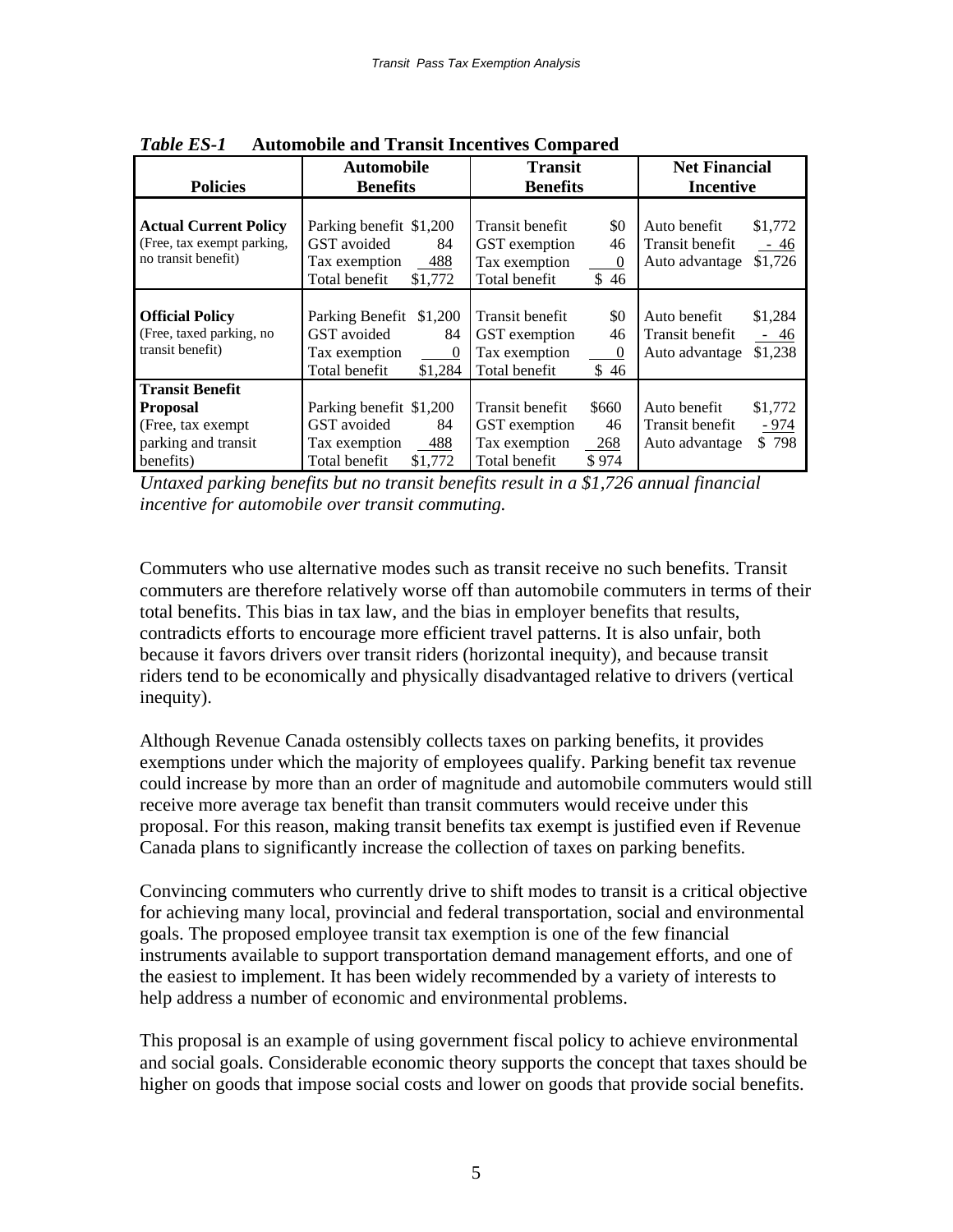# **Estimated Travel Impacts**

A spreadsheet model was developed to help predict travel impacts, costs and benefits for 25 years after implementation of this proposal under various scenarios. Table ES-2 summarizes input values used in this model. Additional sensitivity analysis was performed using "Lower Bound" estimates of impacts and benefits. These did not significantly change results.

|                                                    |            | <b>Outside</b> | <b>Total Urban</b> |
|----------------------------------------------------|------------|----------------|--------------------|
| <b>Definition</b>                                  | <b>CBD</b> | <b>CBD</b>     | Area               |
| Portion of total urban employment.                 | 20%        | 80%            | 100%               |
| Current automobile mode split                      | 40%        | 80%            | 72%                |
| Current transit mode split                         | 40%        | 10%            | 16%                |
| Rideshare, bicycle and walk mode split             | 20%        | 10%            | 12%                |
| Peak period travel as portion of total travel.     | 35%        | 35%            | 35%                |
| Commuting as portion of peak period travel.        | 90%        | 70%            | 74%                |
| Average auto/transit commute distance (km).        | 12         | 12             | 12                 |
| Annual growth in urban-peak vehicle travel.        | 1.0%       | 1.5%           | 1.4%               |
| Annual growth in program Coverage (portion of      |            |                |                    |
| employees offered transit benefits), High.         | 2.0%       | 2.0%           | 2.0%               |
| Annual growth in program Coverage (portion of      |            |                |                    |
| employees offered transit benefits), Standard.     | 1.0%       | 1.0%           | 1.0%               |
| Recipients (portion of employees offered transit   |            |                |                    |
| benefits who accept them).                         | 60%        | 15%            | 24%                |
| Mode shift (auto travel reduction among recipients |            |                |                    |
| as a portion of total commute trips).              | 14%        | 21%            | 19.7%              |

*Table ES-2* **Summary of Assumptions Used in Analysis Model** 

*This table summarizes assumptions used to estimate reductions in automobile travel that is likely to result if transit subsides are made tax exempt.* 

Experience indicates that the portion of commuters offered transit benefits by their employers (called "coverage" in this report) would increase at approximately 1 percentage point of total employment annually if promoted by transit agencies. Higher growth rates are possible if transit benefit promotion is part of an effective transportation demand management program. Only a portion of employees offered transit benefits will accept them and become "recipients." Experience indicates that 10-30% of these recipients' automobile commute trips shift to transit, representing a 5-20% reduction in automobile commuting among employees offered this benefit.

Figure ES-1 illustrates the expected reduction in urban commute travel from this proposal. This indicates small impacts over the first few years, but continued growth. Figure ES-2 illustrates this impact as a percentage of total urban peak automobile travel. This indicates that under the "High" coverage scenario (aggressive promotion as part of local TDM efforts), travel reductions would exceed 1% of total peak vehicle travel within a decade, and 2% within two decades.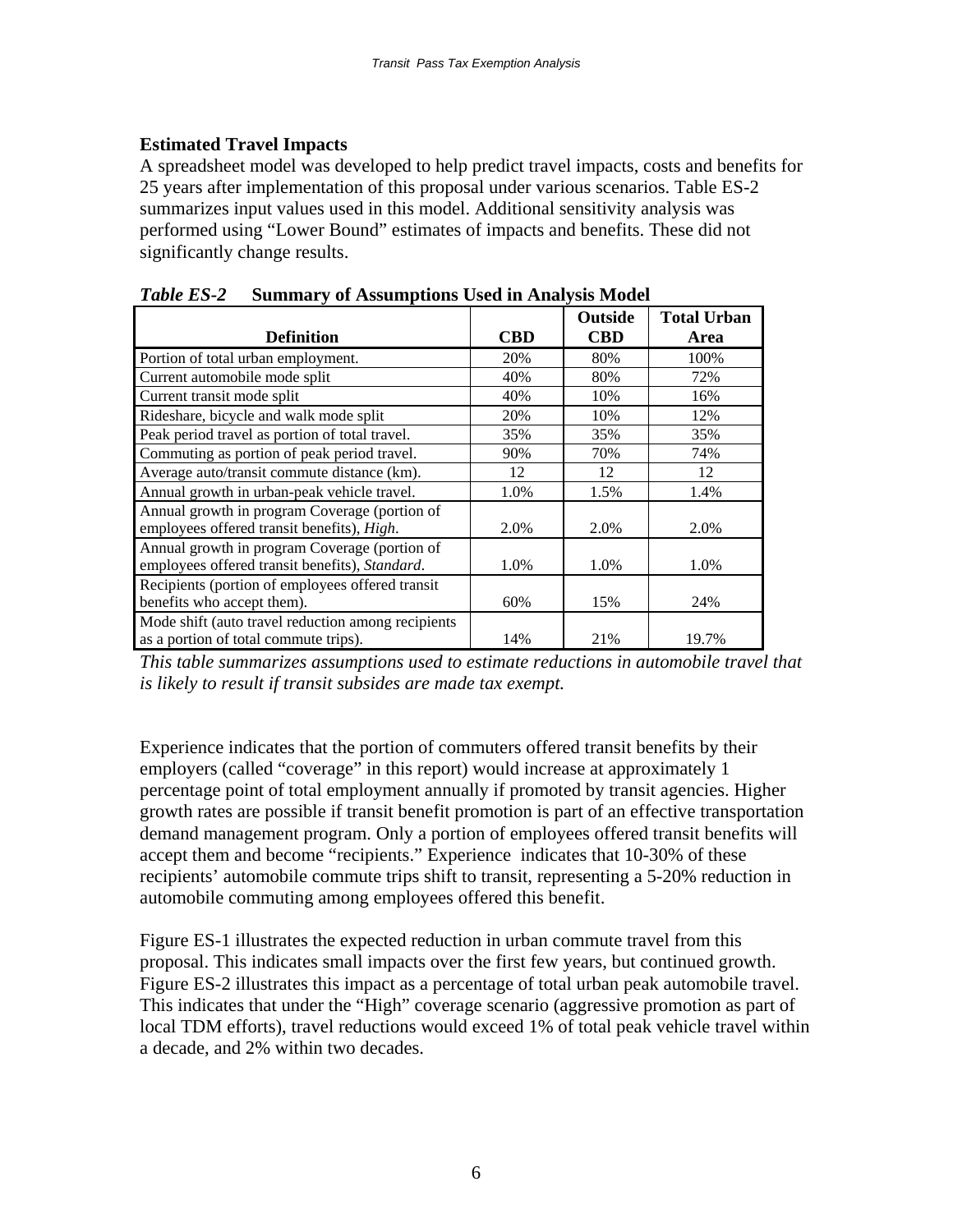



*This graph illustrates the proposal's total travel impacts in millions of kilometres reduced in Canadian cities with populations greater than 100,000.* 





*This graph illustrates the proposal's travel impacts as a portion of total peak period vehicle traffic based on assumptions described above.* 

These reductions in peak period vehicle travel will not be visible in most urban areas due to traffic growth, and latent demand which tends to fill available road capacity. However, this proposal would reduce the *growth* in vehicle travel and traffic congestion, allowing capacity expansion projects to be deferred or avoided. Figure ES-3 illustrates vehicle travel reductions as a percentage of anticipated central business district (CBD) traffic growth.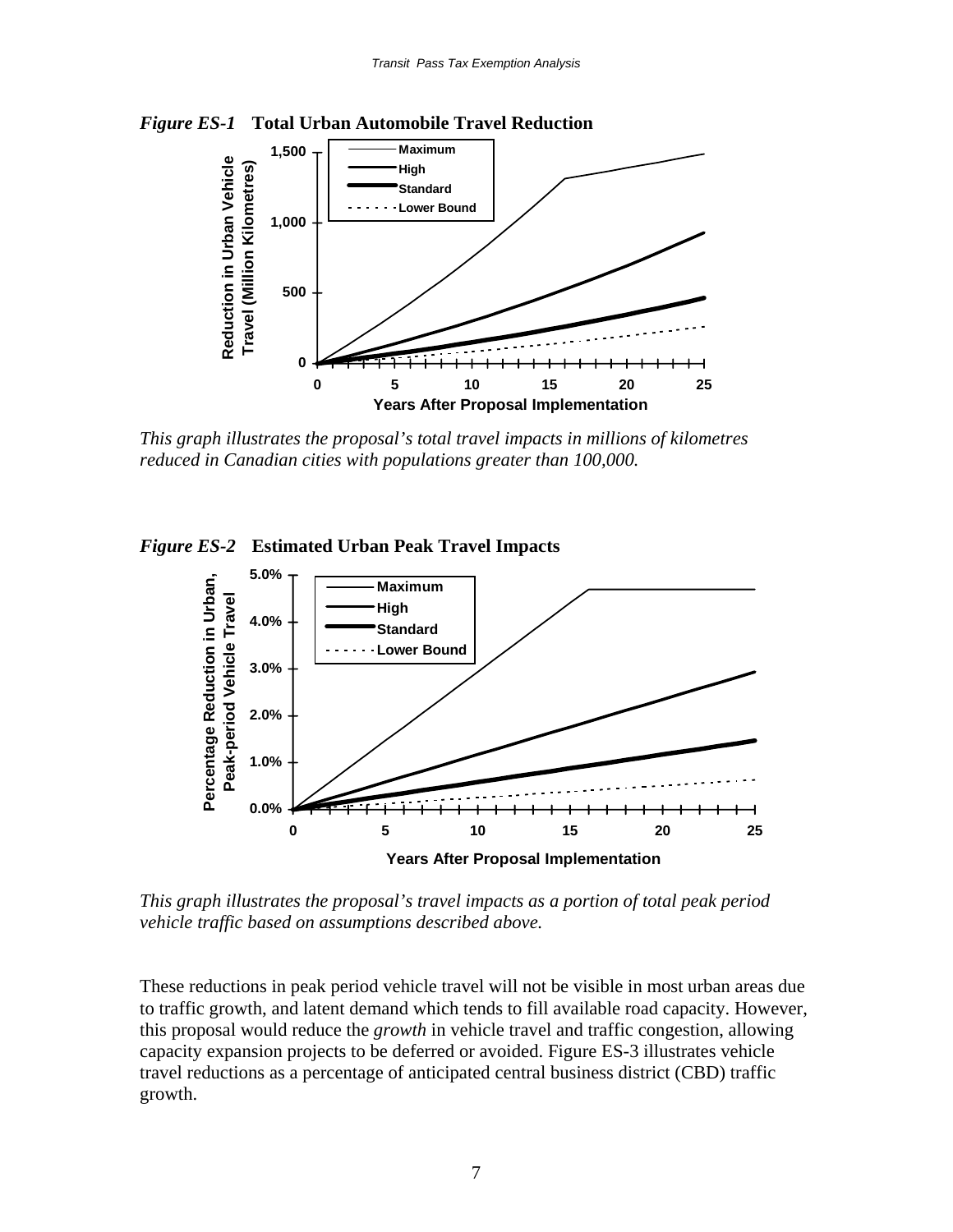



*This graph illustrates the proposal's travel impacts as a portion of peak period CBD vehicle traffic growth.* 

This analysis indicates that the proposal could reduce a significant portion of expected growth in traffic if implemented as part of an effective, comprehensive transportation demand management program. These impacts would be greatest under conditions where the benefits are greatest: peak period travel in large urban areas.

*Table ES-3* **Estimated Travel Impacts (Assumes High Coverage Growth)**

|                                                            | 5 years | 10 years | 20 years |
|------------------------------------------------------------|---------|----------|----------|
| Urban, peak-period vehicle travel reduction (million km)   | 141     | 302      | 932      |
| Percentage reduction in urban, peak-period vehicle travel. | $0.6\%$ | 1.2%     | 3.0%     |
| Percentage reduction in peak-period, Central Business      |         |          |          |
| District vehicle travel growth.                            | 36%     | 35%      | 32%      |

The resulting reduction in automobile travel would provide a number of benefits to business, employees and society, including reduced traffic congestion, roadway and parking cost savings, energy savings, reduced air emissions, increased road safety, increased revenue for transit agencies, financial savings to working households, and more choice for individual commuters. The estimated monetized value of these benefits totals tens of millions of dollars during the first decade of implementation, and much more over the longer term, as indicated in Figure ES-4.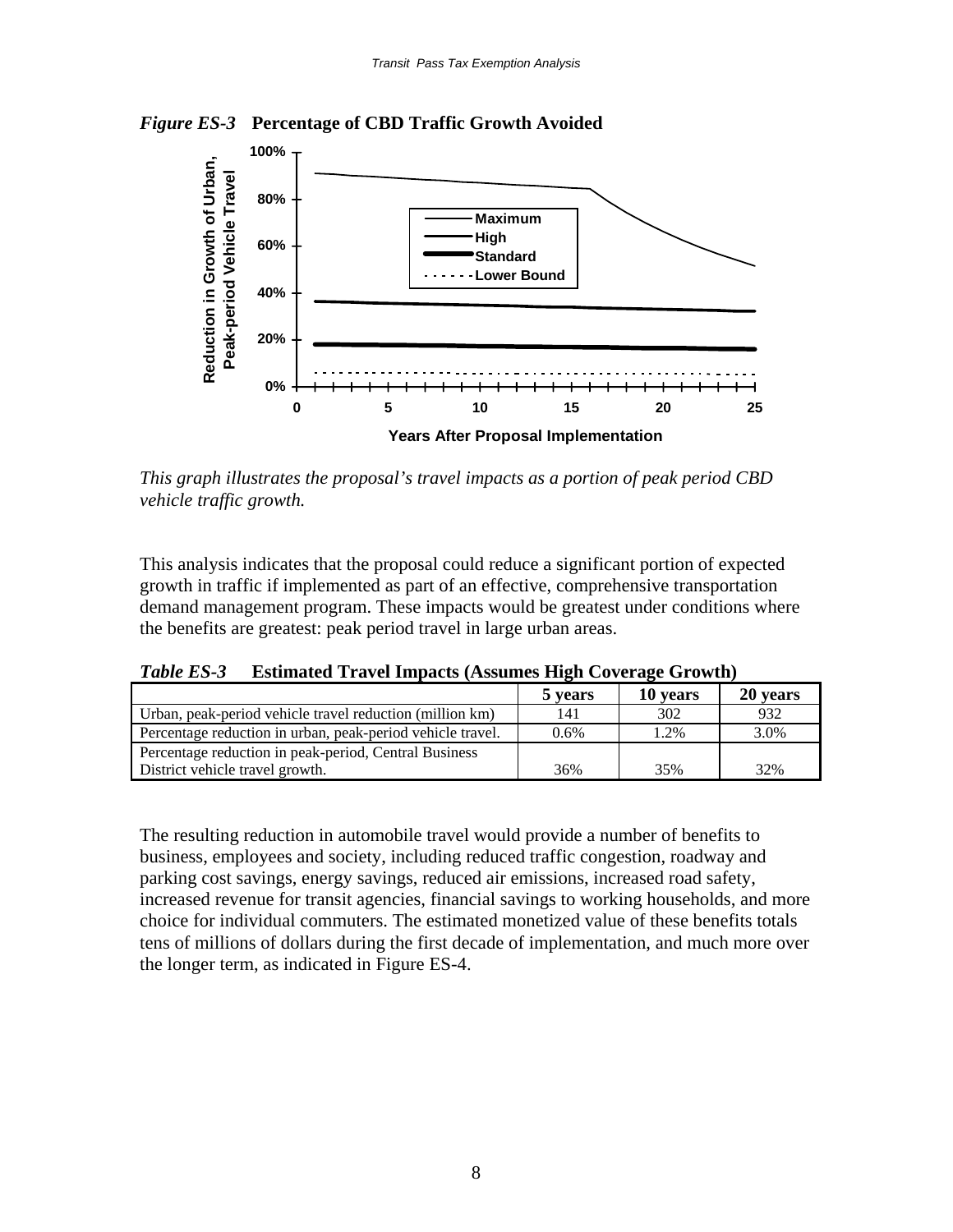



*External benefits (benefits to other road users and the rest of society) of this proposal are estimated to total many millions of dollars annually. These include reduced congestion, parking costs, roadway expense, accidents, and a variety of environmental benefits.*

In the U.S., transit expenditures among recipients increased an average of 23%, averaging \$13.75 in current Canadian dollars or \$165 per year. This revenue increase is about three times larger than the estimated reduction in income tax revenue. Since transit service experiences economies of scale, increased transit use often provides net revenue to transit agencies, allowing greater service or reduced subsidies. Expenditures on public transit produce significantly more domestic employment than the same money spent on automobile travel. This proposal should therefore increase Canadian employment and economic development to the degree that it shifts expenditures from auto to transit.

# **Potential Problems and Barriers**

No significant barriers to this proposal have been identified. The only true costs are minor transition costs associated with any policy change. These are small in magnitude, particularly when compared with total benefits. Unlike many other transportation improvement strategies, there are no ongoing program costs or spillover effects identified.

One concern is a possible reduction in tax revenue if tax exempt transit benefits substitute for taxable wages. This is found to be small for the short and medium term, in part because the number of employees offered transit benefits is likely to be small over this time period, and because transit benefits would partly displace effectively tax exempt parking costs. Tax revenue reductions are actually economic transfers rather than resource costs, and so are circulated back into the economy. Parking cost reductions, on the other hand, represent true resource cost savings, providing economic productivity benefits to society.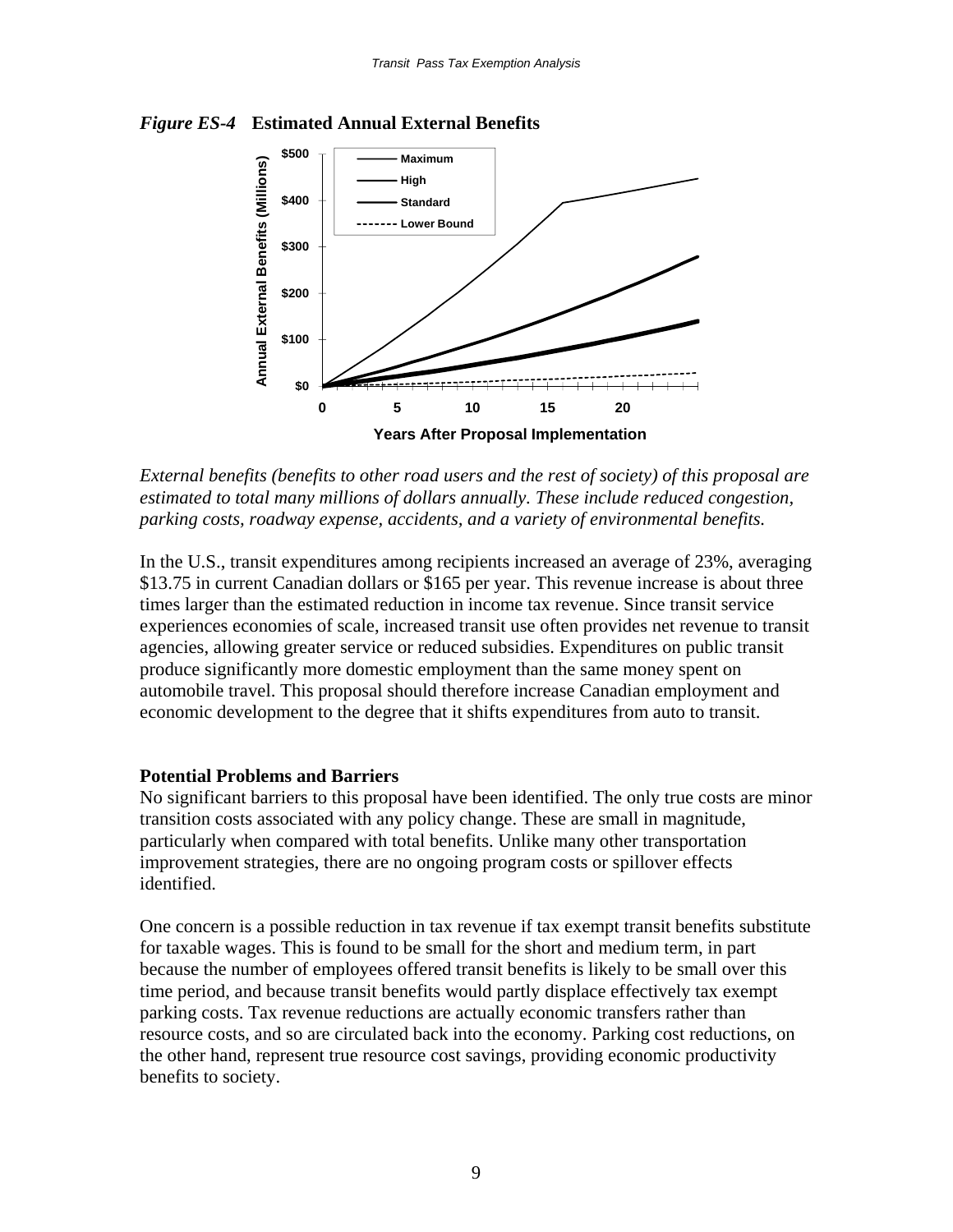At any level of program coverage, estimated revenue reductions from this proposal are approximately half of estimated increase in transit agency revenue, and are an order of magnitude smaller than the estimated monetized benefits associated with reductions in urban peak automobile travel, as illustrated in Figure ES-5.



*Figure ES-5* **Economic Impacts Compared**

*The benefits to society of reduced urban peak automobile travel and increased transit agency revenue are many times larger than the expected reduction in tax revenue.* 

These results indicate that this analysis is highly robust. Even using an unrealistically low "Lower Bound" estimate of travel impacts and benefits, net benefits are more than twice the reduction in income tax revenue. More likely this analysis *underestimates* full benefits by using low estimates of urban traffic growth, and by not accounting for additional benefits from reductions in non-commute travel.

The objection that tax exempt transit benefits would be unfair (horizontally inequitable) to commuters who are not offered them or cannot use transit has little apparent merit. Many tax policies, including several tax exemptions recently announced by Revenue Canada, provide benefits that are unavailable to most tax payers. Although in the short term most people would be unable to use transit benefits, most commuters would eventually be able to use them sometime during their working lives. This proposal would significantly increase horizontal equity by providing transit commuters with benefits comparable to what automobile commuters receive, and vertical equity by benefiting a population that includes many economically and physically disadvantaged people.

It is virtually impossible for local transit encouragement efforts to substitute for this proposal. Virtually any travel demand management program would increase its mode shift 10-30% among employees offered this benefit. Failing to offer transit tax exemptions, therefore, significantly reduces the effectiveness of other demand management efforts.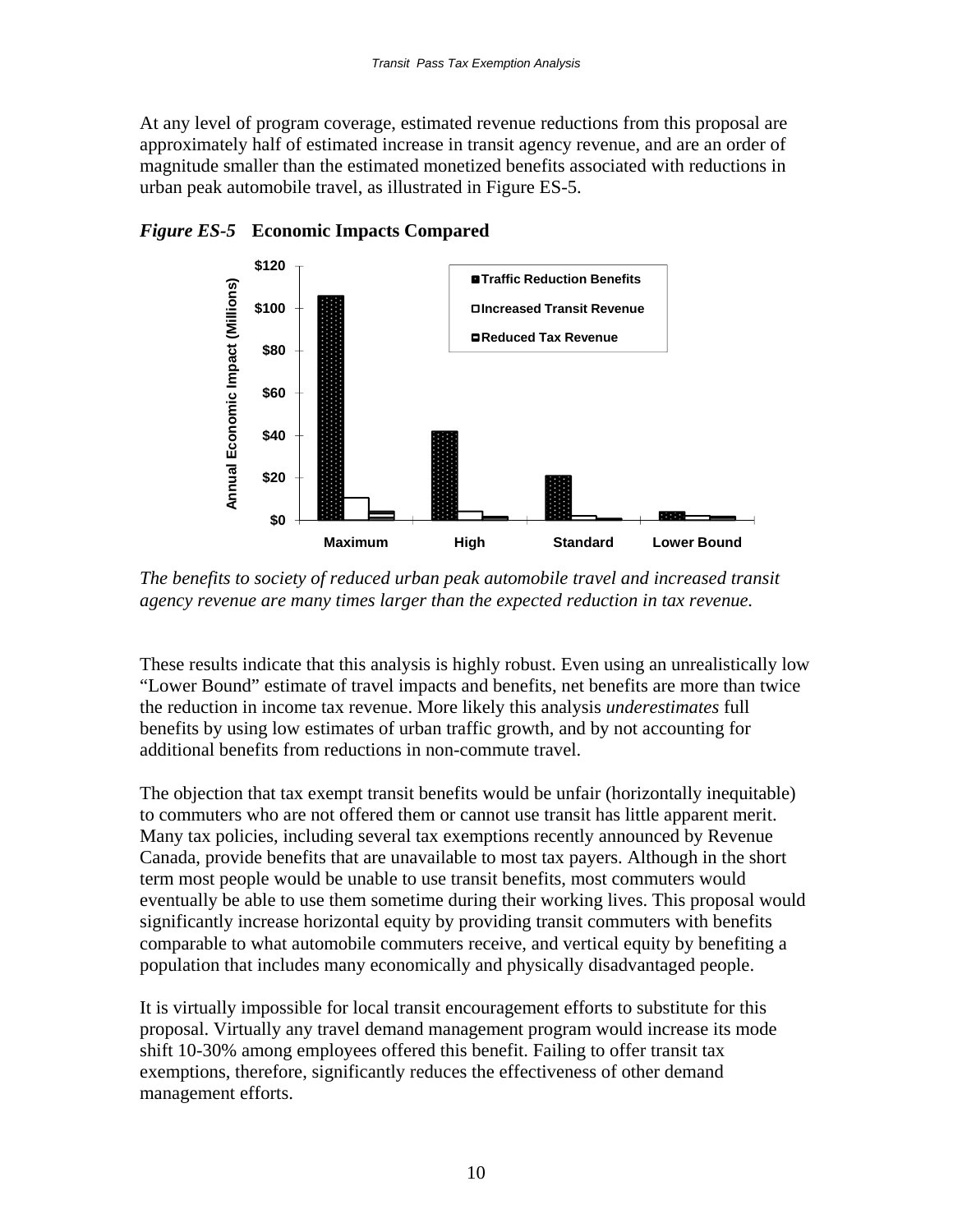# **I. Introduction.**

#### **Context, Goals and Scope of This Study.**

The economic efficiency of a free market is based on consumer choice and correct pricing. The common practice by employers of providing free or underpriced parking to employees who drive, but no comparable benefit to those who do not drive, is a market distortion. This bias toward driving reduces commuter choice and increases automobile use at the expense of other travel options. One of the main reasons that employers provide parking benefits is because they are usually untaxed, and so are worth significantly more than their cash value. Since transit benefits are not income tax exempt, they are not offered by employers.

Shifting travel from automobile to transit, particularly under urban, peak period conditions, reduces many costs to society. As a result, transit encouragement is an objective of many local, provincial and federal policies. These efforts have not been very successful in Canada, in part because most individuals perceive little incentive to ride transit rather than drive.

This study examines the likely impacts of changing Canadian federal income tax law to exempt transit benefits provided to employees for commuting purposes. Such an exemption has been recommended by government agencies, environmental organizations, municipal organizations, transportation professional organizations, and the transit industry. The following issues are examined:

- 1. The present status of public transit in Canada and factors which influence transit use.
- 2. The impact a transit tax exemption would have on travel behavior.
- 3. The net benefits of the expected shift from driving to transit commuting.
- 4. Barriers and problems associated with the implementation of this proposal.

A draft of this report (dated 30 December 1996) was circulated to more than 50 interested individuals and agencies, and a workshop was held on 14 December, 1996 with more than two dozen participants. In response to feedback from this process, additional sensitivity analysis has been added using alternative estimates of urban parking costs, mode shift elasticities, frequency of employee parking subsidy, and benefits of reduced automobile traffic. These lower values are used to produce a "Lower Bound" estimate of impacts which have been incorporated into analyses.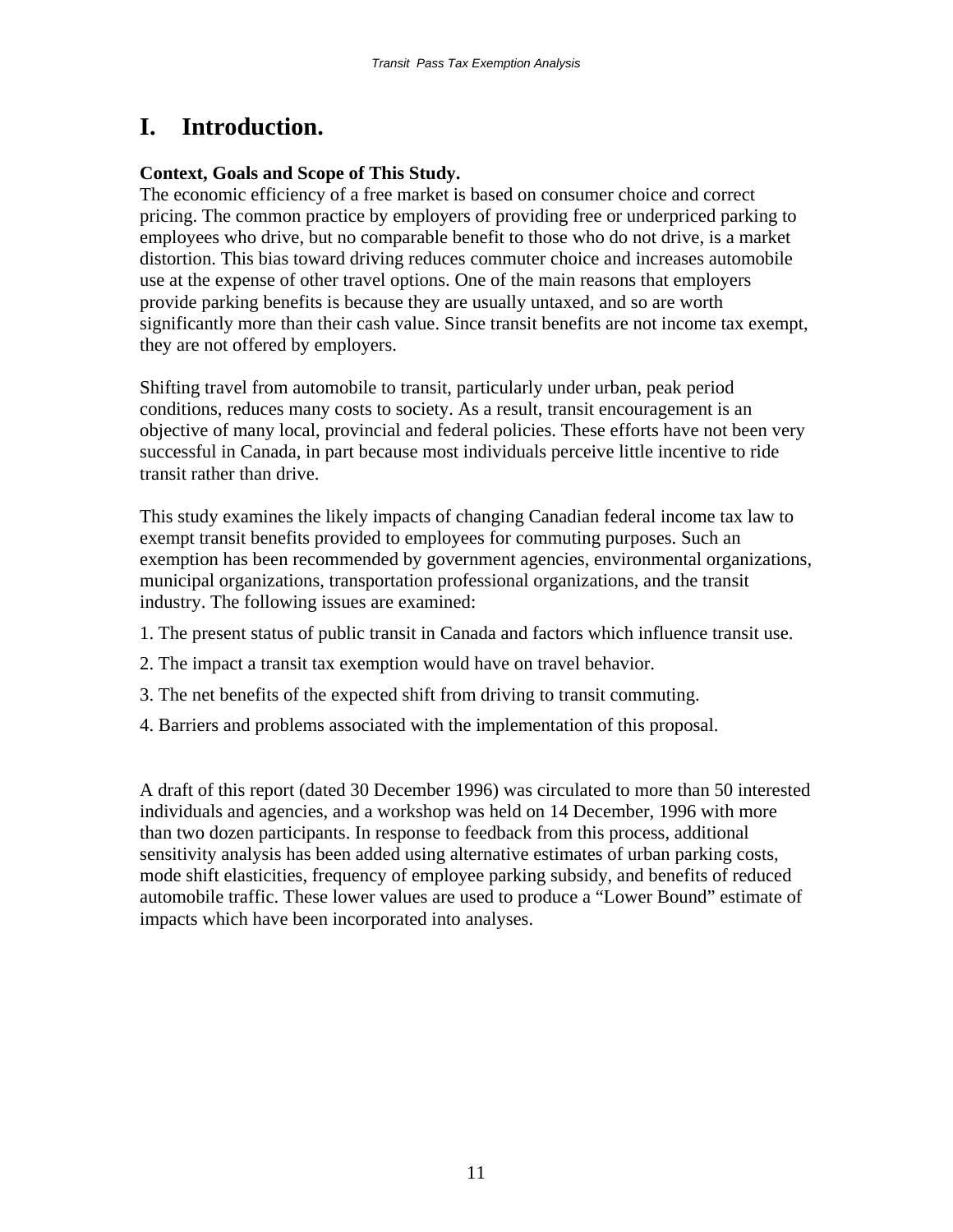# **II. Problems With Current Commuter Benefits**

Current federal tax treatment of commute transportation benefits is biased toward driving. Although federal tax law ostensibly requires employees who use parking facilities subsidized by their employers to declare the value as a taxable benefit, Revenue Canada offers exemptions under which most employees qualify.1 As a result, parking benefits are worth significantly more to automobile commuters than their value in wages. Abundant parking is also required by most local zoning laws. Because of these incentives, parking benefits are a common and attractive employee benefit.

Employees who use free parking receive a total average benefit estimated at \$1,772 annually (this is the extra pre-tax income an employee would need to purchase the parking themselves). Since employee transit benefits are currently fully taxable, employers have no incentive to provide them. As a result, most employees are offered parking benefits but virtually none receive transit benefits. This represents a significant incentive to drive rather than commute by transit (more detailed cost analysis is provided later in this report).

From a theoretical perspective (ignoring differences in external costs between the two modes), a "first-best" strategy for addressing this bias would be to charge full taxes on all automobile parking. However, this is currently impractical for technical and political reasons. A "second-best" strategy would be to provide comparable tax exemptions to other modes. Such a benefit is additionally justified because alternative modes reduce external costs (such as congestion and pollution) compared to driving, and for the sake of vertical equity, since non-drivers tend to be economically and physically disadvantaged relative to average drivers. For these reasons, many transportation professionals advocate that alternative modes should receive *more* favorable treatment than automobile use.2

# **III. Transit Benefit Tax Exemption Proposal**

 $\overline{a}$ 

The proposal considered in this report is to amend the Income Tax Act so that employer contributions toward employee transit commuting expenses are not treated as a taxable benefit. Alternatively, the same effect could be achieved by the Ministry of Finance at the administrative level by publishing a statement in its *Regulations and Interpretation Bulletin*. In either case, employers could pay some or all of the cost of an employee's transit commuting expenses without listing them on employees' T.4 tax form as taxable benefits, and employees would pay no income tax on them.<sup>3</sup>

<sup>&</sup>lt;sup>1</sup> These exemptions are: 1) when the employee is not assigned a designated parking space; or 2) when the fair market value of the parking space is not readily determinable. See Appendix 3 for specific wording. 2 For example, *A New Vision of Urban Transportation*, Transportation Association of Canada (Ottawa), March 1993.

<sup>&</sup>lt;sup>3</sup> There are several possible variations on this proposal. One is to define a "de minimus" level under which transit benefits are exempt. This could be in the \$20-\$35 range. Another, called "Parking Cash-Out" is to require employers who provide free or subsidized employee parking to offer cash payments or transit benefits as an alternative to those employees who do not drive. These alternative benefit would either be taxable or non-taxable depending on federal law.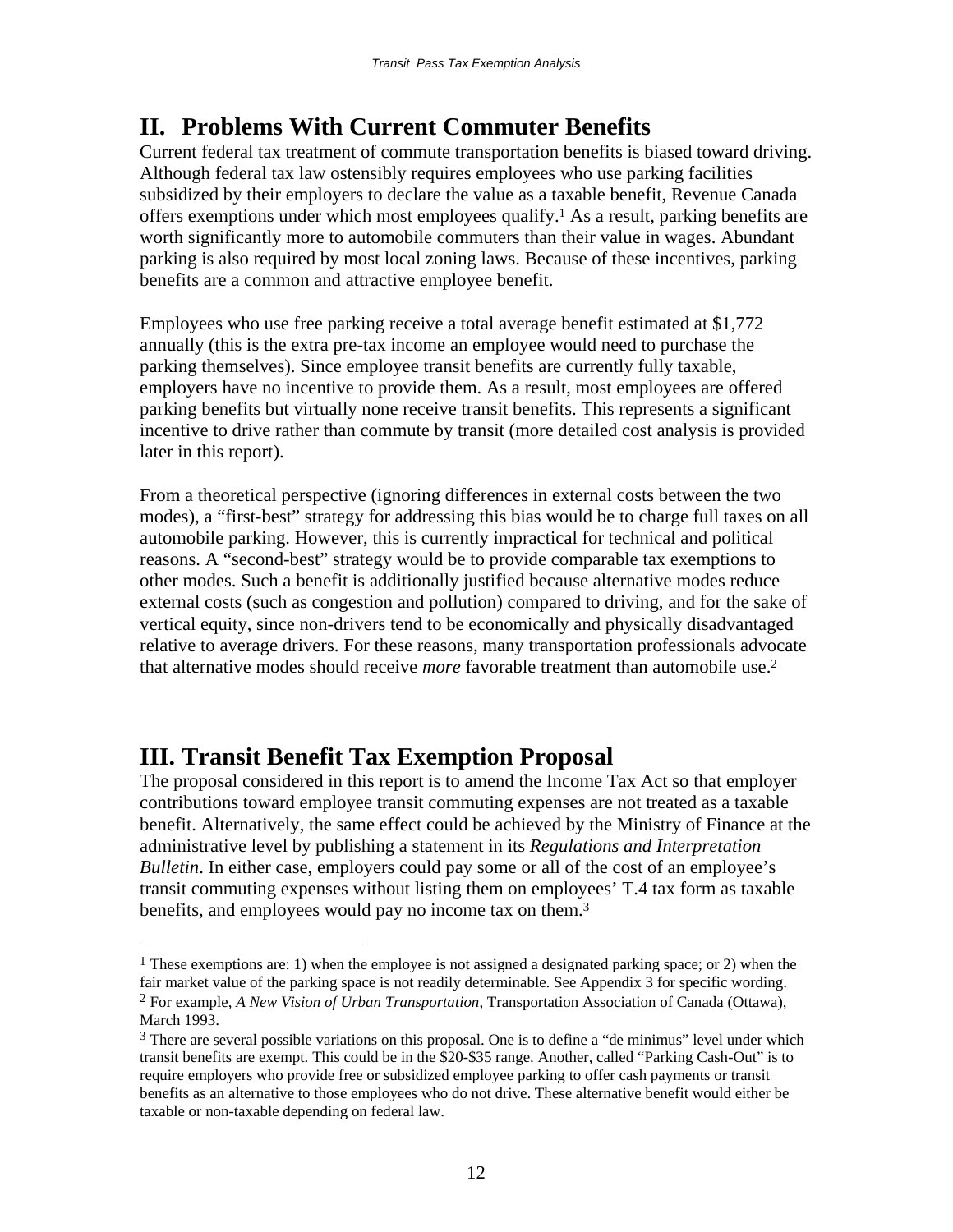This proposal is endorsed by the Canadian Urban Transit Association, the Federation of Canadian Municipalities, the Transportation Association of Canada, the House of Commons Standing Committee on the Environment and Sustainable Development, the National Round Table on Environment and Economy, the Climate Change Task Group of the National Air Issues Co-ordinating Committee, and many transportation planners.4 It is cited by the Canadian Energy Research Institute as an important TDM strategy.5 It is also implied in the Liberal Party's platform.6

Making transit benefits tax exempt "leverages" a much greater value by giving employers an incentive to offer such benefits. A typical transit benefit would total \$480 per year, plus \$182 in tax exemptions, for a total benefit of \$662.7 Experience in other countries indicates that many employers would offer transit benefits if they are tax exempt, and that this is an effective strategy for increasing transit commuting, particularly in communities that develop other incentives for transit use. For this reason, transit benefits are tax exempt in most other developed countries. Several European countries provide tax credits to employers or employees for transit pass purchases. U.S. income tax law exempts up to \$65 per month (about \$88 Canadian) worth of employee transit benefits.

Transit benefits can take various forms. Employers could give free monthly transit passes, tickets, tokens or transit fare vouchers, or sell them at a discount. This exemption would apply to any form of public transit, including bus, rail, ferries and formal van pools, but not car pools. In the U.S., transit benefits typically average US\$20-30 per month or about half the full price of a transit pass. Employers typically offer transit benefits to any employee who agrees to commute by transit at least a few days a month.

As a result of the transit benefit tax exemption, transit voucher programs are being established in many U.S. cities. Transit vouchers are produced by transit agencies or independent firms. They are equivalent to a money order or check that can only be used for purchasing transit passes or tickets. For example, an employee might receive a \$30 voucher with his or her monthly paycheck. They pay the balance (perhaps another \$30) to purchase passes or tickets from any local transit agency. These programs are popular because they minimize employers' administrative costs, and they allow one instrument to be used in areas with multiple transit companies.

Exempting transit benefits from income tax can provide the following benefits:

<sup>4</sup> *Taxation of Transit Passes*, Canadian Urban Transit Association and the Federation of Canadian Municipalities, 1993; *A New Vision of Urban Transportation*, Transportation Association of Canada (Ottawa), March 1993; *A Strategy for Sustainable Transportation In Ontario*, National Round Table on the Environment and Economy, November 1995, p. 20; *Measures for Canada's National Action Program on Climate Change,* Climate Change Task Group of the National Air Issues Co-ordinating Committee, June 1994; Transport Concepts, *State of Transportation Demand Management Plans in Canadian Urban Areas*, Environment Canada (Ottawa), March 1995, p. 8.

<sup>5</sup> Morgan MacRae, *Transportation Demand Management - A Policy Challenge*, Canadian Energy Research Institute (Calgary), August 1994, p. 180.

<sup>6</sup> *Creating Opportunity: The Liberal Plan for Canada*, the "Red Book," Liberal Party , 1993, p. 64.

<sup>7</sup> Assuming \$40 monthly transit benefits and a 38% marginal tax rate.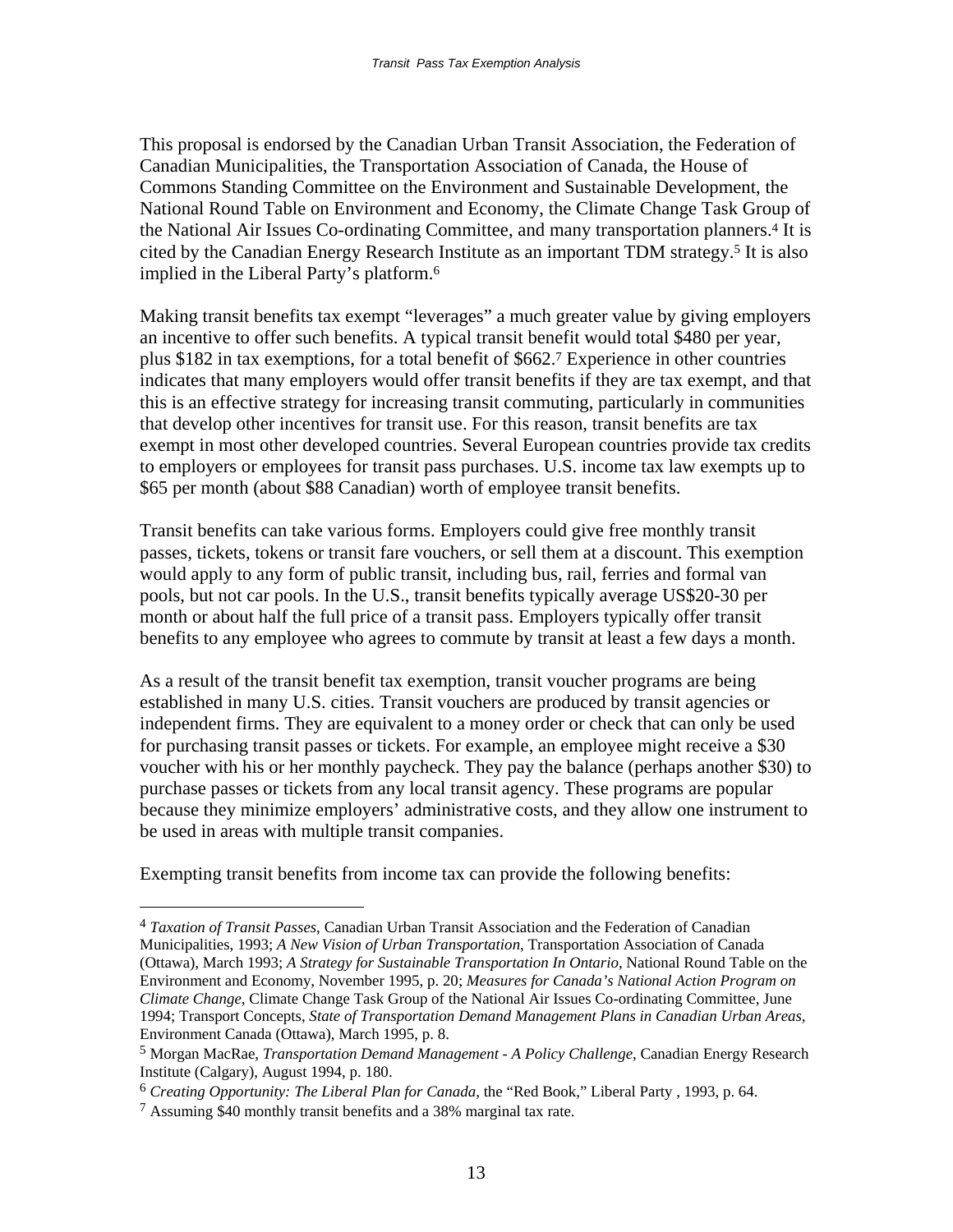- 1. *Increased equity* by providing a tax benefit to transit riders comparable to what most drivers enjoy in free parking. Since lower income commuters are more likely to ride transit than those with higher incomes, exempting transit benefits would increase both horizontally and vertically equity.
- 2. *Increased economic efficiency* by eliminating a market distortion. The current tax bias toward driving over other commute modes skews consumer decisions. If income taxes treated automobile and transit benefits equally, some commuters who currently drive would shift to riding transit because they would enjoy net benefits.
- 3. *Support for Transportation Demand Management—Reduced transportation related problems*. Shifting peak period travel from automobile to transit supports TDM objectives established by local, provincial and federal agencies and organizations. This reduces transportation related problems including traffic and parking congestion, facility costs, pollution, accidents and growing energy consumption.
- 4. *Employer savings and increased flexibility*, by providing a less expensive alternative to parking benefits. Employees who accept a transit pass as an alternative to a parking space save their employer an estimated \$720 per year.8 Employers can use transit benefits to reduce their parking facility leasing expenses, free up employee parking for customer parking or storage, to convert the land to other uses.
- 5. *Increased economic development and employment.* Because transit costs less per unit of travel and provides more Canadian jobs for a given expenditure, a shift from driving to transit can increase economic productivity and employment.
- 6. *Increased transit system efficiency.* Since there are economies of scale in the provision of transit service, increasing transit use increases productivity, reducing costs to transit users and drivers, and reducing the need to subsidize transit service in order to maintain basic mobility for non-drivers.
- 7. *Reduced urban sprawl.* The current bias in favor of driving over alternative travel modes encourages automobile oriented land use patterns such as urban sprawl. Employers perceive automobile oriented suburban locations to be relatively cheaper than transit oriented urban locations because drivers receive favorable tax benefits.
- 8. *Reduced stress and increased job satisfaction and productivity.* Surveys of employees who receive transit benefits indicates that many enjoy reduced stress, which increases their productivity and reduces their job turnover.9

<sup>8</sup> Assuming \$40 monthly transit benefits, \$100 per month parking costs.

<sup>&</sup>lt;sup>9</sup> A third of transit voucher users reported reduced stress or improved job satisfaction, and increased productivity and on-time arrival were also noted in a survey reported in *Impact of the Bay Area Commuter Check Program*, Metropolitan Transportation Commission (0akland), 1995.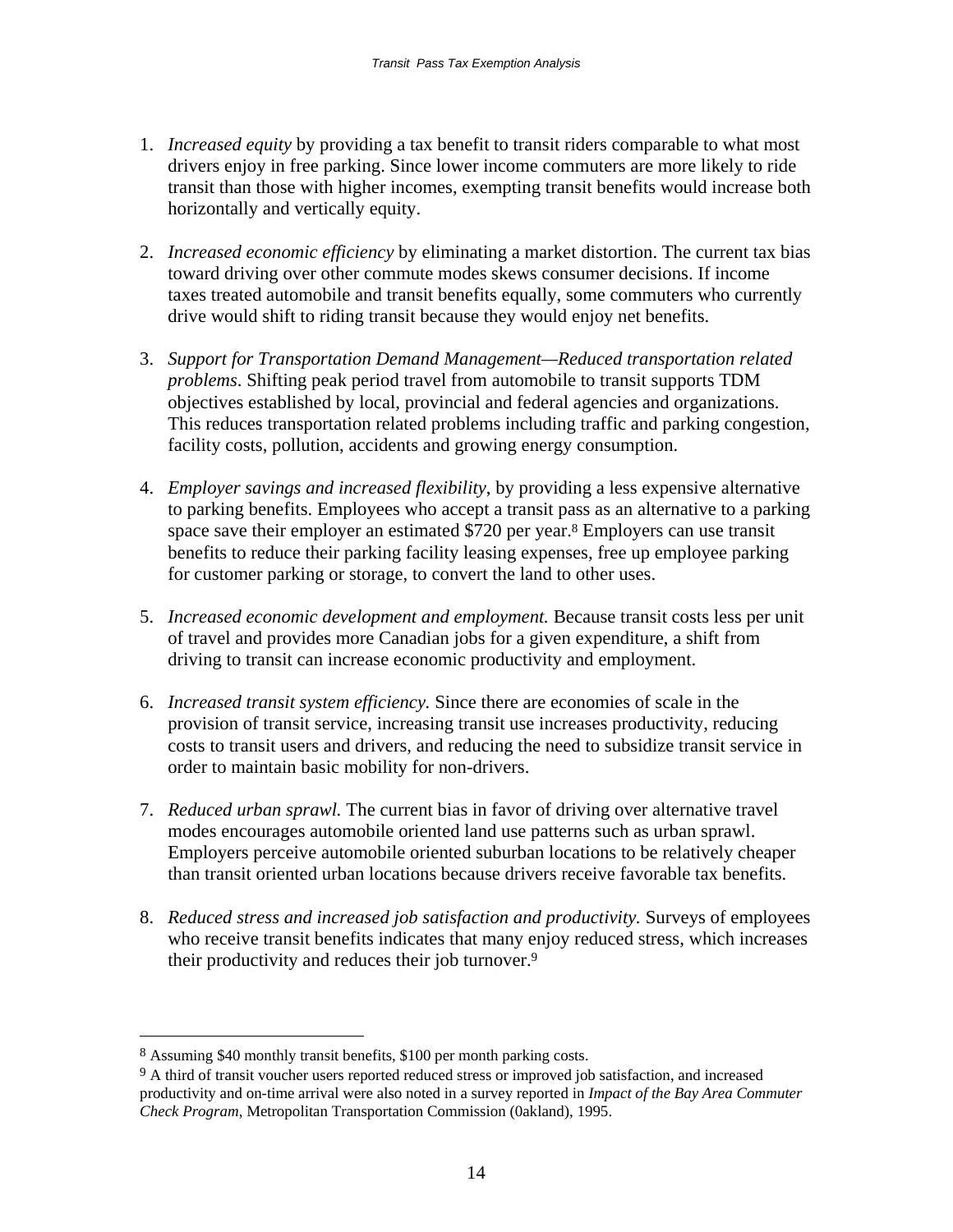# **IV. Environmental, Social and Political Context**

# **Using Price and Tax Policy to Achieve Environmental and Social Goals**

This proposal is an example of the increasingly common strategy of using government fiscal policy to achieve environmental and social goals. Considerable economic theory supports the concept that taxes should reflect "external" impacts. Thus, taxes should be higher on goods that impose greater external costs, and lower taxes or subsidies are justified on goods that provide external benefits.

A number of Canadian taxes have been adjusted to help achieve social goals, including increased taxes on cigarettes, alcohol and gambling, in part to discourage these activities. The federal government has also adjusted taxes to help achieve environmental goals, including tax deductions to mining corporations for land reclamation costs, favorable tax rates to corporations for alternative energy investments, and increased limits for contributions to environmental charities as part of developing a "Sustainable Budget.10

Federal tax measures to support sustainability tend to focus on changes in *production*, although changes in *consumption* often provide more total benefits. For example, by shifting to more efficient travel modes consumers provide environmental benefits by reducing the need to extract petroleum, and additional benefits in terms of reduced traffic congestion, accidents, road and parking facility costs.

| Table 1 | <b>Estimated CO<sub>2</sub> Emission Reductions From Shift to Transit</b> <sup>11</sup> |
|---------|-----------------------------------------------------------------------------------------|
|---------|-----------------------------------------------------------------------------------------|

|                                         | <b>Toronto</b> | <b>Montreal</b> | <b>Vancouver</b> |
|-----------------------------------------|----------------|-----------------|------------------|
| 1990 Annual Emissions (kilotonnes).     | 13.442         | 8.424           | 3.696            |
| Emission savings from 5% mode shift to  | 154            | 103             | 58               |
| transit (kilotonnes, percent of total). | $(1.14\%)$     | $1.22\%$        | $(1.57\%)$       |
| Percent of target.                      | 3%             | 1%              | 6.5%             |

*A 5% shift in urban travel from driving to public transit would help achieve a city's CO<sub>2</sub> emission reduction goals.*

Current trends indicate that Canada will not be able to meet its goal of stabilizing  $CO<sub>2</sub>$ emissions at 1990 levels by the year 2000 without concerted federal effort. Since urban transportation is one of the largest and fastest growing uses of fossil energy, reducing automobile travel growth is an important strategy for achieving this goal. Based on emission reduction targets published by Natural Resources Canada, a 5% shift from driving to transit represents 1% to 6.5% of target goals, as indicated in Table 1.

<sup>10</sup> *The Federal Government Response to the Eighth Report of the Standing Committee on Environment and Sustainable Development (Keeping A Promise: Towards a Sustainable Budget)*, Government of Canada, 1996*.*

<sup>11</sup> IBI, *Initiatives to Limit Transportation Energy Consumption and Emission in Canadian Cities*, Natural Resources Canada (Ottawa), 1994; CUTA, *Environmental Benefits of Transit*, April 1990.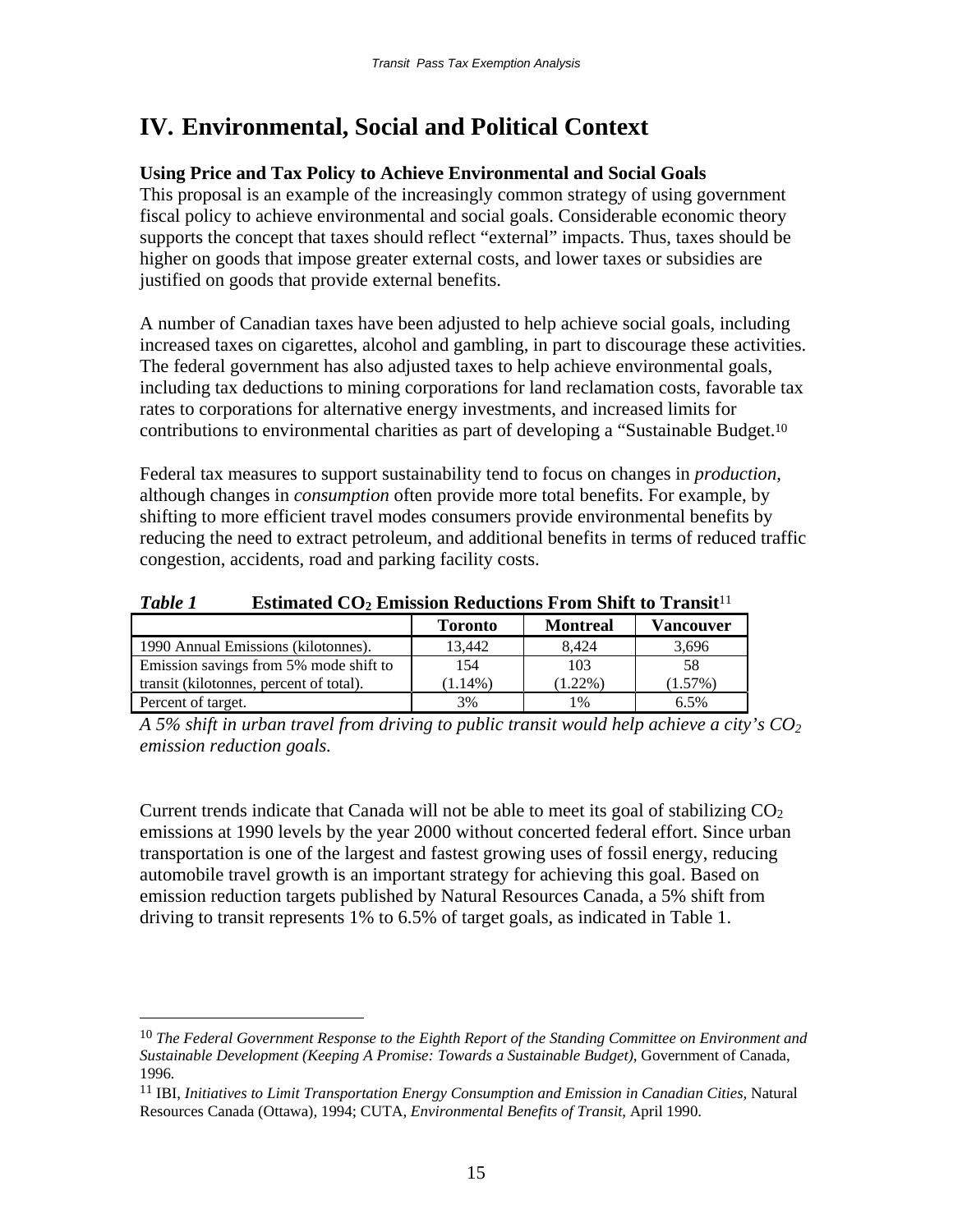# **Political Context**

There is generally strong support for transit in Canada. A 1992 public survey found that almost three quarters of Canadians believe that more money should be spent on public transit, and that "*adjusting existing inequities in the funding and taxation of transit are the most viable options*."12 There is also strong support for environmental protection and social equity. This indicates that this proposal should have support among citizens and most public officials.

Most voters are automobile users and benefit from parking tax exemptions, while only a minority are likely to perceive a benefit from transit benefits (particularly since currently no employers offer such a benefit). Experience in other jurisdictions indicates that there would be opposition to new automobile user charges, such as elimination of parking benefit income tax exemptions. Several automobile industry lobbying organizations have formed to protect automobile user benefits.13

Although direct revenue losses from this proposal would be minimal (since it exempts a benefit that is currently not provided), the federal government is opposed to offering any new tax exemptions, both because of revenue shortages, and because it sets a precedent for similar requests.14 Urban transportation, particularly urban transit, is not a federal responsibility in Canada, but falls under local and provincial jurisdictions.

# **V. Travel Behavior Issues**

 $\overline{a}$ 

#### **Parking Benefit Impacts on Commute Travel Behavior**

Most employees who commute by automobile receive free or significantly subsidized parking, as indicated in Figure 1. Although these statistics are from the U.S., they are consistent with the findings of Canadian surveys of parking availability, use and costs. For example, according to a resent study, more than 55% of those surveyed in the Vancouver Region receive subsidized parking at work, representing about 85% of auto commuters.15

<sup>12</sup> UMA Engineering, *Modal Shift to Transit Study*, Canadian Urban Transit Association (Toronto), 1992, p. 57.

<sup>&</sup>lt;sup>13</sup> These include the Canadian Automobile Association, and in British Columbia the Auto Tax Coalition.

<sup>&</sup>lt;sup>14</sup> Letters by Honorable Paul Martin (Minister of Finance) to CUTA, 10 June 1994 and 16 June 1995.

<sup>15</sup> Urban Systems, *A Comprehensive Parking Management Strategy*, Greater Vancouver Regional District (Burnaby), April 1996, p. 63.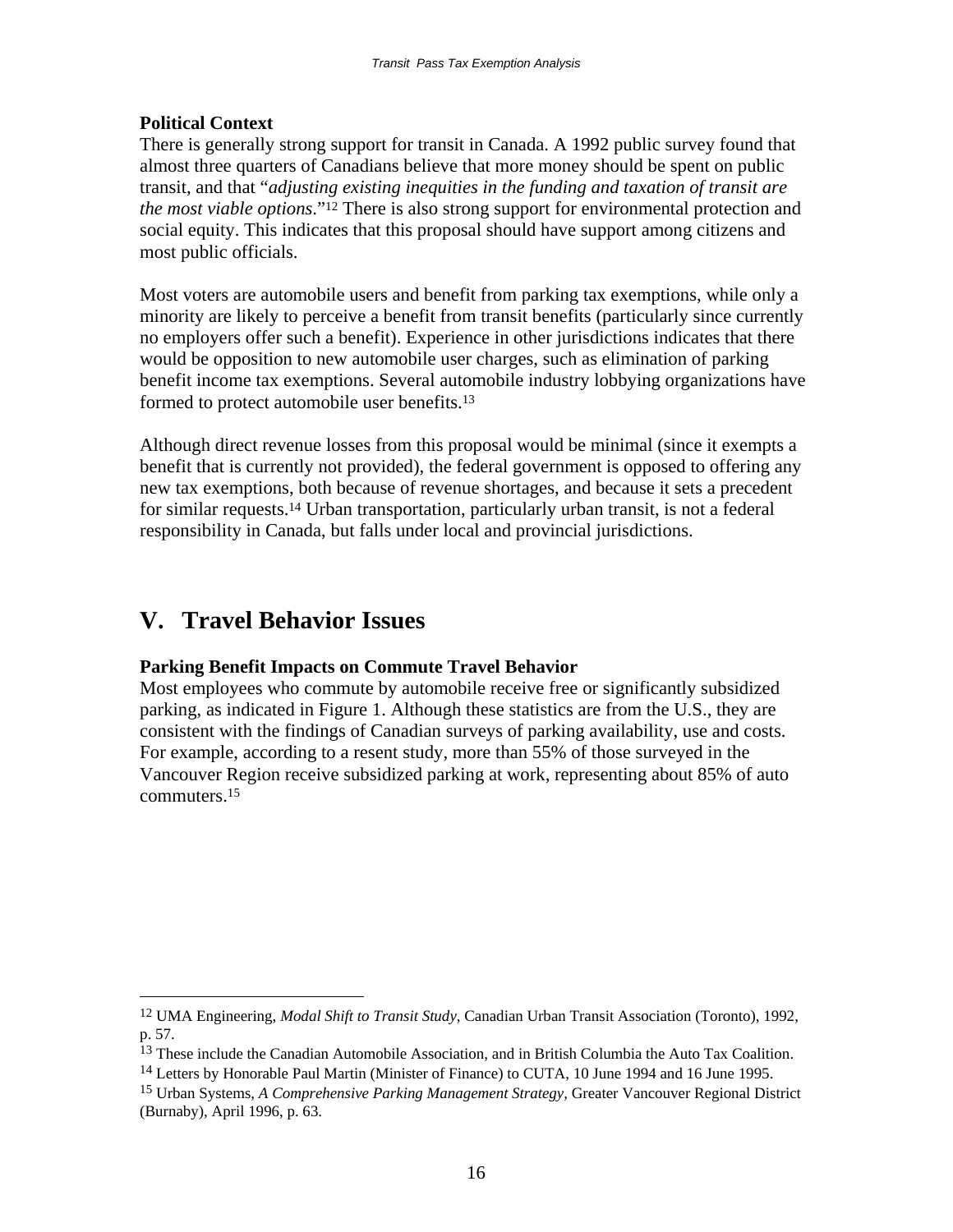

*Figure 1* **U.S. Employee Parking Benefit Patterns**<sup>16</sup>

*Most commuters who drive enjoy free or underpriced parking.*

Free parking is so common that most drivers take it for granted and seldom consider it a cost of motor vehicle use. Yet it is costly. Providing employees with free parking is worth, on average, more than would be the value of free gasoline for commute trips.<sup>17</sup> Of course, nobody expects employers to pay fuel costs, and most people would recognize this as an inappropriate incentive that encourages inefficient commute habits, yet it has less impact than does the practice of providing employees with parking benefits.

Parking costs vary depending on land prices and construction standards. Surface parking spaces typically costs about \$2,000+ per space to construct and require \$50-150 per year in maintenance, indicating an annualized cost of \$150 to \$350 per space, excluding land costs.18 Structured parking costs \$10,000+ per space. One acre of land can hold about 125 parking spaces (less with landscaping), costing \$8,000 per space if land prices average \$1,000,000 per acre. A typical driver receives hundreds or even thousands of dollars per year worth of parking benefits.19 A recent study estimates that the average cost of providing a parking space in the Vancouver Region (not just the CBD) is about \$115 per month, including construction, maintenance and servicing expenses.20 Table 2 and Figure 2 illustrate average estimated parking costs under various conditions.

<sup>16</sup> Miller and Moffet, *The Price of Mobility*, National Resource Defense Council, Oct. 1993, p.24

<sup>17</sup> Donald Shoup, "Cashing Out Free Parking," *Transportation Quarterly*, Vol. 36, No. 3, July 1982, pp. 351-364.

<sup>18</sup> Robert Weant and Herbert Levinson, *Parking*, Eno Foundation (Westport), 1990.

<sup>19</sup> Richard Willson, "Suburban Parking Requirements: A Tacit Policy for Automobile Use and Sprawl," *Journal of the American Planning Association*, Vol. 61, No. 1, Winter 1995 p. 33.

<sup>20</sup> Urban Systems, *A Comprehensive Parking Management Strategy*, Greater Vancouver Regional District (Burnaby), April 1996.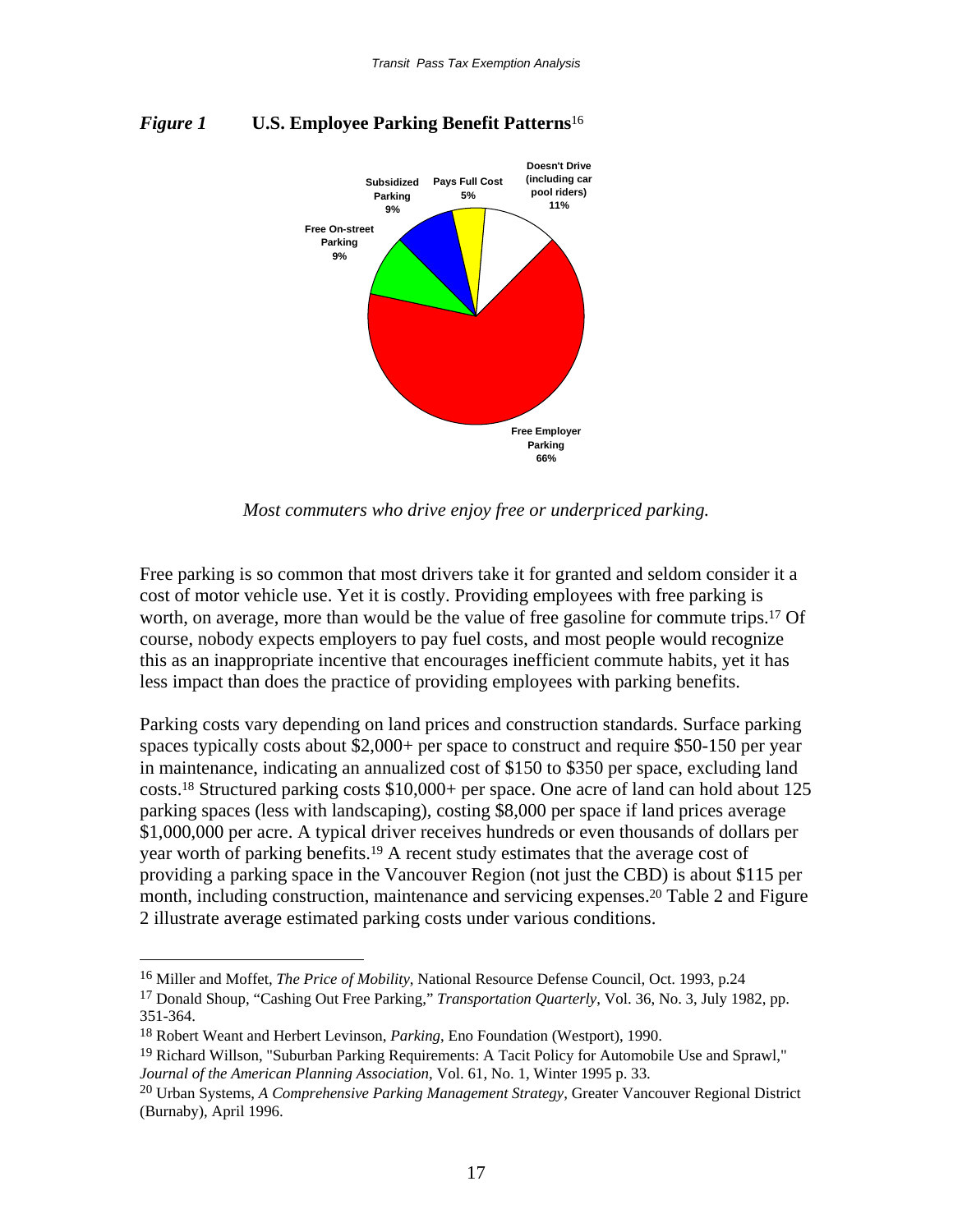| 1 uvvl 2 | Estimate of Employee I aliming Costs $(1/2)$ CD $\psi$ |                   |                    |              |                  |
|----------|--------------------------------------------------------|-------------------|--------------------|--------------|------------------|
|          | <b>Location</b>                                        | <b>Urban</b>      |                    | Avg. Daily   |                  |
|          |                                                        | <b>Population</b> | <b>Car Drivers</b> | Cost         | <b>Park Free</b> |
|          | Units                                                  | <b>Millions</b>   | Percent            | U.S. Dollars | Percent          |
|          | Rural                                                  | $<$ 50,000        | 100                | 1.00         | 100              |
|          | Suburbs                                                | Under 1           | 85                 | 2.00         | 100              |
|          |                                                        | $1 \text{ to } 3$ | 80                 | 2.00         | 100              |
|          |                                                        | Over 3            | 67                 | 3.00         | 100              |
|          | City                                                   | Under 1           | 74                 | 4.00         | 80               |
|          |                                                        | $1$ to $3$        | 72                 | 5.00         | 80               |
|          |                                                        | Over 3            | 60                 | 6.00         | 70               |
|          | <b>CBD</b>                                             | Under 1           | 62                 | 8.00         | 75               |
|          |                                                        | $1 \text{ to } 3$ | 58                 | 10.00        | 75               |
|          |                                                        | Over 3            | 49                 | 12.00        | 65               |
|          | Average                                                |                   | 77                 | 3.07         | 93               |

*Table 2* **Estimate of Employee Parking Costs (1993 US\$)**<sup>21</sup>

*This table summarizes U.S. employee parking costs. Canadian costs are similar.* 





*This figure illustrates typical annual parking costs, including both internal (driver) and external (employer or municipality) financial costs, but excluding environmental costs.* 

<sup>21</sup> Don Pickrell, "Eliminating Employer-Subsidized Parking" in *Climate Change Mitigation:* 

*Transportation Options*, National Transportation Research Centre (Cambridge), for USEPA, 1993.

<sup>&</sup>lt;sup>22</sup> Based on the previous table, with costs annualized and converted to current Canadian dollars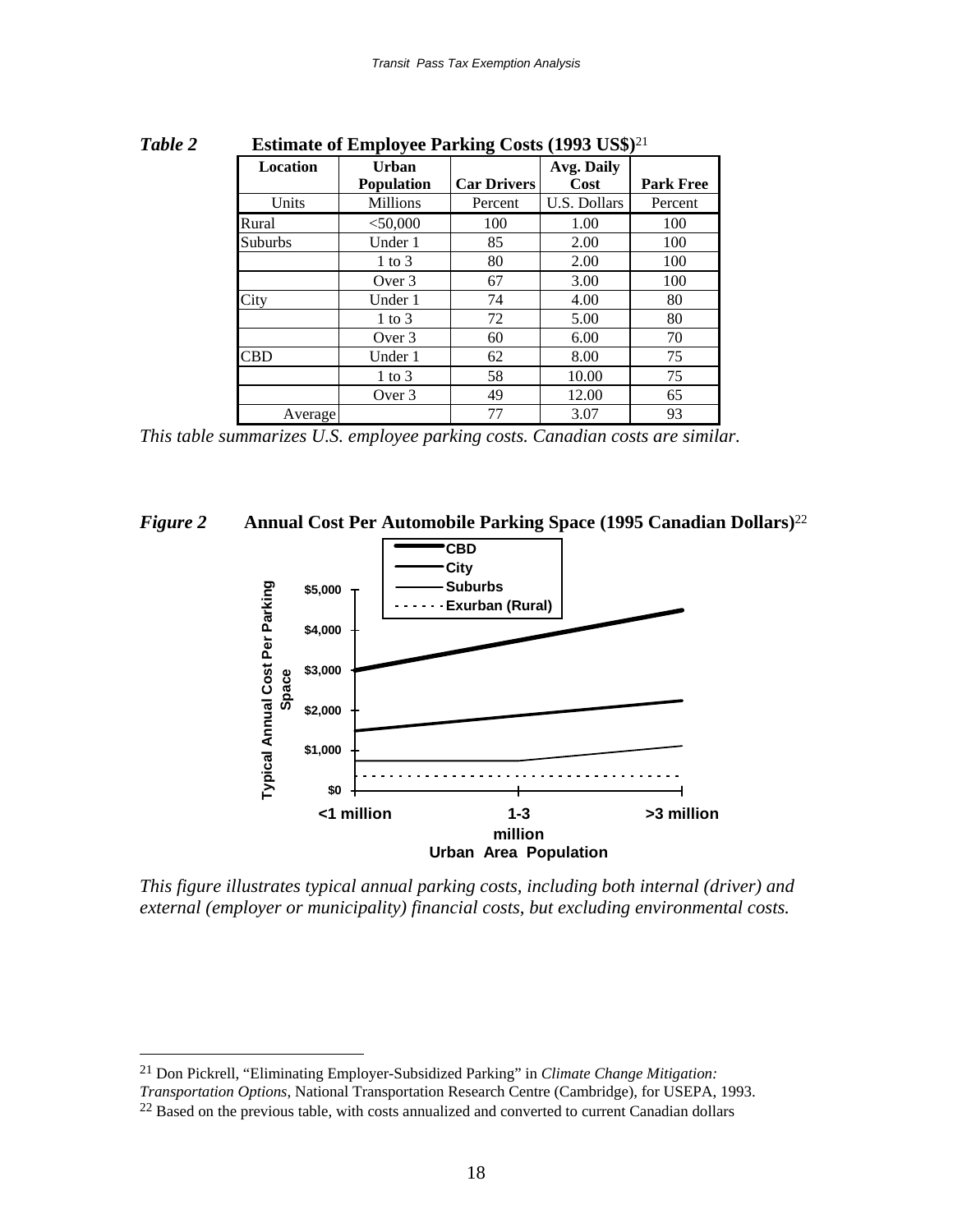These cost estimates may seem high because parking tends to be underpriced. There are a number of reasons for this. Charging for parking imposes transaction costs on both drivers (who often must carry the correct denomination, and prepay, which requires guessing the duration of each stop), and parking space owners (who must collect money and enforce parking regulations). Free parking is considered an effective way to attract customers, and is often used to compete for business. Free parking is a popular, and usually tax exempt employee benefit. Municipal governments prefer abundant off-street parking to avoid spillover problems and the need to enforce parking laws. Zoning laws require generous amounts of parking, and property taxes tend to favor parking as a land use. All of these factors discourage individual businesses from charging for parking.

Recent programs attempt to "level the playing field" between travel modes, or give an overall favorable advantage to transit because of its social benefits. According to economic theory, a "first best" solution would require automobile users to pay directly all costs resulting from their automobile use. This would include all parking facility costs, elimination of parking requirements in zoning codes, and taxing of parking comparable to other goods. However, there would be resistance to imposing such charges since most citizens would consider themselves worse off, at least in the short term. Many political groups are likely to fight any significant increase in automobile user charges or reductions in parking benefits. In addition, if parking is no longer free, some employees would simply park off-site, creating spillover parking problems while inducing no mode shift.

A second-best approach is to provide equal benefits for alternative travel modes. Although less ideal in theory, it is politically and technically easier. Transportation benefits are ultimately a transaction between employers and their employees, but they are significantly affected by government tax policies. Employers will not offer transit benefits unless they are tax exempt. For this reason, the U.S. and most European countries provide tax exemptions for employee transit benefits, and many TDM programs encourage employers to offer transit benefits and transportation allowances.

# **Current Mode Split**

There are approximately 12.4 million workers in Canada, about 42% of the total population.23 On a typical weekday, 9.1 million workers commute.24 Table 3 shows mode split for various urban areas based on available travel surveys. This varies significantly from one area to another. For most urban regions as a whole, less than 15% of commute trips are currently made by transit. Transit commuting is more common for Central Business District (CBD) commutes, but these represent a minority of total employment and employment growth. For example, only 3% of AM peak hour vehicle travel in the Greater Vancouver area goes to the CBD, and another 7% goes to regional town centres, leaving 90% to other destinations. Because there are currently 5 to 10 automobile commuters for every transit commuter, each 1% overall shift from driving to transit represents a 5% to 10% increase in transit use.

<sup>23</sup> *Canadian Global Almanac*, 1996.

<sup>24</sup> Katherine Marshall, "Getting There," *Perspectives, Vol. 6, No. 2,* Statistics Canada, Summer 1994.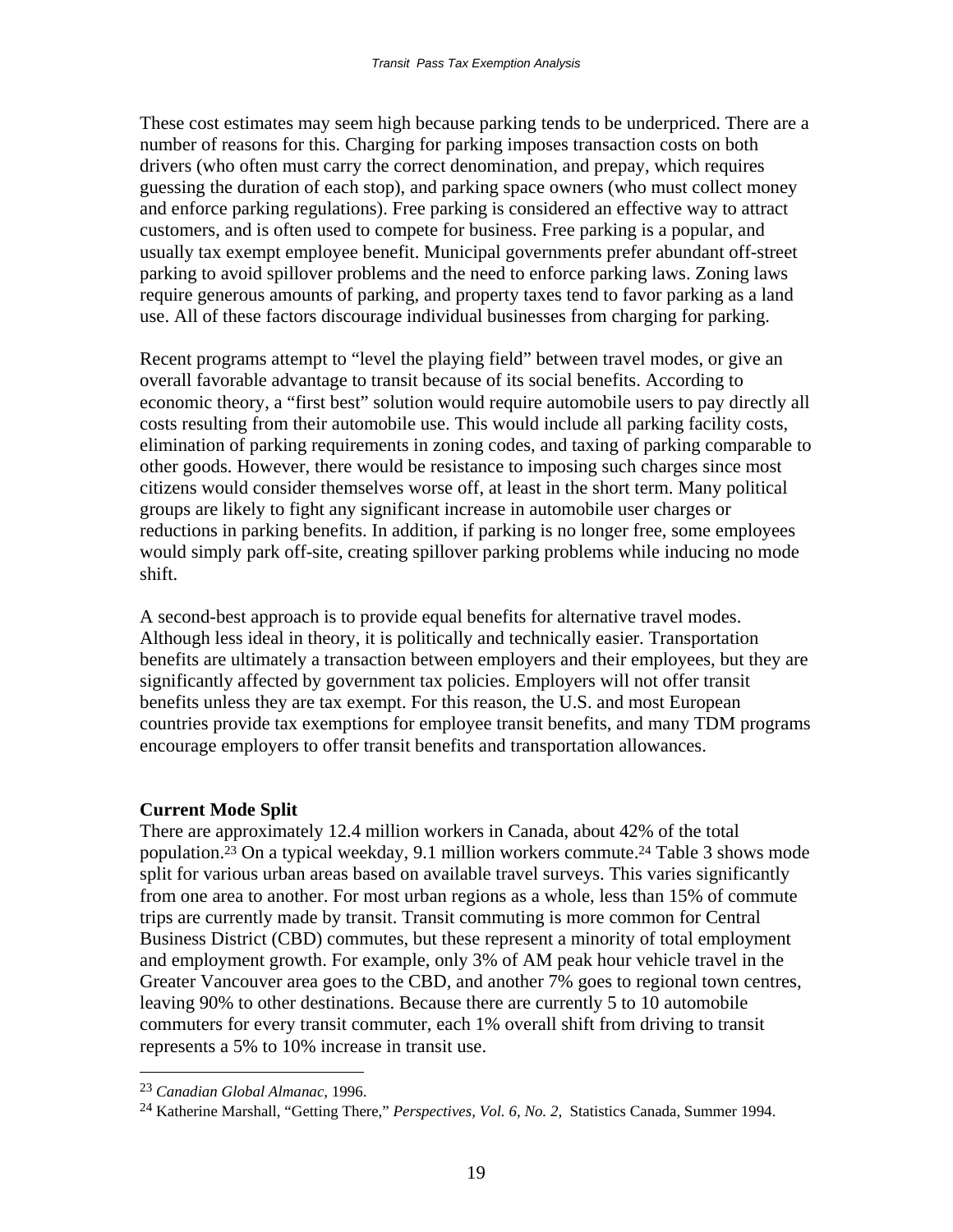| <b>Treat opin in Sciected Canadian Croan Treas</b> |                           |               |       |                |                 |
|----------------------------------------------------|---------------------------|---------------|-------|----------------|-----------------|
|                                                    | <b>Type of Trips</b>      | Auto          | Auto  | <b>Transit</b> | <b>Bicycle/</b> |
|                                                    |                           | <b>Driver</b> | Pass. | <b>Rider</b>   | Ped.            |
| Calgary                                            | Citywide AM Peak          | 66%           | 13%   | 18%            | 3%              |
| Edmonton                                           | Home Based Work           | 73%           | 8%    | 11%            | 8%              |
| Edmonton                                           | Regional AM Peak          | 47%           | 21%   | 13%            | 13%             |
| Hamilton                                           | <b>CBD AM Peak Travel</b> | 63%           | 11%   | 16%            | 9%              |
| Hamilton                                           | Regional AM Peak Travel   | 65%           | 11%   | 10%            | 10%             |
| London                                             | Regional AM Peak Travel   | 53%           | 12%   | 17%            | 17%             |
| Montreal                                           | <b>CBD AM Peak Travel</b> | 28%           | 9%    | 58%            | 3%              |
| Montreal                                           | Regional AM Peak Travel   | 42%           | 11%   | 27%            | 12%             |
| Ottawa                                             | <b>CBD AM Peak Travel</b> | 40%           | 13%   | 31%            | 11%             |
| Ottawa                                             | Regional AM Peak Travel   | 63%           | 17%   | 10%            | 3%              |
| Ouebec                                             | <b>CBD AM Peak Travel</b> | 42%           | 17%   | 33%            | 7%              |
| Quebec                                             | Regional AM Peak Travel   | 47%           | 12%   | 19%            | 14%             |
| Toronto                                            | Downtown Work             | 30%           | 7%    | 58%            | 6%              |
| Toronto                                            | <b>Regional Peak Hour</b> | 58%           | 11%   | 19%            | 9%              |
| Vancouver                                          | Citywide Peak Hour        | 65%           | 17%   | 13%            | 5%              |
| Vancouver                                          | Downtown Work             | 44%           | 11%   | 36%            | 10%             |
|                                                    | Citywide Peak Hour        |               |       |                | 5%              |
| Victoria                                           | (excludes walk trips)     | 65%           | 24%   | 6%             | (bikes only)    |
| Canada                                             | Commuters                 | 72%           | 13%   | 10%            | 5%              |

*Table 3* **Mode Split In Selected Canadian Urban Areas**<sup>25</sup>

*This table indicates the distribution of travel by mode in Canadian cities.*

That 10% of commute trips are made by transit does not mean only 10% of commuters ride transit. Many commuters use a combination of modes. For example, many commuters ride transit one or two days a week and drive other days.

According to estimates by the Canadian Urban Transit Association, more than 50% of the Canadian population lives in urban areas with high quality public transit service.26 In addition, many people who live outside city limits can use park-and-ride or vanpool services to reach urban jobs. The majority of Canadians, therefore, have the potential of using transit benefits at some time during their working life.

<sup>25</sup> *Urban Transportation Indicators*, Transportation Association of Canada (Ottawa), 1996; Various municipal transport surveys.

<sup>26</sup> *The Taxation of Transit Passes; A Practice Which Should Be Discontinued*, CUTA (Toronto), 1994.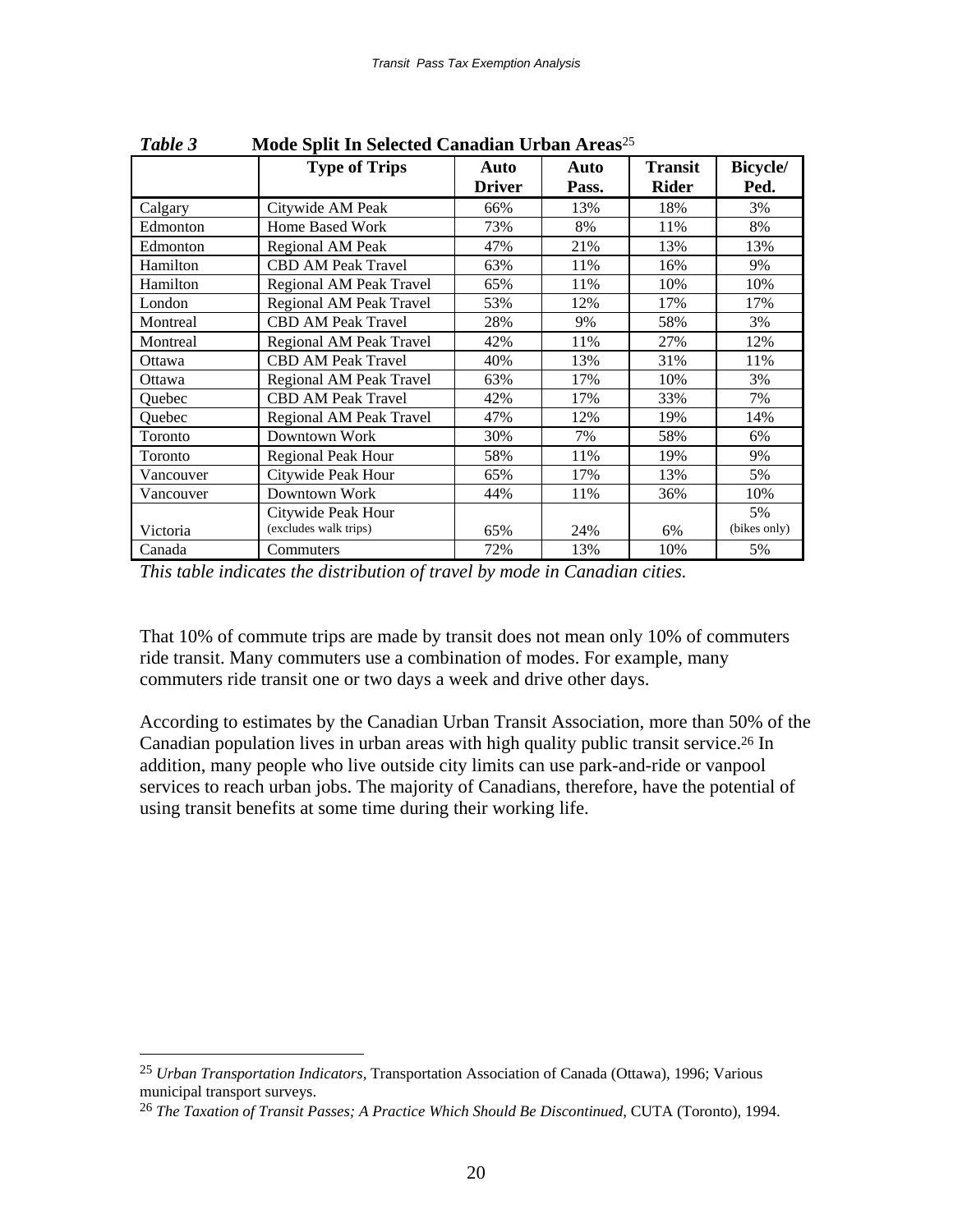#### **Transportation Demand Management**

 $\overline{a}$ 

Transportation demand management (TDM) includes a number of strategies to encourage more efficient travel patterns. It is an increasingly common approach for addressing transportation problems, particularly in urban areas.27 The Transportation Association of Canada,28 the Canadian Council of Ministers of Environment, and the American Planning Association<sup>29</sup> emphasize that TDM is essential for addressing future transportation problems. Most Canadian cities are either planning or implemented TDM programs.30 For example, the Vancouver Regional Transportation Plan has a stated goal of reducing peak period vehicle travel using TDM strategies.31 Environment Canada states that "*Reducing the need for motorized transportation is an effective way of reducing environmental impact*". The agency emphasizes TDM in general, and shifts from driving to public transit in particular, as critical for environmental protection.32

Research indicates that effective TDM programs must integrate both incentives (transit, rideshare, bicycling, walking and telecommuting encouragement) and disincentives (increased automobile user charges, reduced parking supply, and traffic calming measures).33 Financial incentives are considered the only TDM strategies that consistently reduces drive alone mode share.<sup>34</sup> Although "feel good" TDM programs that appeal to commuters' good intentions to change travel behavior tend to decline in effectiveness over time, financial incentives tend to become more effective over time as users incorporate new prices into long-term decisions.

One of the most common TDM objectives is to encourage commuters to shift from driving to riding transit by making transit relatively attractive. Figure 3 shows responses to a survey which asked downtown Calgary commuter which alternative mode they might use. This and other research indicates that transit is the most popular alternatives to SOV travel. Fiscal incentives are an essential strategy for achieving this objective. A recent survey found that the relative price of driving and transit has a major effect on commute behavior; "*When parking costs exceed transit fares by 20% to 30% or more, commuters tend to take transit the majority of the time as opposed to driving to work.*35

<sup>27</sup> Morgan MacRae, *Transportation Demand Management - A Policy Challenge*, Canadian Energy Research Institute (Calgary), August 1994.

<sup>28</sup> *A New Vision of Urban Transportation*, Transportation Association of Canada (Ottawa), March 1993.

<sup>29</sup> *APA Policy on Transportation Planning*, American Planning Association (Chicago), October 1990.

<sup>30</sup> Transport Concepts, *State of Transportation Demand Management Plans in Canadian Urban Areas*, Environment Canada (Ottawa), March 1995.

<sup>31</sup> Transportation Finance Authority, *Going Places*, Province of British Columbia (Victoria), 1995.

<sup>32</sup> *Canadian Passenger Transportation*, State of the Environment Reporting Program, Bulletin No. 95-3, Environment Canada, Environmental Conservation Services (Ottawa), Spring 1995.

<sup>33</sup> Philip Winters, *Commute Alternatives Educational Outreach*, Centre for Urban Transportation Research (Tampa), January 1995; *Implementing Effective Travel Demand Management Measures*, FHWA (Washington DC), 1993.

<sup>34</sup> Cambridge Systematics, *Effects of Land Use and Travel Demand Management Strategies on Commuting Behavior*, USDOT (Washington DC), DOT-T-95-06, November 1994, chapter 4.

<sup>35</sup> *1995 Citywide Travel Behavior Survey*, San Francisco County Transportation Authority (Oakland), 1995.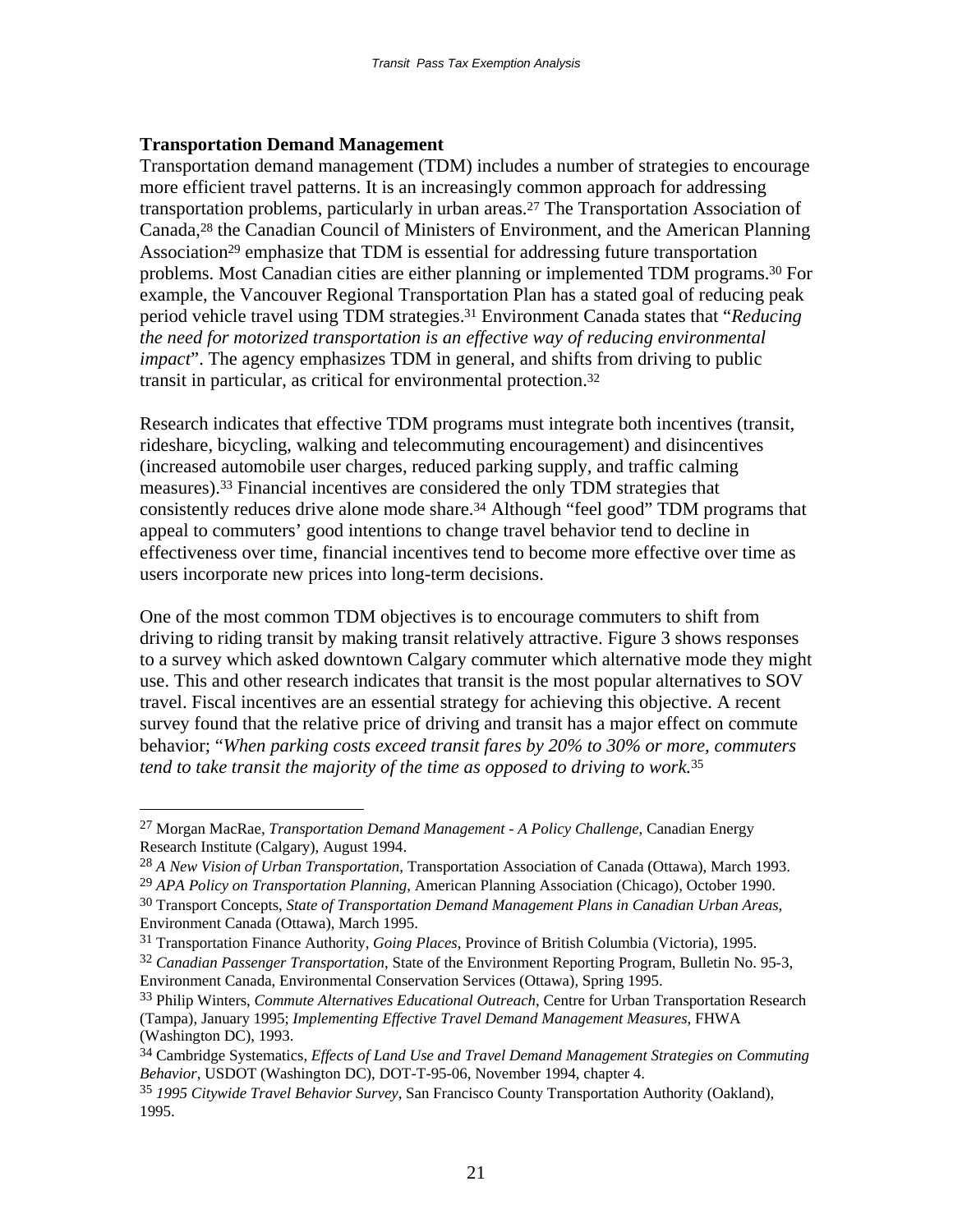



*Transit is the most popular alternative for downtown Calgary automobile commuters.* 

#### **Transit Use Trends**

 $\overline{a}$ 

Canadian cities have higher rates of transit use than U.S. cities, but this difference has declined in recent years, as indicated in Figures 4 and 5.



*Canadians ride transit more than U.S. residents, but this difference has declined since 1990. Perl and Pucher argue that this results from increased transit fares relative to automobile costs.*

<sup>36</sup> Morgan MacRae, *Transportation Demand Management - A Policy Challenge*, CERI (Calgary), 1994.

<sup>37</sup> Anthony Perl and John Pucher, "Transit In Trouble?," *Canadian Public Policy*, Vol. 21, No. 3, 1995, Table 1.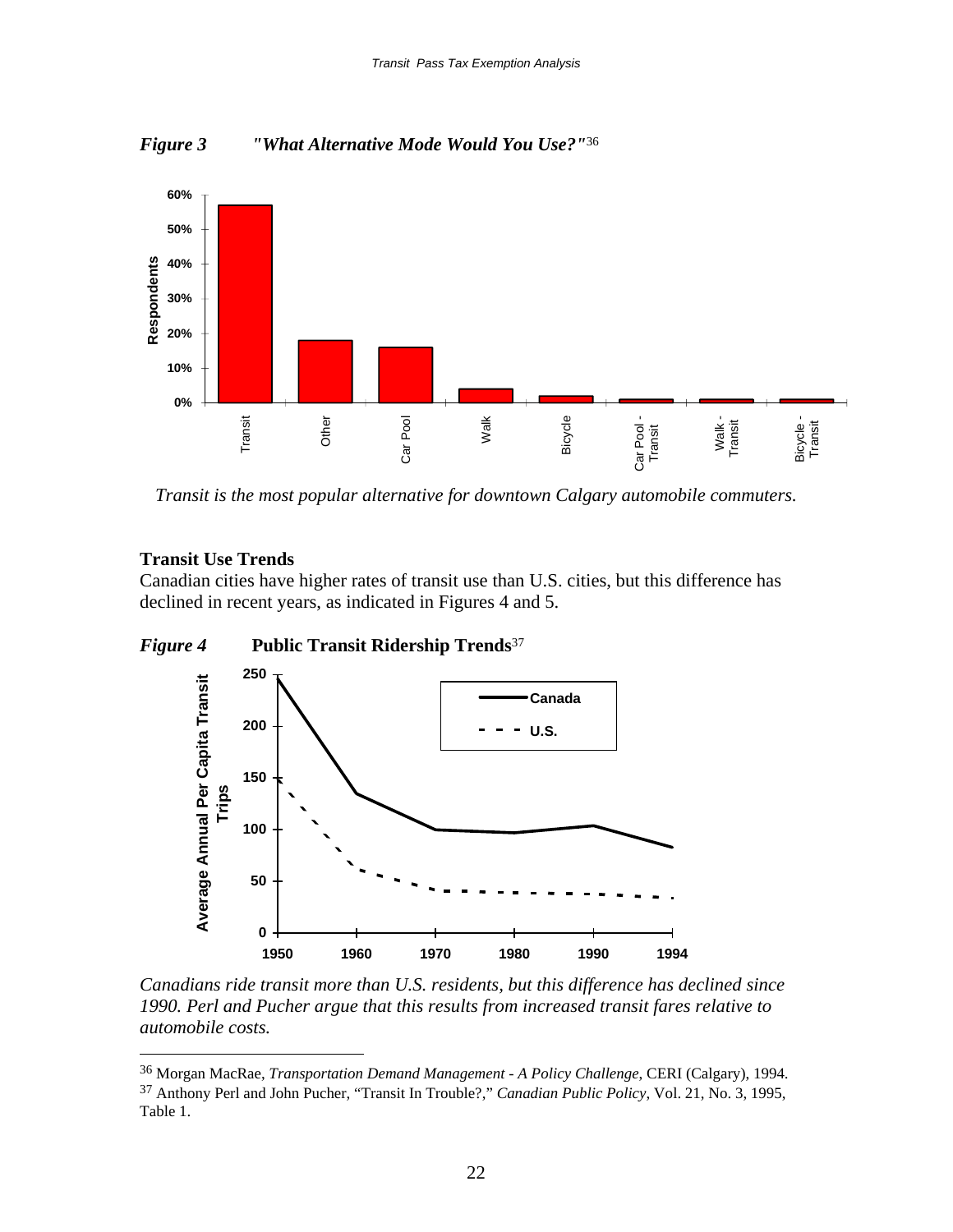A number of factors contribute to this shift, including increases in income, automobile ownership, women's employment, and automobile oriented land use patterns.38 Another factor identified by Perl and Pucher is that transit fares have increased about 25% over the last decade in real terms, while the price of operating an automobile (variable costs) has declined.<sup>39</sup> These authors emphasize the need to make transit use financially attractive to commuters who are automobile owners, and therefore have the option of driving, in order to achieve efficient transit service and reduce the external costs of automobile use.



*Per capita transit use declined in the U.S. more than in Canada, but this difference has gotten smaller since 1990.*

This reduction in transit use imposes a number of costs on society, including traffic congestion, pollution, roadway facility costs, parking demand, and urban sprawl. These costs are particularly high in urban areas. For this reason, the Transportation Association of Canada's vision for urban transportation includes increased transit use and reduced automobile use, particularly for commute travel.41

<sup>38</sup> Transplan Associates, *The Implications of Demographic and Socioeconomic Trends for Urban Transit in Canada*, Canadian Urban Transit Association (Toronto), December 1991.

<sup>39</sup> Anthony Perl and John Pucher, "Transit In Trouble?," *Canadian Public Policy*, Vol. 21, No. 3, 1995, Figure 4.

<sup>40</sup> Anthony Perl and John Pucher, "Transit In Trouble?," *Canadian Public Policy*, Vol. 21, No. 3, 1995, Table 1.

<sup>41</sup> *A New Vision of Urban Transportation*, Transportation Association of Canada (Ottawa), March 1993.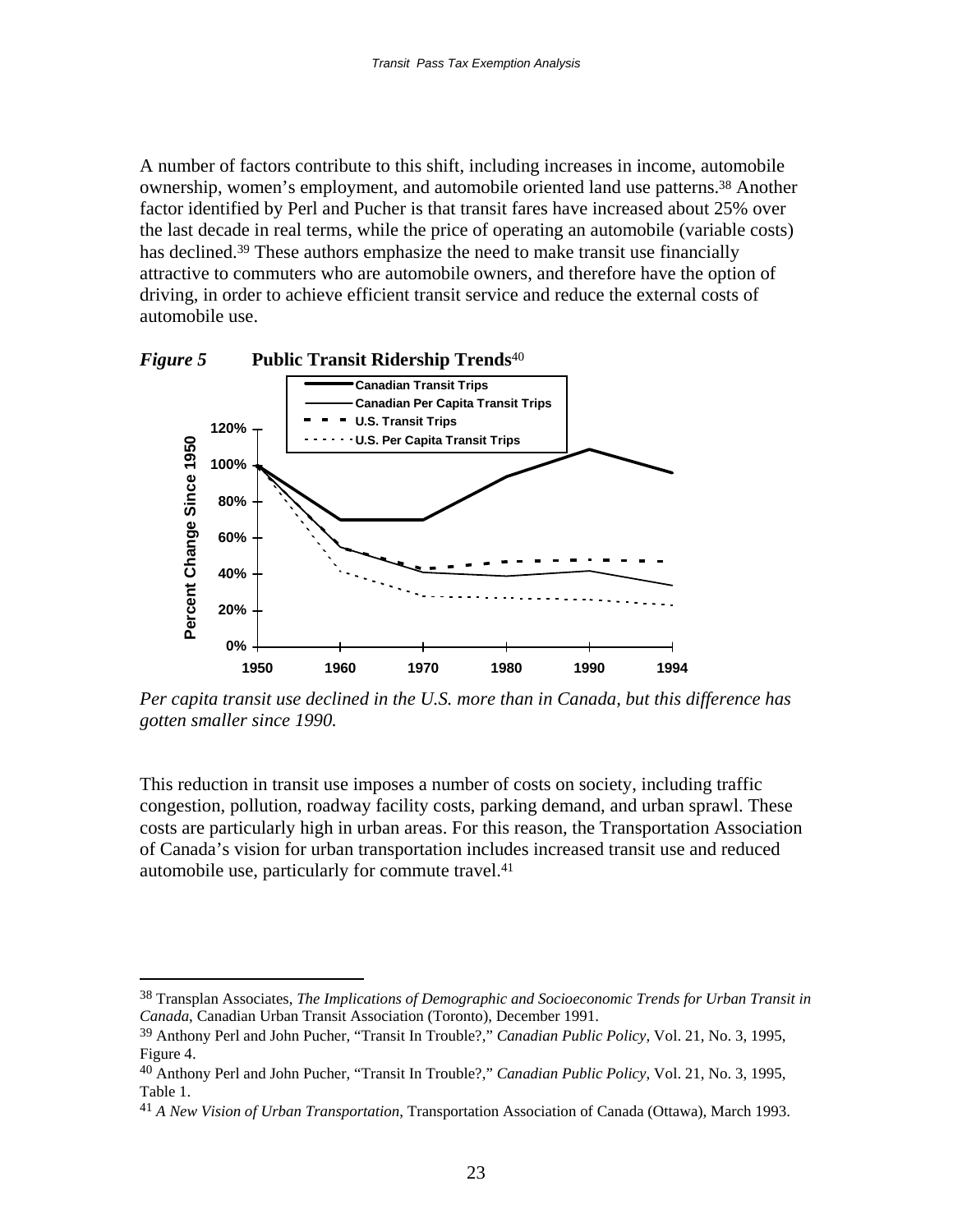# **VI. Comparing Users' Perceived Costs of Driving and Transit**

# **Price Impacts on Travel Behavior**

For any type of trip, some travelers will normally drive and others will normally ride transit, but some people will choose between these modes depending on conditions. Over the last decades, and continuing for the foreseeable future, the portion of the population that is transit dependent (people who would always ride transit) is declining.42 An increasing portion of transit riders have a choice, and are therefore sensitive to the relative costs of transit and driving.<sup>43</sup>

### **Comparing Driving and Transit Prices**

Although owning an automobile is expensive, averaging several thousand dollars annually per vehicle, most of these costs are perceived as fixed. Automobile owners seldom say, "*I'll ride the bus today to save on depreciation and insurance.*" Individual trip decisions are most affected by variable costs: the prices of fuel, parking and tolls. Fuel costs per unit of travel have declined significantly over the last two decades due to declining real fuel prices (adjusted for inflation), and increased average vehicle efficiency. Tolls are nearly non-existent in Canada, and user paid parking is uncommon. As a result, driving appears cheaper to an automobile owner than using transit for most trips.

| <b>City</b>   | <b>Adult</b><br>Fare | Adult<br><b>Monthly Pass</b> |
|---------------|----------------------|------------------------------|
| Calgary       | \$1.50               | \$48                         |
| Edmonton      | \$1.60               | \$46                         |
| Hamilton      | \$1.70               | \$56                         |
| London        | \$1.40               | \$54                         |
| Montreal      | \$1.75               | \$43                         |
| Mississauga   | \$2.00               | \$64                         |
| Ottawa        | \$1.60               | \$57                         |
| Quebec City   | \$1.80               | \$43                         |
| Toronto       | \$2.00               | \$76                         |
| Vancouver     | \$1.50               | \$54                         |
| Victoria      | \$1.35               | \$62                         |
| Winnipeg      | \$1.35               | \$52                         |
| Average/Total | \$1.35               | \$47                         |

### *Table 4* **Transit Pass Prices in Canadian Cities**<sup>44</sup>

*This table summarizes transit fares for selected Canadian cities.* 

<sup>42</sup> Transplan Associates, *The Implications of Demographic and Socioeconomic Trends for Urban Transit in Canada*, Canadian Urban Transit Association (Toronto), December 1991.

<sup>&</sup>lt;sup>43</sup> This paper focuses on financial costs, although it is important to acknowledge that travel time is also a major factor in mode choice. Transit trips often take longer than automobile trips, but not when separated right-of-way or HOV priority facilities provide time savings to transit vehicles. Also, riders tend to treat time spent on a comfortable transit vehicle as having less cost than the same time spent driving in congestion, because being a passenger is less stressful, and passengers can rest or read. If transit conditions are uncomfortable, time spent riding transit has a higher cost than driving.

<sup>44</sup> *Canadian Transit Fact Book*, Canadian Urban Transit Association (Ottawa), 1995. See Appendix for a more complete table.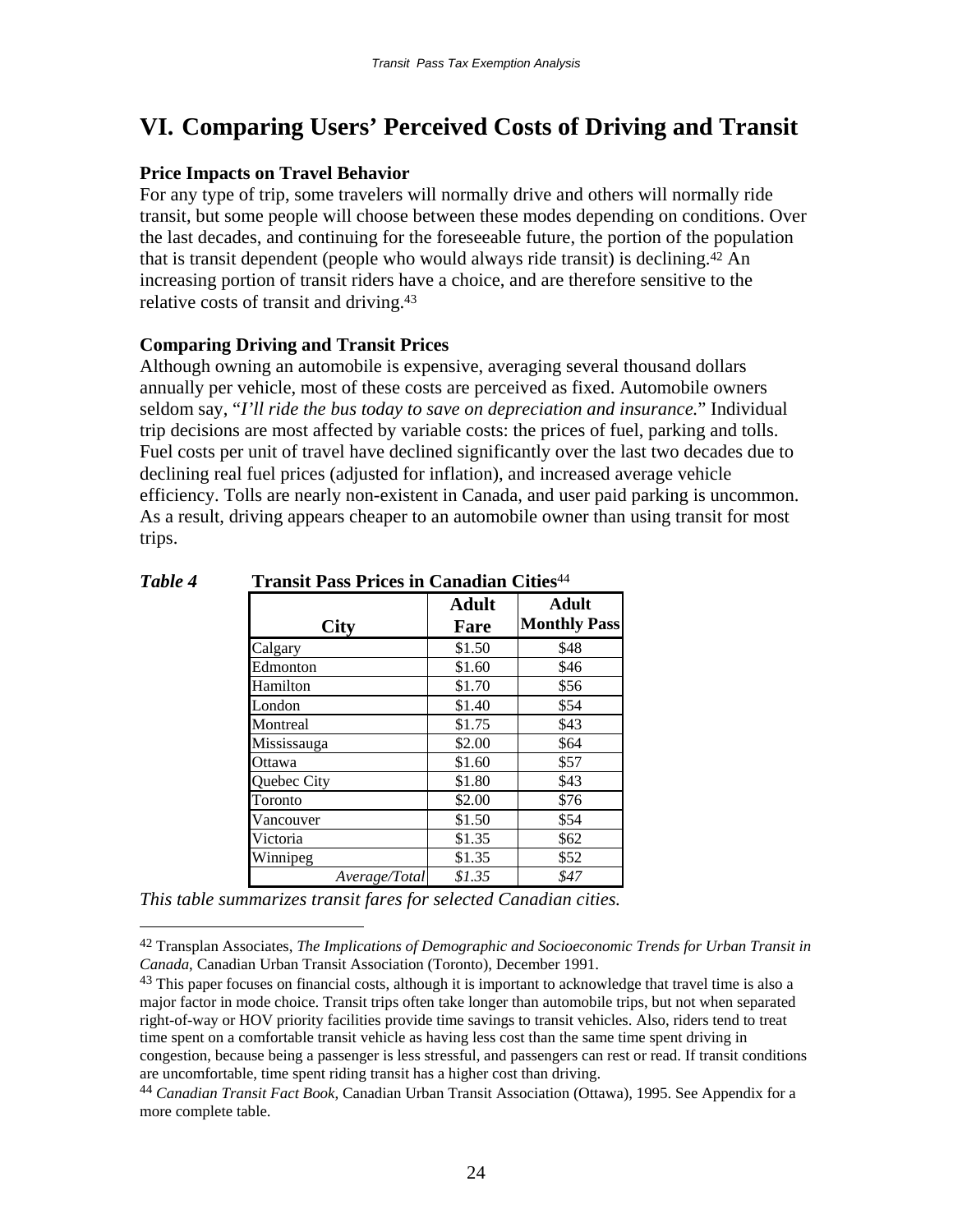Canadian urban transit fares average \$1.35 per trip, and monthly transit passes average \$47 per month, as indicated in Table 4. At this price, a transit pass costs about the same as out-of-pocket vehicle expenses for an average automobile commute trip. In other words, an average automobile owner perceives no financial incentive to commute by transit rather than drive.<sup>45</sup> This price structure helps explain why most commuters choose to drive even if high quality transit service is available. The practice of providing subsidized parking to automobile commuters, but offering no comparable subsidy to nondrivers, makes driving significantly more attractive than if commute benefits were unbiased. On average, free parking provided by employers is found to increase urban solo automobile commuting by 25% over what occurs if employees pay for their own parking, all else being equal.46

A typical urban parking space is estimated to cost \$1,200 per year, plus GST.47 Assuming a 38% marginal tax rate, exempting employee parking from income tax represents a benefit to drivers of \$488 annually. The total value of free, untaxed parking represents a \$1,772 annual benefit to automobile commuters. This is the additional wages employees would need to earn to purchase the parking themselves. Transit riders, on the other hand, do not receive such favorable treatment. Virtually no Canadian employers provide employee transit benefits, and if they do such benefits would be taxed. These financial incentives are compared in Table 5.

Automobile users are unlikely to perceive parking benefits as unfair because they typically pay more in total transportation costs than transit users, due to their thousands of dollars in annual vehicle ownership expenses. They might also protest that they pay taxes on vehicles and fuel, and registration fees. However, such expenditures and taxes represent costs. Automobile use is expensive in terms of resources consumed. Special automobile taxes are user fees that represent the costs of providing roadway facilities and services, and therefore should not be considered to substitute for income taxes which support general public services. Automobile users underpay the full roadway costs they impose, particularly in terms of local road facilities and services that are financed by local taxes, not vehicle user charges.48

<sup>&</sup>lt;sup>45</sup> Of course, some employees perceive savings because they have longer than average commutes, high vehicle operating costs, or who pay for their own parking.

<sup>&</sup>lt;sup>46</sup> Donald Shoup, "Cashing Out Employer Paid Parking; A Precedence for Congestion Pricing?" in *Curbing Gridlock*, National Academy Press (Washington DC), 1994, pp. 152-199, Table, 2.

 $47$  This represents the full cost of providing additional urban parking capacity at employment sites, representing a typical mix of surface and structured facilities. This value is higher than many people realize because most parking is subsidized and underpriced for reasons described earlier, so they seldom confront full costs, as discussed in the section on parking costs in this report.

<sup>48</sup> Todd Litman, *Whose Roads?*, Victoria Transport Policy Institute (Victoria), 1996.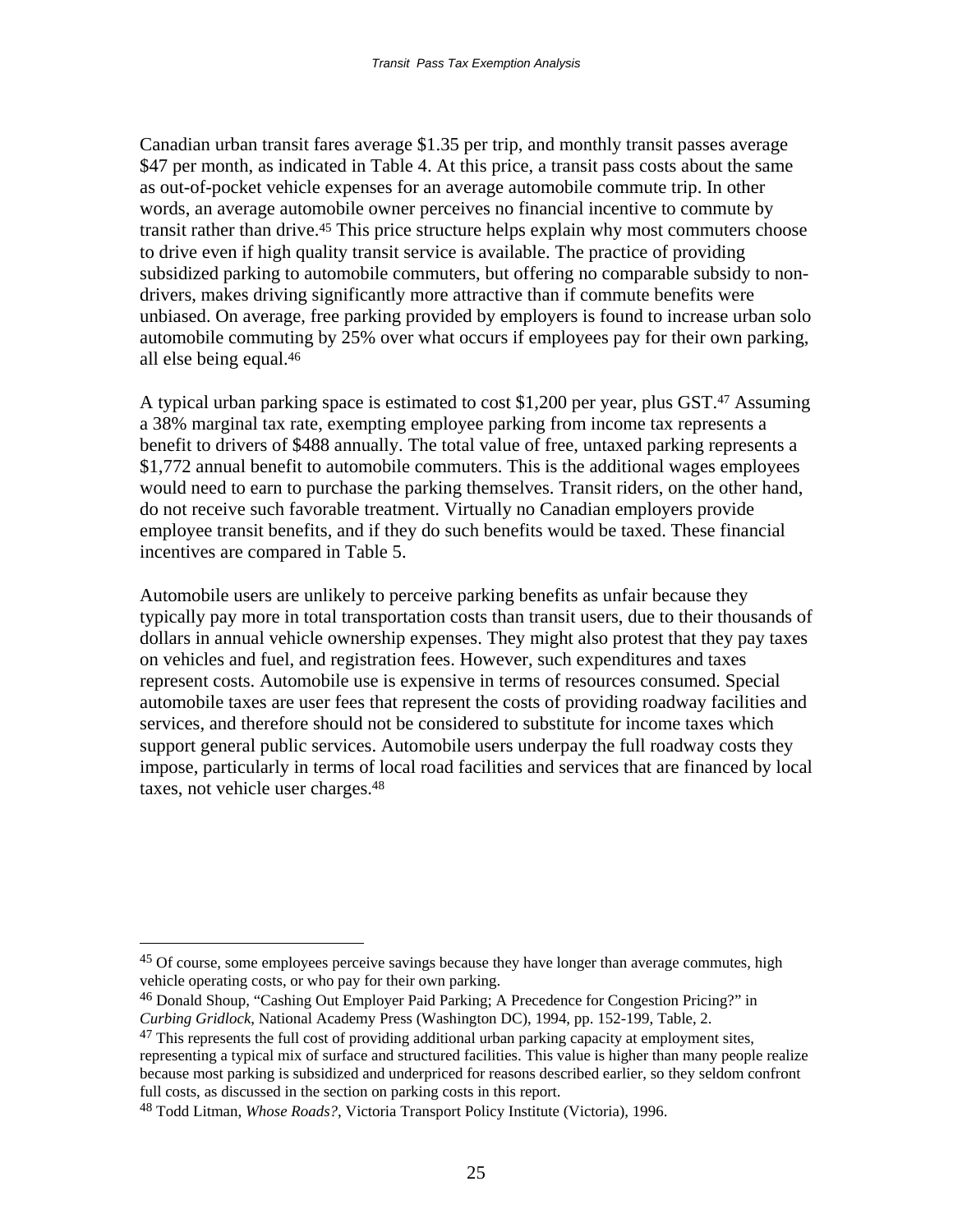| <b>Policies</b>                                                                                     | <b>Automobile</b><br><b>Benefits</b>                                                                        | <b>Transit</b><br><b>Benefits</b>                                                                                  | <b>Net Financial</b><br><b>Incentive</b>                                          |  |
|-----------------------------------------------------------------------------------------------------|-------------------------------------------------------------------------------------------------------------|--------------------------------------------------------------------------------------------------------------------|-----------------------------------------------------------------------------------|--|
| <b>Actual Current Policy</b><br>(Free, tax exempt parking,<br>no transit benefit)                   | Parking benefit \$1,200<br>GST avoided<br>84<br>Tax exemption<br>488<br>Total benefit<br>\$1,772            | Transit benefit<br>\$0<br>46<br>GST exemption<br>Tax exemption<br>$\boldsymbol{0}$<br>Total benefit<br>\$46        | Auto benefit<br>\$1,772<br>Transit benefit<br>$-46$<br>\$1,726<br>Auto advantage  |  |
| <b>Official Policy</b><br>(Free, taxed parking, no<br>transit benefit)                              | Parking Benefit \$1,200<br>GST avoided<br>84<br>Tax exemption<br>$\overline{0}$<br>Total benefit<br>\$1,284 | Transit benefit<br>\$0<br>46<br>GST exemption<br>Tax exemption<br>$\overline{0}$<br>\$46<br>Total benefit          | Auto benefit<br>\$1,284<br>Transit benefit<br>$-46$<br>\$1,238<br>Auto advantage  |  |
| <b>Transit Benefit</b><br><b>Proposal</b><br>(Free, tax exempt)<br>parking and transit<br>benefits) | Parking benefit \$1,200<br>GST avoided<br>84<br>$-488$<br>Tax exemption<br>Total benefit<br>\$1,772         | Transit benefit <sup>50</sup><br>\$480<br>46<br>GST exemption<br>Tax exemption<br>$-182$<br>Total benefit<br>\$708 | Auto benefit<br>\$1,772<br>Transit benefit<br>$-708$<br>\$1,064<br>Auto advantage |  |

*Table 5* **Automobile and Transit Incentives Compared**<sup>49</sup>

*Free, untaxed parking benefits but no transit benefits result in a \$1,726 annual financial incentive to automobile over transit commuting.*

# **VII. Commuter Travel Impacts**

Travel impacts of this proposal can be estimated using the following model:

#### **Automobile Travel Reduction = Coverage x Recipients x Mode Shift**

where:

 $\overline{a}$ 

| Coverage   | $=$ Percentage of employees offered transit benefits.              |
|------------|--------------------------------------------------------------------|
| Recipients | $=$ Portion of employees offered transit benefits who accept them. |
| Mode Shift | $=$ Shift from auto to transit trips among recipients.             |

These factors are discussed below:

#### **1. Percentage of employees offered transit benefits ("Coverage").**

Program coverage is a function of the number of employers offering transit benefits and their size. Making transit benefits tax exempt gives employers an incentive to provide such subsidies. Experience in the U.S. indicates that it is possible to achieve a 5% coverage rate after 5 to 10 years of program development, with a 10 to 25% annual growth rate. Figure 6 illustrates employer participation in the New York City area.51

<sup>49</sup> Assumes \$100 monthly parking cost, \$55 monthly transit pass, 7% GST, and 38% marginal tax rate.

<sup>50</sup> Assumes \$40 per month employee transit benefit.

<sup>51</sup> Judith Schwenk, *TransitChek in the New York City and Philadelphia Areas*, Volpe Transportation Systems Centre, USDOT (Washington DC), October 1995; Oram Associates, *Impact of the Bay Area Commuter Check Program: Results of 1994 Employee Survey*, Metropolitan Transportation Commission (Oakland), 1995.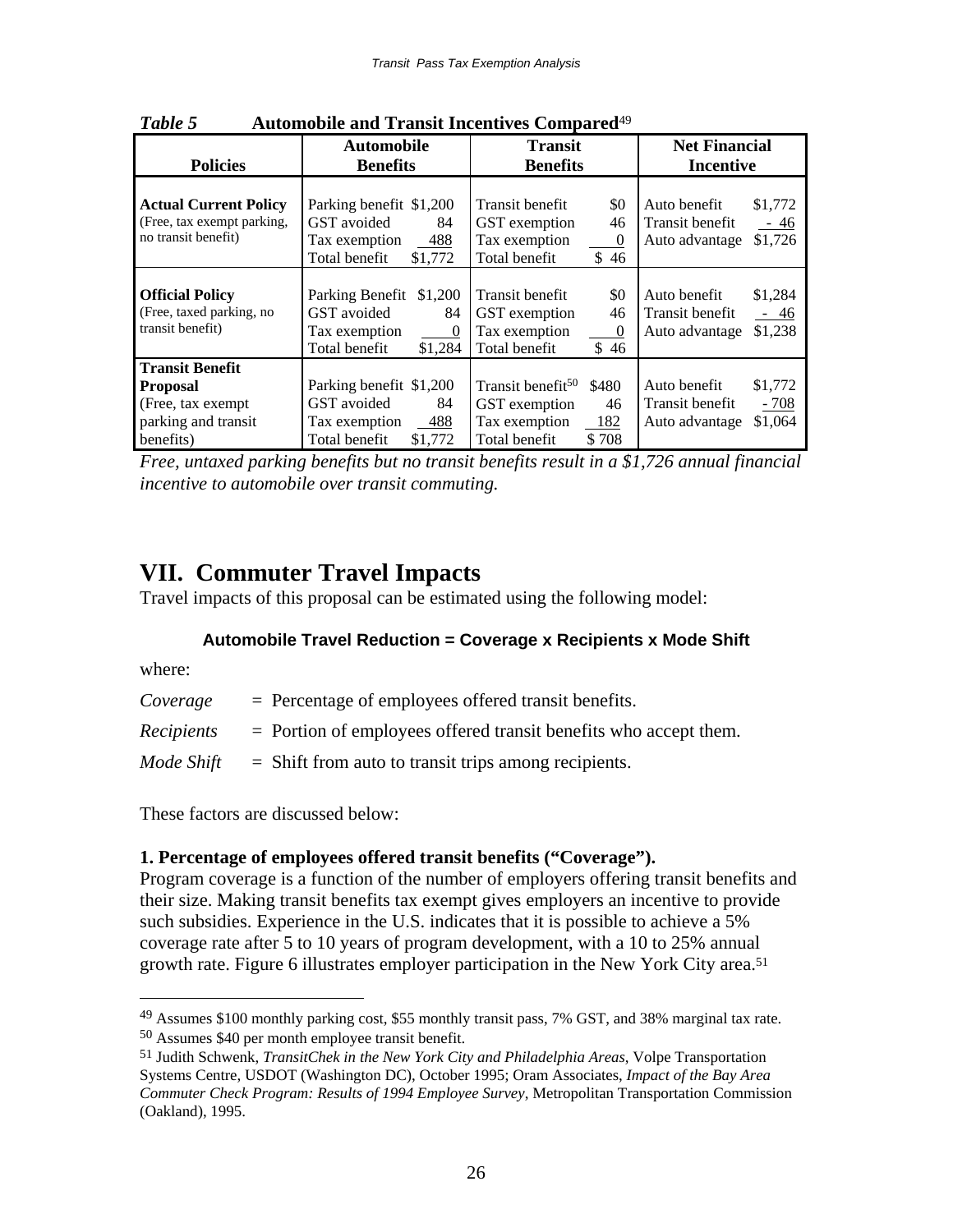#### *Figure 6* **Growth in Employers Offering Transit Vouchers in New York Region**<sup>52</sup>



*The number of employers offering transit vouchers is increasing steadily in the U.S. where such programs are offered. Coverage is particularly high in the New York City region, as indicated in this graph. Note the acceleration in growth after the maximum allowable tax exempt subsidy was increased from \$15 to \$60 in 1993.*

There is no technical reason that most employers couldn't provide transit benefits, given appropriate incentives. Critics might argue that strong incentives involving subsidies or mandates are unpopular, but that is not entirely true. Subsidies in the form of free or underpriced municipally supplied parking, and mandates in the form of parking requirements, are nearly universal in North American cities. There may be opposition to *new* mandates and subsidies. However, when offered as a tradeoff against existing parking mandates, as part of comprehensive TDM programs, or as an alternative to unpopular strategies such as road pricing, strong incentives for transit benefits may be acceptable.

A reasonable estimate is that transit benefit program coverage would grow at one percentage point of employment annually under "Standard" conditions, and about twice that, considered a "High" growth rate, if aggressively promoted as part of regional TDM efforts. A "Maximum" growth rate indicates what might happen if employers were required to provide transit benefits, as zoning codes require parking facilities. This growth level is unlikely to occur, but is included in this analysis to indicate an upper bound of possible impacts. Figure 7 illustrates these growth rates.

<sup>52</sup> Judith Schwenk, October 1995, Figure 2.5.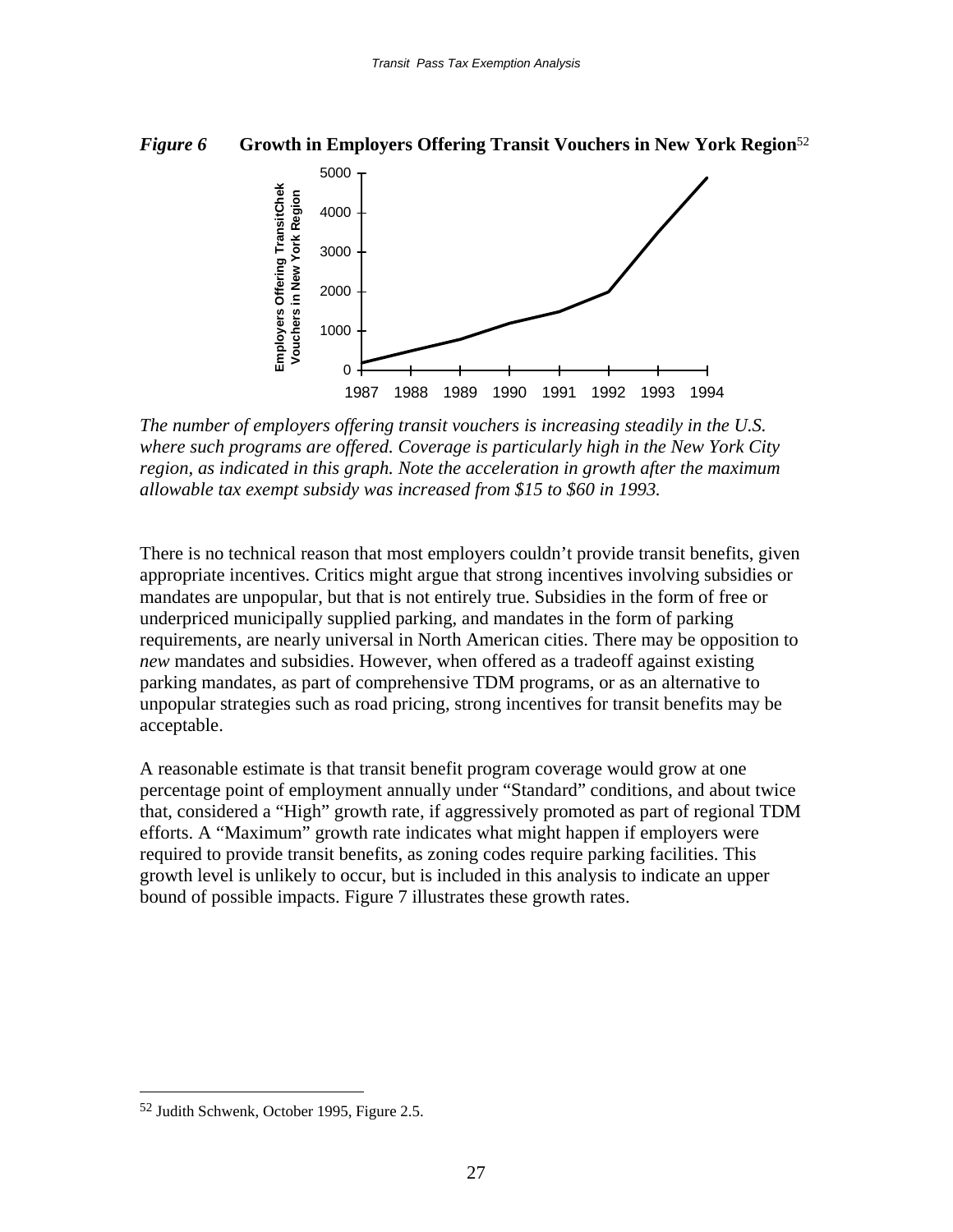



*Experience indicates that coverage can grow at 1-2 percentage points of total employment annually, if marketed aggressively. A "maximum" option comparable to parking standards is illustrated to indicate maximum coverage.* 

The following factors are likely to affect the growth rate of transit benefit coverage:<sup>53</sup>

- *Regional marketing efforts and support.* Transit agency promotion, voucher programs such as Commuter Check (particularly in communities with more than one transit agency), and Transportation Demand Management programs can facilitate transit benefit coverage.
- *Parking problems and savings.* Employers can use transit benefits to reduce parking costs and problems, providing an incentive for employers to offer such benefits.
- *Employee value and support.* The value that employees place on transit benefits. This depends on the quality of transit service, geographic factors, and employee income.

# **2. Portion of employees offered transit benefits who accept them ("Recipients").**

Current transit use at an employment location can be considered a predictor of recipients. Both full- and part-time transit users can be expected to accept transit benefits, plus a small portion of employees who do not currently ride transit at all but will in response to transit benefits. An estimated 50% of transit commuters ride transit full-time, while the other 50% ride transit part-time.54 Recipients are therefore estimated here to average 1.5 times current transit commute rates.

<sup>53</sup> Comments by Richard Oram, Oram Associates, New York, 1996.

<sup>54</sup> Little published data on the distribution of transit use frequency by transit commuters is available. User surveys in Victoria, BC show that about half of peak period adult transit riders use cash or tickets, indicating they are infrequent riders. An even greater portion of occasional transit users were reported by Richard Oram and Stephen Stark in "Infrequent Riders: One Key to New Transit Ridership and Revenue," *Transportation Research Record*, #1521, 1996, pp. 37-41.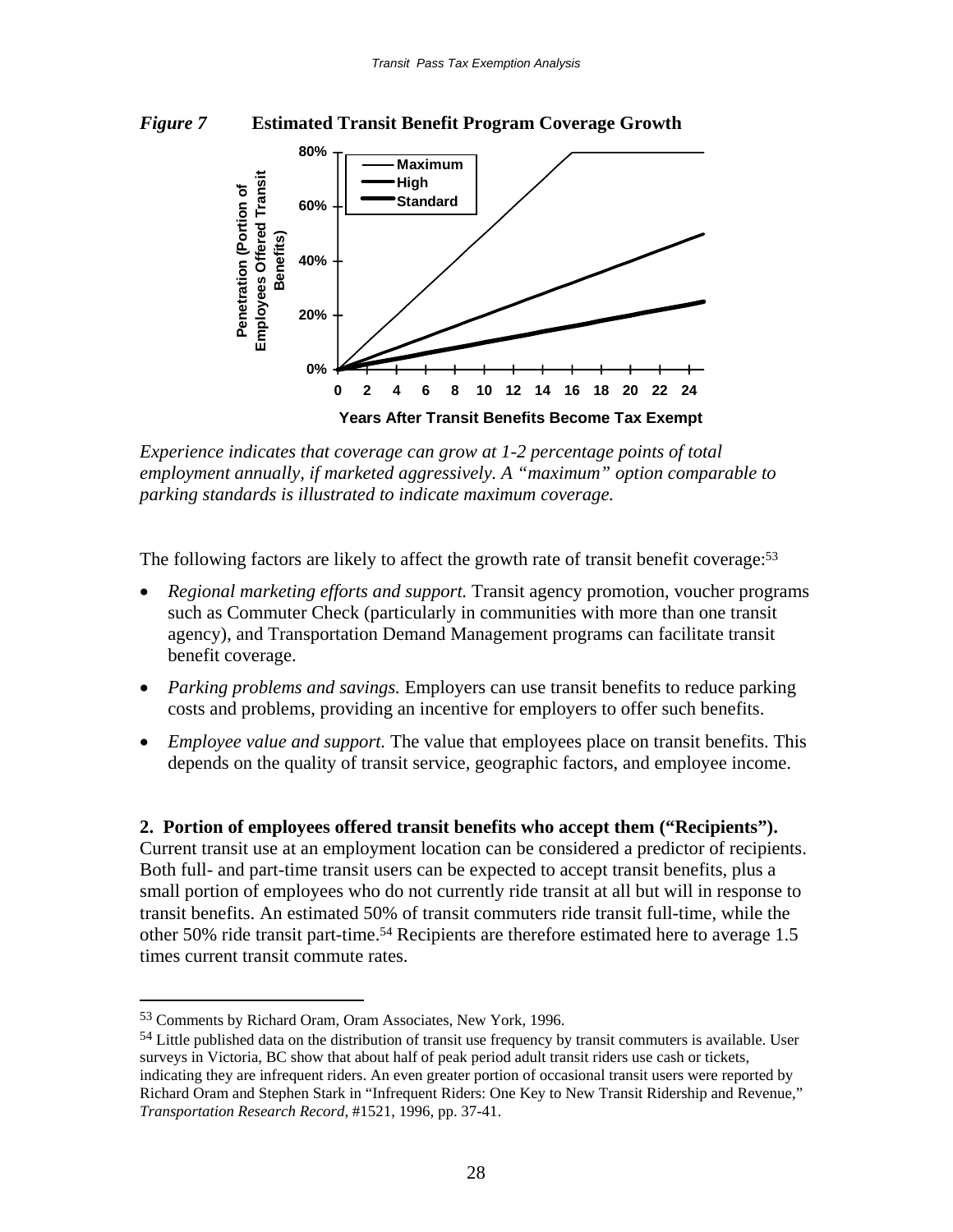For example, if 16% of current commute trips are by transit in a region, this indicates that 24% of employees offered transit benefits will accept them. This assumes that about 8% commute by transit full-time, 14-15% commute by transit part-time, and 1-2% do not currently use transit but would start (at least part-time) if offered transit benefits. Acceptance can be expected to increase further if transit service is improved or other TDM measures are implemented to encourage transit use, such park-and-ride facilities, HOV facilities, or guaranteed ride home programs.

### **3. Shift from auto to transit trips among recipients. ("Mode Shift").**

Experience with transit voucher programs in the U.S. indicate that these programs typically shift 20-percentage points of recipients' commute travel from auto to transit. This is indicated in Table 6, which shows a 19.9% reduction in automobile commute travel resulting from transit vouchers in the Philadelphia region. Similarly, voucher programs in the San Francisco region increased transit commutes an average of 2.05 per week among recipients, or a 20.5-point mode shift assuming 10 average weekly commute trips.55

|                       |                                     | $\overline{\phantom{a}}$            |                                               |
|-----------------------|-------------------------------------|-------------------------------------|-----------------------------------------------|
| Mode                  | <b>Before</b><br><b>TransitChek</b> | <b>After</b><br><b>TransitCheck</b> | <b>Mode Shift</b><br>(Percent Total Commutes) |
|                       |                                     |                                     |                                               |
| <b>Public Transit</b> | 73.7%                               | 98.7%                               | $+25.0%$                                      |
| Drive Alone           | 20.3%                               | 0.4%                                | $-19.9\%$                                     |
| Auto Passenger        | 3.9%                                | $0.6\%$                             | $-3.3\%$                                      |
| Bicycle               | 0.1%                                | $0.0\%$                             | $-0.1\%$                                      |
| Walk                  | 2.0%                                | 0.3%                                | $-1.7\%$                                      |

*Table 6* **Primary Commute Mode Among Philadelphia TransitChek Recipients**<sup>56</sup>

*This transit voucher program caused a 25-point mode shift to transit, resulting in a 20 point reduction in automobile use.* 

Mode shifts tend to be greatest if current transit use is low. In New York City, where transit commute rates are already high, transit benefits only increased transit use by 16% to 23%, while in Philadelphia, transit commuting increased 32% among recipients.<sup>57</sup> Similarly, only 30% of employees who received transit benefits who work in San Francisco increased their transit use, while 44% of those in other parts of the region commuted by transit more.58

One transit agency that has considerable experience with such programs estimates that transit ridership increases at least 25% when employers subsidize transit fares.59 The Toronto Transit Commission estimates that the availability of subsidized transit passes

<sup>55</sup> Oram Associates, 1995.

<sup>56</sup> Judith Schwenk, October 1995, Table 3-6.

<sup>57</sup> Judith Schwenk, October 1995.

<sup>58</sup> Oram Associates, *Impact of the Bay Area Commuter Check Program: Results of 1994 Employee Survey*, Metropolitan Transportation Commission (Oakland), 1995.

<sup>59</sup> Richard Oram, Oram Associates (New York), written comments, 3 April 1995.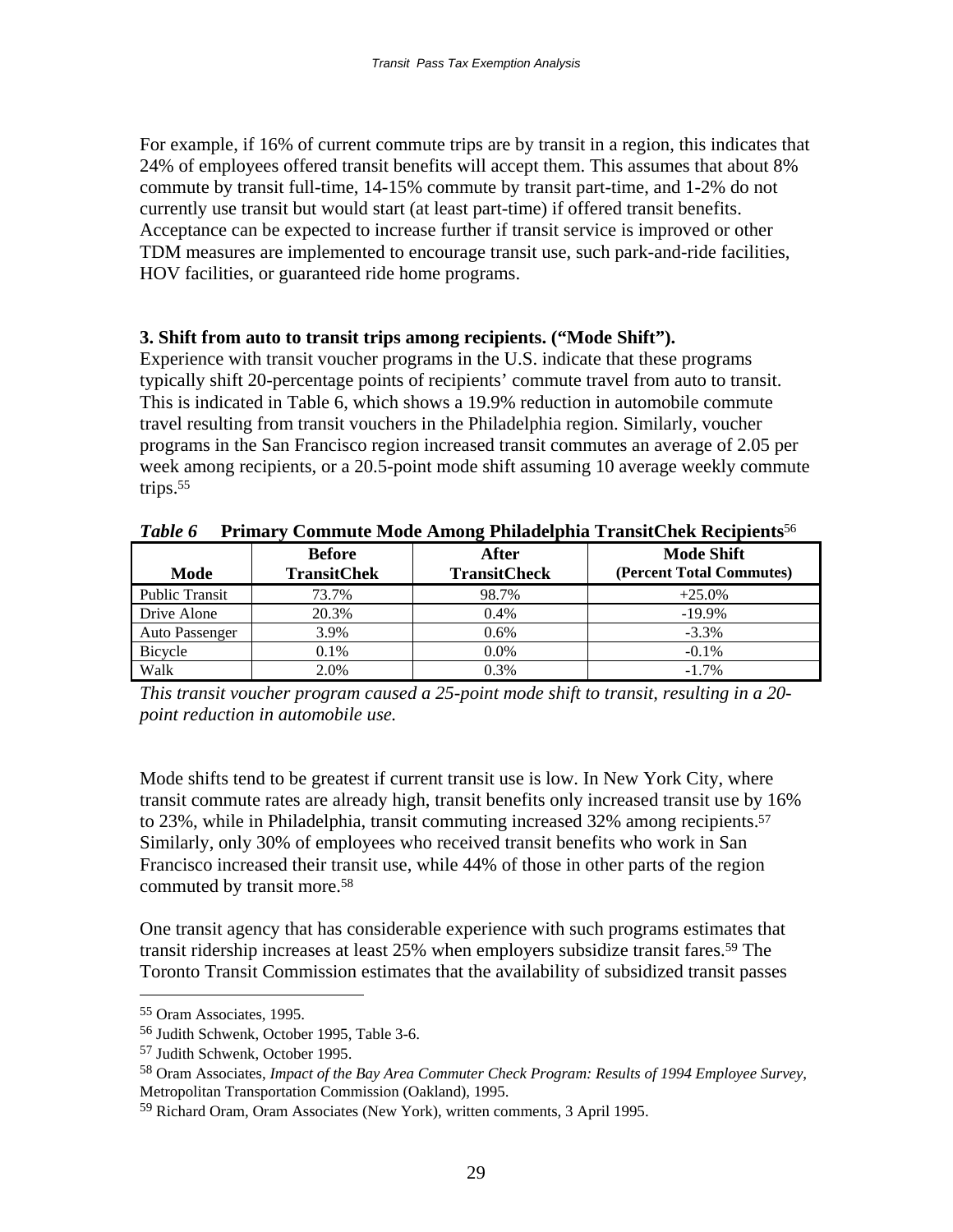would increase the sale of monthly passes by 20% in the short run, yielding an additional 2.5 million transit trips per year.<sup>60</sup> BC Transit estimates that a tax exemption would increase transit pass sales by 10%, providing a 2% to 3% increase in total ridership. The price elasticity of peak period transit travel in North American cities is estimated to average -0.23.61 Thus, employees who receive a free transit pass could be expected to increase transit use by 23%.

#### **U.S. Voucher Programs**

The New York City region's TransitChek program (the oldest) sells vouchers to 6,000 employers, provides more than \$25 million worth of transit benefits to 79,315 employees, representing approximately 2% of total rush hour trips, resulting in 1.7 million *new* transit boardings.62 The Commuter Check program in the San Francisco Bay area sells \$6 million worth of vouchers to about 700 employers.<sup>63</sup> This has increased transit use an average of 31% among those who receive vouchers, resulting in an estimated 17 million miles of reduced automobile travel, and \$1.6 million in increased transit revenue in 1994.

An increase in transit commute travel does not translate into an equal reduction in automobile travel, since some trips shift to transit from other non-automotive modes. As indicated in Table 3, 10-20% of urban peak trips are currently made as an automobile passenger, bicyclist or pedestrian. Thus, 80-90% of new transit commute trips result in a reduction in automobile trips.





*SOV travel declines as economic incentives for other modes increase.*

<sup>60</sup> *Taxation of Transit Passes*, Canadian Urban Transit Association and the Federation of Canadian Municipalities, 1993

<sup>61</sup> Larry Pham and Jim Linsalata, *Effects of Fare Changes on Bus Ridership*, American Public Transit Association (Washington DC), May 1991.

<sup>62</sup> Oram Associates, 1995; Judith Schwenk, October 1995.

<sup>63</sup> Oram Associates, 1995.

<sup>64</sup> Rutherford, et al., "Transportation Demand Management: Case Studies of Medium-Size Employers," *Transportation Research Record, #1459*, 1995, p.15.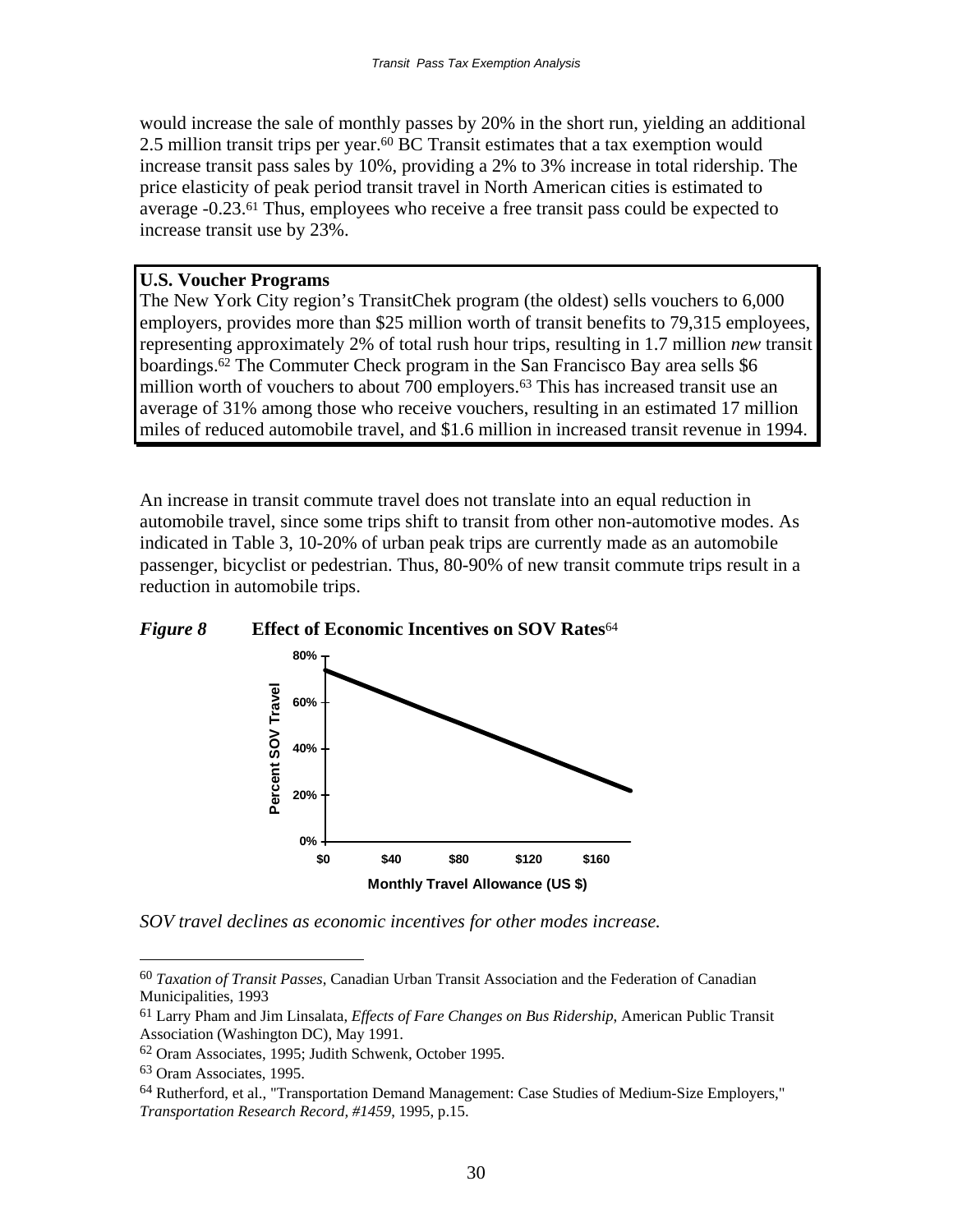Figure 8 illustrates the effect of economic incentives on SOV travel according to empirical evidence from one recent study. This indicates that a \$40 U.S. monthly travel allowance (approximately equal to a \$55 Canadian monthly transit pass) could reduce automobile mode split from about 74% to 62%, or a 16% reduction in driving in urban areas with good transit service. Australian research indicates that the elasticity of mode shift from car to rail transit with respect to transit fare is -0.09, indicating that a 100% reduction in transit fares should reduce automobile use by 9%.<sup>65</sup>

Current U.S. voucher programs probably represent the lower range of mode shifts since they are marketed primarily as an employee benefit and are therefore most attractive to firms with high current levels of transit commuting. Greater mode shifts are likely if employers are allowed to trade off parking requirements in exchange for transit benefits, or by mandating transit benefits as parking facilities are now mandated.

Larger mode shifts could be expected if transit voucher programs are implemented with other pro-transit measures. Experience indicates that the most effective TDM programs include both disincentives to drive and incentives to use alternative travel modes.<sup>66</sup> A major U.S. study found that, "*Based on over 20 employer-based TDM programs, evidence suggests that financial incentives for the use of commute alternatives are effective in reducing trips by 8-18 percent...When financial incentives are combined with disincentives to driving alone (parking charges) the reductions can approach 50 percent.*"67 The following factors can be expected to affect mode shift:

- *Transit service quality and popularity.* The quality of transit service affects commuters' willingness to choose transit commuting.
- *Employee parking costs.* When employees must pay for parking they are more likely to choose transit for commuting.
- *Geographic conditions.* Employees are more likely to use travel alternatives if their work and residential locations are transit oriented.68
- *Convenience and support services (such as "guaranteed ride home").* If transit use is convenient and trouble free, employees are more likely to participate. Guaranteed ride home programs have been found to increase participation.<sup>69</sup>
- *Time scale.* All else being equal, transit use should increase over time as the availability of transit benefits affect long term decisions.

<sup>65</sup> James Luk and Stephen Hepburn, *New Review of Australian Travel Demand Elasticities*, Australian Road Research Board (Victoria), December 1993.

<sup>66</sup> Philip Winters, *Commute Alternatives Educational Outreach*, Centre for Urban Transportation Research (Tampa), January 1995, p. 4-37.

<sup>67</sup> Comsis Corporation, *Implementing Effective Travel Demand Management Measures*, FHWA (Washington DC), Sept. 1993, p. 3-21.

<sup>68</sup> Lawrence Frank and Gary Pivo, "Impacts of Mixed Use and Density on Utilization of Three Modes of Travel: SOV, Transit and Walking," Transportation Research Record, #1466, 1995, pp. 44-55.

<sup>69</sup> Cambridge Systematics, *Effects of Land Use and Travel Demand Management Strategies on Commuting Behavior*, USDOT (Washington DC), DOT-T-95-06, November 1994.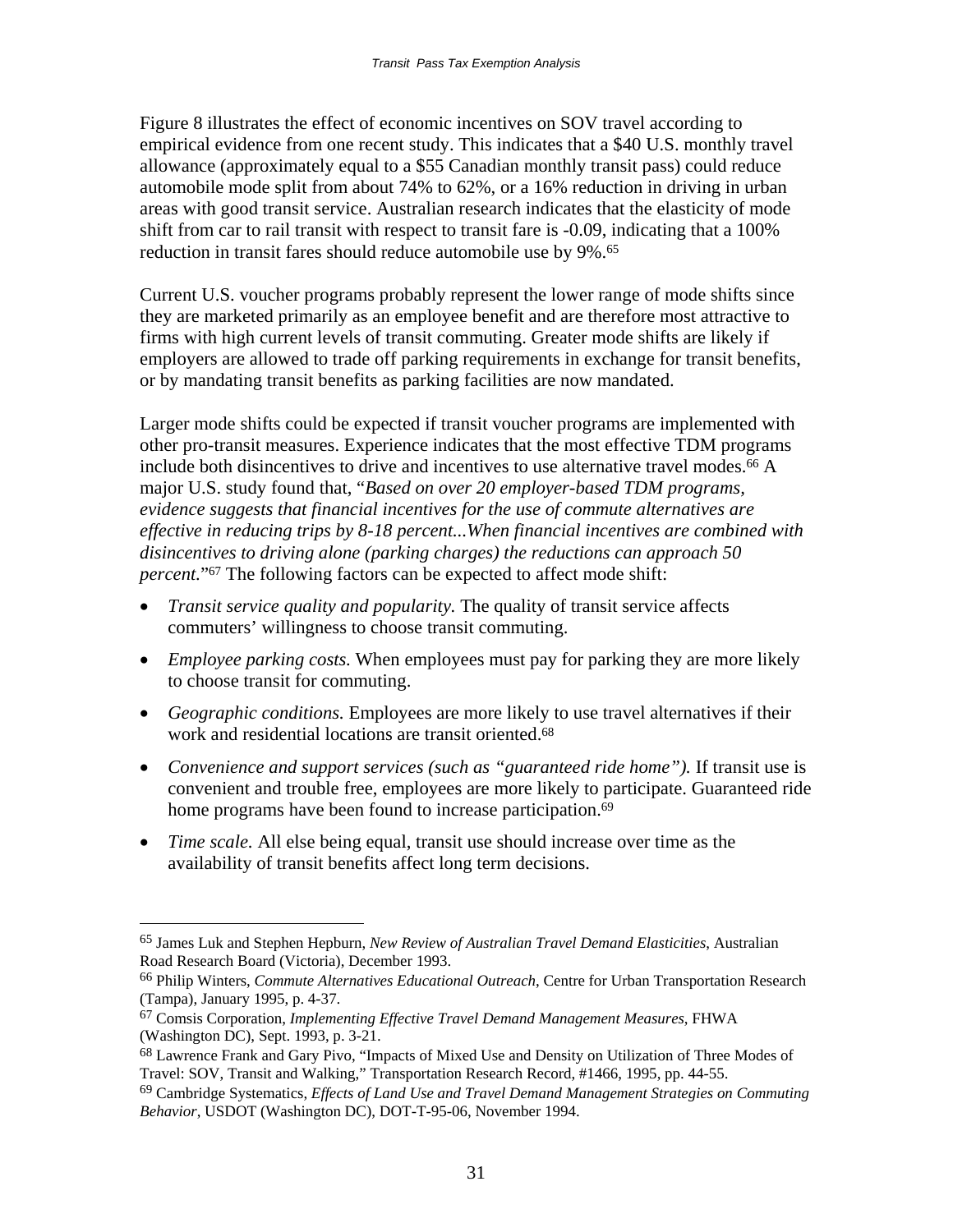# **Summary of Estimated Travel Impacts**

Table 7 summarizes some of the assumptions used in an analysis model to estimate travel reduction impacts of tax exempt employee transit benefits. We believe that these assumptions are realistic, based on the best available information. For additional assumptions and more information on data sources, see Appendix 1.

|                                                                                                 |            | <b>Outside</b> | <b>Total Urban</b> |
|-------------------------------------------------------------------------------------------------|------------|----------------|--------------------|
| <b>Definition</b>                                                                               | <b>CBD</b> | <b>CBD</b>     | Area               |
| Portion of total urban employment.                                                              | 20%        | 80%            | 100%               |
| Current automobile mode split                                                                   | 40%        | 80%            | 72%                |
| Current transit mode split                                                                      | 40%        | 10%            | 16%                |
| Rideshare, bicycle and walk mode split                                                          | 20%        | 10%            | 12%                |
| Peak period travel as portion of total travel.                                                  | 35%        | 35%            | 35%                |
| Commuting as portion of peak period travel.                                                     | 90%        | 70%            | 74%                |
| Average auto/transit commute distance (km).                                                     | 12         | 12             | 12                 |
| Annual growth in urban-peak vehicle travel.                                                     | 1.0%       | 1.5%           | 1.4%               |
| Annual growth in program Coverage (portion of<br>employees offered transit benefits), Standard. | 1.0%       | 1.0%           | 1.0%               |
| Annual growth in program Coverage (portion of                                                   |            |                |                    |
| employees offered transit benefits), High.                                                      | 2.0%       | 2.0%           | 2.0%               |
| Recipients (portion of employees offered transit                                                |            |                |                    |
| benefits who accept them).                                                                      | 60%        | 15%            | 24%                |
| Mode shift (auto travel reduction among recipients                                              |            |                |                    |
| as a portion of total commute trips).                                                           | 14%        | 21%            | 19.7%              |

*Table 7* **Summary of Assumptions Used in Analysis Model** 

*This table summarizes the assumptions used to estimate automobile travel reductions.* 

Unrealistically low "Lower Bound" estimates are used for sensitivity analysis incorporating the following values:

# *Table 8* **"Lower Bound" Estimate Values**

|                                                       |            | <b>Outside</b> | <b>Total Urban</b> |
|-------------------------------------------------------|------------|----------------|--------------------|
| <b>Definition</b>                                     | <b>CBD</b> | <b>CBD</b>     | Area               |
| Portion of automobile commuters who receive free or   |            |                |                    |
| significantly subsidized parking at work.             | 30%        | 70%            | 62%                |
| Transit commute increase among recipients (portion    |            |                |                    |
| of total commutes).                                   | 5%         | 15%            | 13%                |
| Net economic benefit from auto to transit mode shift. | \$0.15     | \$0.10         | \$0.11             |
| Average cost per parking space                        | \$100      | \$50           | \$60               |

*This table shows alternative lower bound values used for sensitivity analysis.* 

Figure 9 illustrates the total reduction in urban vehicle travel estimated to result from this proposal. Majority impacts don't occur for many years, due to the slow expected program growth. The "Lower Bound" estimate represents *Standard* program growth matched with the values from Table 8. These lower bound assumptions reduce estimated travel reduction impacts by approximately 44% for a given level of program coverage.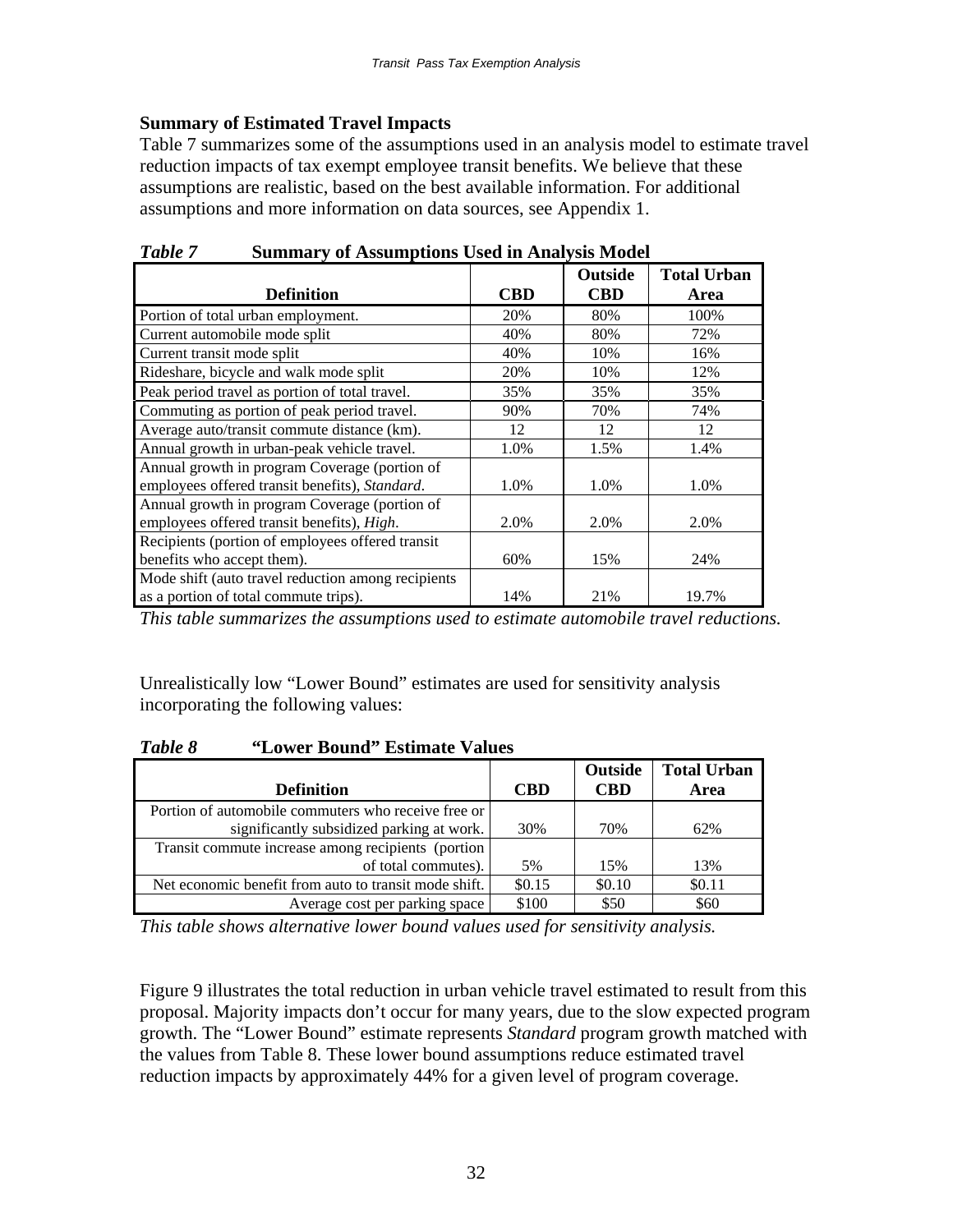

*This figure illustrates the proposal's total travel impacts in Canadian cities with populations greater than 100,000, based on assumptions described above.* 

Figure 10 illustrates the estimated travel reduction as a portion of total urban peak travel.





*This figure illustrates travel impacts as a portion of total peak period vehicle traffic.* 

These reductions in peak period vehicle travel will not be visible in most urban areas because traffic volumes are growing, and due to latent demand which tends to fill available road capacity. Rather, it would reduce the growth in vehicle traffic and traffic congestion, allowing capacity expansion projects to be deferred or avoided. Figure 11 illustrates automobile travel reductions as a percentage of anticipated urban traffic growth.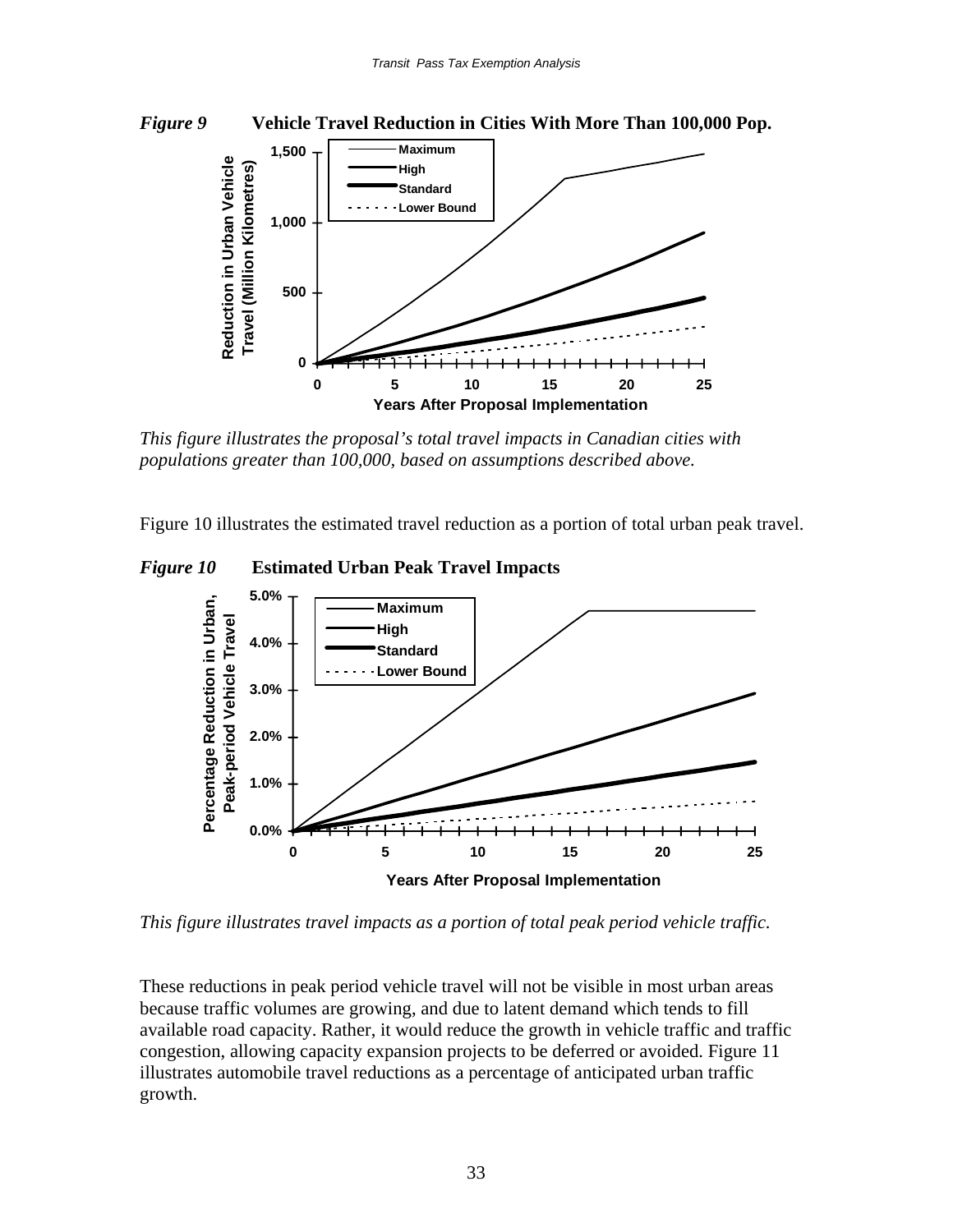



*This figure illustrates travel impacts as a portion of CBD peak period traffic growth.* 

#### **Example**

 $\overline{a}$ 

Based on the estimates described above, for each 100 urban employees offered transit benefits, 24 would accept them (60% in the CBD and 15% outside of the CBD). These recipients would increase their transit use by an average of 23% of commute trips, or 110 commute trips each per year (out of 480 total commute trips), representing 95 fewer automobile commute trips  $(480 \times 23\% \times 86\%)$ , taking into account that only 86% of existing non-transit trips are made by automobile. This total reduction of 2,280 automobile trips (95 annual automobile trips reduced x 24 employees) represents 4.75 full-time commute equivalents, or a 6% reduction out of 37,400 current total auto commute trips (100 employees x 480 annual trips x 78% automobile mode split).

Assuming that transit benefits average \$40 per month, this represents a "cost" of \$960 per month (24 recipients x \$40 per month), plus \$365 in reduced income tax revenue.<sup>70</sup> (These are not true resource costs, but rather economic transfers from employers and government to transit commuters.) This is offset by a 20% (23% x 86%) average reduction in parking costs among recipients (these *are* true cost savings because they represent reduced parking resources consumed), providing \$480 in monthly savings to employers (24 recipients x 20% x \$100 per month average parking costs), plus \$182 in additional tax revenue.71 Net monthly program "costs" are therefore \$480 for employers and \$183 in reduced tax revenue, or \$101 and \$39 respectively per month for each fulltime equivalent automobile commuter shifted to transit (\$480 or \$183 x 24 recipients x 20% mode shift).

 $70$  Assuming transit benefits represent a dollar-for-dollar reduction in wages at a 38% marginal tax rate. Actual tax revenue losses are smaller since 5-10% of this transfer is likely to be spent on GST and PST. 71 Assuming savings provide wages or profits with a 38% marginal tax rate.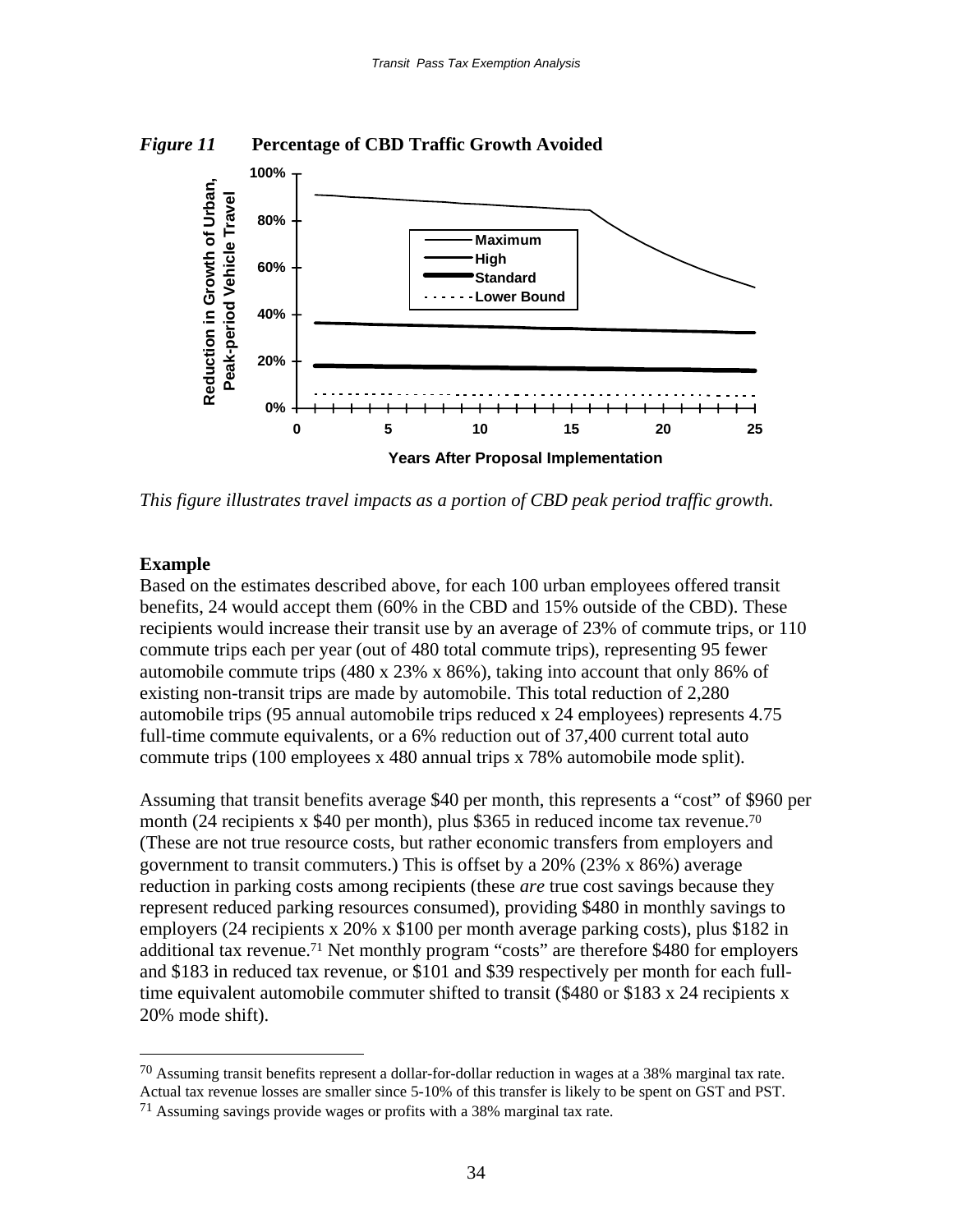If Lower Bound values are assumed, recipients would increase transit use by 13% of commute trips, or 62 commute trips each per year (out of 480 total commute trips), representing 54 fewer automobile commute trips (480 x 13% x 86%). This total reduction of 1,296 automobile trips (54 annual automobile trips reduced x 24 employees) represents 2.7 full-time commute equivalents, or a 3.4% reduction out of 37,400 current total auto commute trips (100 employees x 480 annual trips x 78% automobile mode split).

The \$960 per month average transit benefit program expenditure and \$365 income tax revenue reduction and per 100 employees is offset by an 11% (13% x 86%) average reduction in parking costs among recipients, providing \$158 in monthly savings to employers (24 recipients x 11% x \$60 per month average parking costs), plus \$60 in additional tax revenue.72 Net monthly program "costs" are therefore \$802 for employers and \$305 in reduced tax revenue, or \$303 and \$116 respectively per month for each fulltime equivalent automobile commuter shifted to transit.

# **Non-Commute and Secondary Impacts**

Transit benefit programs also increase non-commute transit travel. In the San Francisco region, transit voucher recipients took 1.19 additional non-commute transit trips per week in addition to the 2.05 additional weekly transit commute trips. In the New York region, 22.8% of employees increased their commute transit use, while 16.0% increased their non-commute transit use. It is uncertain how many of these non-commute transit trips replaced an automobile trip, so they are not included in travel impact analysis in this report. As a result, total vehicle travel reductions may be as much as 50% greater than estimated.

There are several possible secondary travel impacts from transit benefits. For example, commuters who commute by transit do not make automobile trips during lunch breaks, and if transit commuting allows a household to reduces its vehicle ownership, total automobile use will probably decrease. On the other hand, transit commuters may make additional vehicle trips to perform personal errands that would have been made as part of an automobile commute. If transit commuting reduces traffic congestion it can create generated traffic. Increased demand for transit commuting may lead to an increase in demand for residences in transit oriented communities, which can reduce total household automobile use. These secondary impacts are difficult to predict, and may tend to offset each other overall.

<sup>72</sup> Assuming savings provide wages or profits with a 38% marginal tax rate.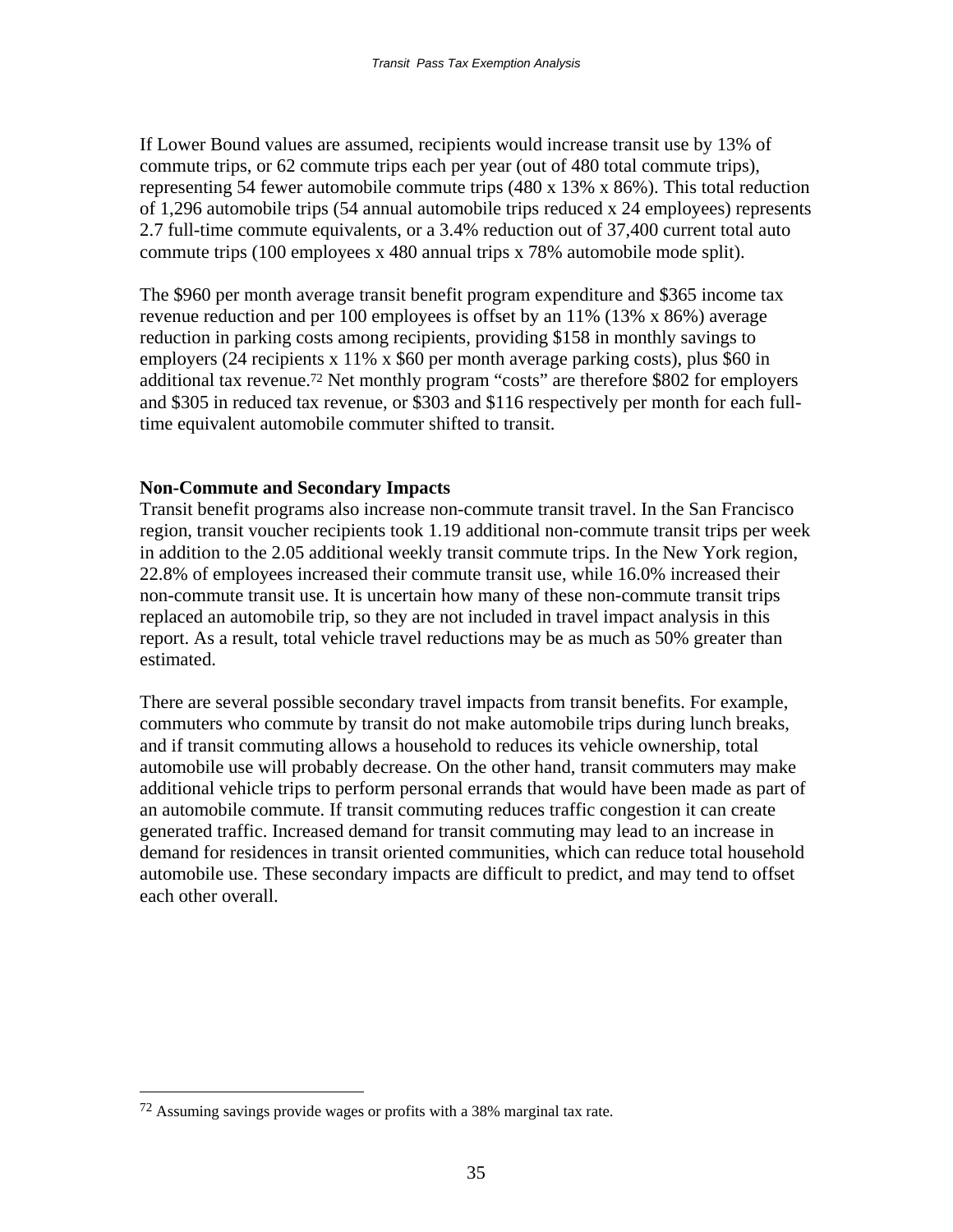# **VII. Environmental, Safety and Economic Impacts**

### **1. Overall Economic Benefits.**

 $\overline{a}$ 

A shift from automobile to transit reduces a number of costs, as summarized in Table 9.

| 1 uvvc           | costs турісану коласса бу бінн гтоні тапо со ттанзі |                                      |                     |  |
|------------------|-----------------------------------------------------|--------------------------------------|---------------------|--|
|                  | <b>Description</b>                                  | Magnitude                            | <b>Distribution</b> |  |
|                  | Reduced traffic congestion                          | Estimated to average $10-30\phi$ per |                     |  |
|                  | resulting from reduced vehicle                      | kilometre of driving reduced on      | All road users,     |  |
| 1. Congestion    | traffic. Avoided expenditures to                    | congested urban roads. Greatest      | road agencies,      |  |
| Reduction.       | increase roadway capacity.                          | on CBD surface streets.              | tax payers.         |  |
|                  | Reduced parking problems and                        | Estimated to save \$5-10 per         | Auto users,         |  |
| 2. Parking Cost  | parking facility cost savings                       | commute trip shifted from            | businesses, and     |  |
| Savings.         | from reduced automobile use.                        | driving to transit.                  | government.         |  |
| 3. Safety        | Relative safety of bus compared                     | Save estimated at $3-8¢$ per         | Bus riders, all     |  |
| Benefits.        | with automobile travel.                             | kilometre shifted from driving to    | road users, and     |  |
|                  |                                                     | transit.                             | society.            |  |
| 4. Road Facility | Reduced costs for roadway                           | Estimated to save about $5¢$ per     |                     |  |
| and Service      | construction, maintenance,                          | kilometre shifted from urban         | Gov. agency         |  |
| Cost Savings.    | traffic police, and related                         | driving to transit.                  | budgets,            |  |
|                  | services.                                           |                                      | society.            |  |
|                  |                                                     |                                      | Government          |  |
| 5. Reduced       |                                                     | Estimated to save about $4¢$ per     | agencies, the       |  |
| Roadway Land     | Reduced need to use land for                        | kilometre, but savings are long      | environment,        |  |
| Requirements.    | roads. Increased tax revenue.                       | term and indirect.                   | society.            |  |
|                  |                                                     |                                      | Government          |  |
|                  | Reduced urban sprawl, loss of                       | Probably moderate to large.          | agencies, the       |  |
| 6. Land Use      | greenspace and negative                             | Includes many different costs.       | environment,        |  |
| Impacts.         | aesthetic impacts of roads.                         | Difficult to measure.                | society.            |  |
|                  |                                                     | Small to large local benefits        |                     |  |
| 7. Air Pollution |                                                     | depending on conditions and          |                     |  |
| Reductions.      | Reduced vehicle air pollution.                      | impacts.                             | Society.            |  |
| 8. Water         | Reduced vehicle water pollution                     | Estimated at about $1¢$ or less per  |                     |  |
| Pollution.       | due to reduced automobile use.                      | mile shifted.                        | Society.            |  |
| 9. Resource      | Reduced use of energy and other                     | Small. The value of this benefit     |                     |  |
| Conservation.    | natural resources.                                  | may increase in the future.          | Society.            |  |
|                  |                                                     |                                      | Current and         |  |
|                  | Improved mobility for                               | Small to medium. Probably about      | potential           |  |
| 10. Reduced      | pedestrians and bicyclists due to                   | $1¢$ per kilometre overall, and      | pedestrians,        |  |
| Barrier Effect.  | reduced vehicle traffic.                            | higher in areas with heavy           | cyclists,           |  |
|                  |                                                     | pedestrian traffic                   | society.            |  |
|                  |                                                     | Small to medium. Users would         |                     |  |
|                  |                                                     | not choose transit as an             |                     |  |
| 11. User Cost    | Combined travel time, comfort                       | alternative to driving if they did   |                     |  |
| Savings.         | and financial cost savings.                         | not enjoy at least some benefit.     | Users.              |  |

*Table 9* **Costs Typically Reduced by Shift From Auto to Transit**<sup>73</sup>

*This table summarizes major categories of benefits that can result from a shift from driving to transit under urban peak travel conditions.*

<sup>73</sup> Todd Litman, *Describing and Quantifying Public Transit Benefits*, Victoria Transport Policy Institute (Victoria), 1996.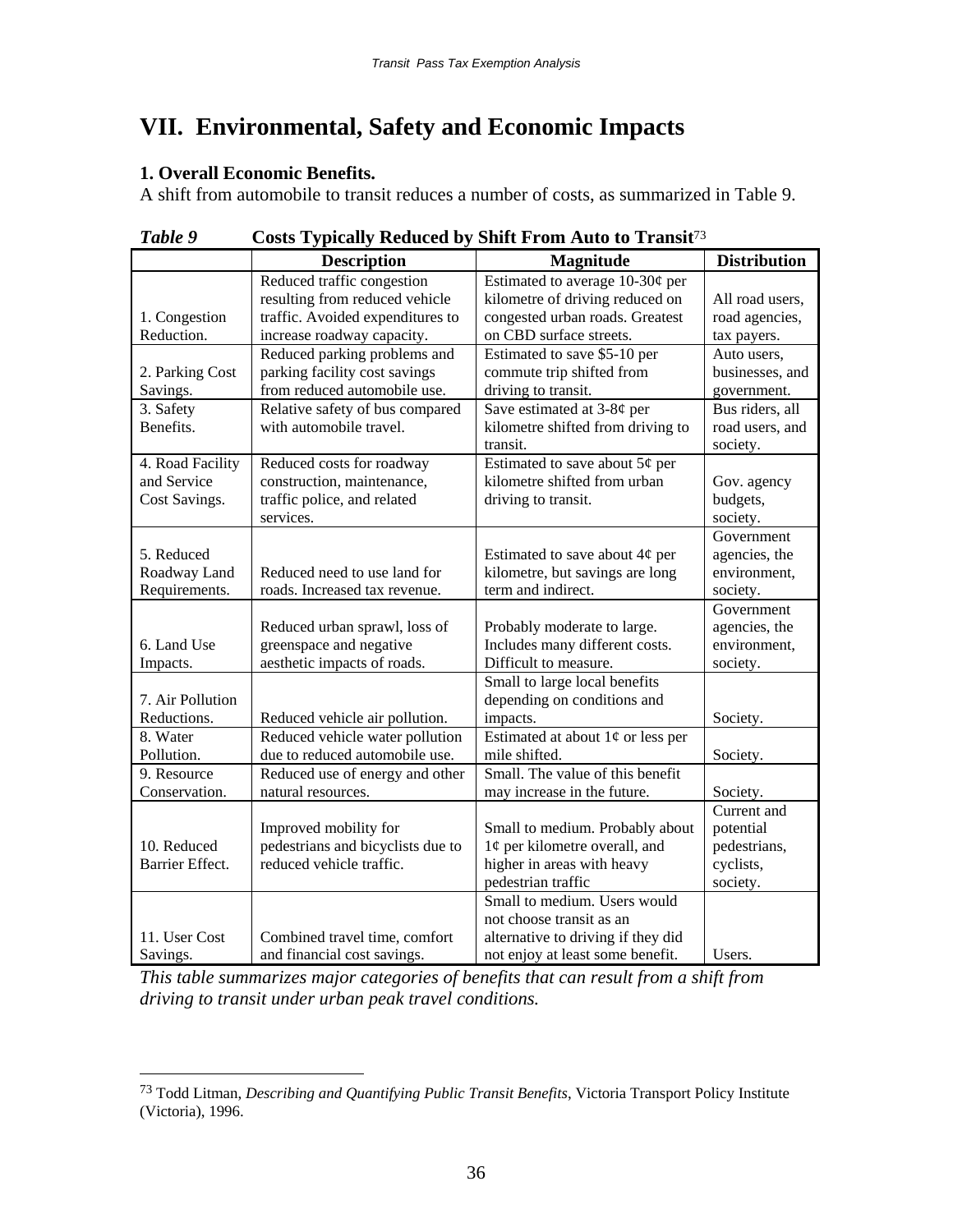A number of studies quantify and monetize some of these benefits, as described in Appendix 2. These indicates overall average external cost savings of about 20-40¢ per passenger kilometre for a shift from driving to public transit modes. Benefits are greater for CBD commute trips due to their high congestion, facility and environmental costs. CBD commutes are therefore estimated to impose external costs averaging \$0.50 per kilometre, while other urban commute external costs are estimated at \$0.25. Figure 12 illustrates the estimated value of these cost reductions.

### *Figure 12* **Estimated Annual External Benefits**



*The external benefits (benefits to other road users and the rest of society) of travel changes resulting from a transit tax exemption are estimated to total millions of dollars annually. These include reduced congestion, parking costs, roadway expense, accidents, and a variety of environmental benefits.*

# **2. Specific Health, Environmental and Social Benefits**

 $\overline{a}$ 

Transit travel conserves energy, reduces air emissions, and reduces accidents compared with the same travel by private automobile. Transit travel also tends to increase fitness because it often requires walking or bicycling for access. Many health experts emphasize that a sedentary lifestyle associated with automobile travel is a major medical problem.74 According to one estimate, a sedentary lifestyle has the cardiovascular health risk equal to smoking 20 cigarettes a day.75 Although mortality reduction resulting from increased exercise produced by this proposal cannot be quantified, it could be significant.

<sup>74</sup> Physical Activity Task Force, *More People, More Active, More Often*, UK Department of Health (London), 1995.

<sup>75</sup> Ian Roberts, Harry Owen, Peter Lumb, Colin MacDougall, *Pedalling Health—Health Benefits of a Modal Transport Shift*, Bicycle Institute of South Australia, 1996.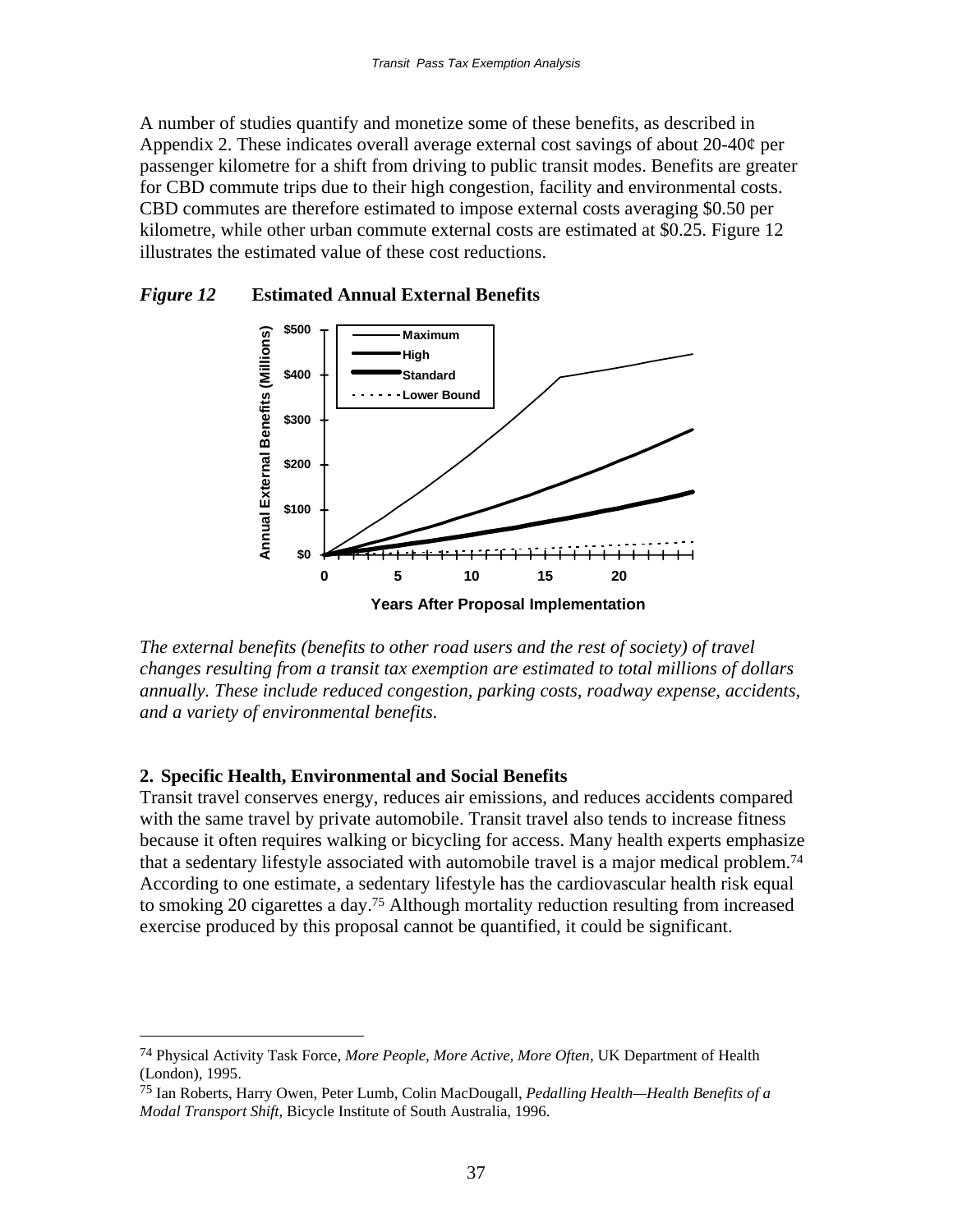### *Figure 13* **Reduction in Traffic Accident Fatalities**



*This figure illustrates the estimated reduction in traffic accident deaths resulting from a shift to transit commuting.*

Transit travel has significantly lower accident rates than automobile travel. Estimates summarized in Appendix 2 indicate that automobiles average approximately 6 fatalities per billion miles traveled while transit buses average only 0.01. Figure 13 illustrates the expected reduction in traffic accident fatalities that could be expected from this proposal. Other categories of accidents can be expected to decline comparably.

Some potential transit users feel that the risk of walking to and waiting at bus stops offsets the accident safety benefits of transit. Whether such risk is real or only perceived is uncertain, since transit accidents and assaults tend to receive considerable media attention. In one 8 month period, Canada's national newspaper, the *Globe and Mail*, published 40 stories with headlines linking "transit" and "death," but only 14 linking "auto" or "car" with death, despite the much greater number of fatalities associated with automobile accidents.76 The risk of assault, to the extent that it does exist for transit users, declines as more responsible residents use transit, providing increased security from having more "eyes on the street."<sup>77</sup> Thus, although individuals may feel less safe, the overall impacts of a shift from driving to transit and walking trips is likely to be a net increase in public safety. While transit rider insecurity is an important problem to overcome, there is no reason to consider a shift from driving to transit to be an overall community safety threat.

A typical North American automobile consumes 12 litres of fuel per 100 kilometres. A transit bus consumes about 5 times as much but averages about 40 passengers under

<sup>76</sup> S. McKay and B. Smith Lea, "Media, Death and Transit," *TranspMission*, Summer 1996, pp. 12-13.

<sup>77</sup> Jane Jacobs, *Death and Life of the Great American Cities*, Vintage Books (NY), 1992.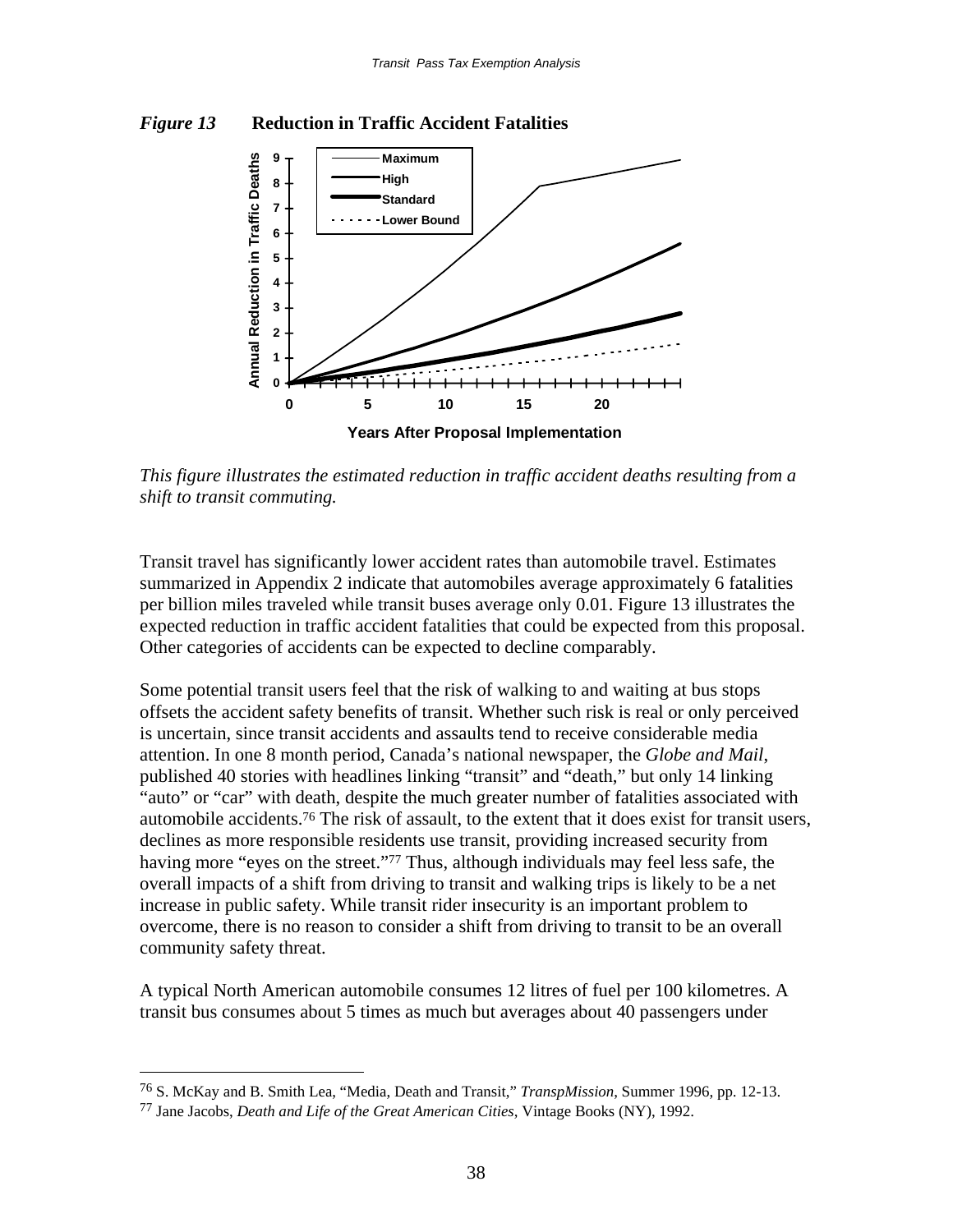urban peak travel conditions, resulting in energy savings of about 10 litres of fuel per 100 kilometres of mode shift. Figure 14 illustrates estimated fuel savings from this proposal.



*Figure 14* **Estimated Fuel Savings**

 $\overline{a}$ 

*This figure illustrates estimated fuel savings from this proposal.*

Table 10 summarizes emission reductions per passenger kilometre for a shift from driving to transit, based on data in Appendix 2. Figure 15 illustrates  $CO<sub>2</sub>$  emission reductions estimated to result from this proposal. Reductions would also occur with other pollutants, reducing air pollution caused human illness and mortality.78

|                            |      |       |            | - 0       |                 |
|----------------------------|------|-------|------------|-----------|-----------------|
|                            | HC   | CO    | <b>NOx</b> | <b>PM</b> | CO <sub>2</sub> |
| Van Pool                   | 0.5  | 3.77  | 0.31       | 0.02      | <b>NA</b>       |
| Diesel Bus                 | 0.06 | 0.81  | 0.36       | 0.09      | 69              |
| Rail Transit               |      | 0.001 | 0.003      |           | 54              |
| <b>Electric Trolley</b>    |      | 0.001 | 0.003      |           | <b>NA</b>       |
| Average of transit modes   | 0.14 | 1.15  | 0.17       | 0.03      | 62              |
| Automobile                 | 3.15 | 23.57 | 1.91       | 0.10      | 278             |
| Average emission reduction |      |       |            |           |                 |
| from shift to transit      | 3.01 | 22.42 | 1.74       | 0.07      | 217             |

*Table 10* **Mode Shift Emission Reduction (Grams per Passenger Kilometre)**<sup>79</sup>

*This table indicates how average emission reductions were calculated for the model.*

<sup>&</sup>lt;sup>78</sup> Estimates of other air emission reductions are included in the spreadsheet model but not provided in this report for brevity. This information is available on request.

<sup>79</sup> *GVRD Air Quality Management Plan: Stage 2 Draft Report: Priority Emission Reduction Measures*, Greater Vancouver Regional District (Vancouver), May 1992; Richard Gilbert (Ottawa) private correspondence, based on Martin and Michaelis' 1992 report to the European Commission.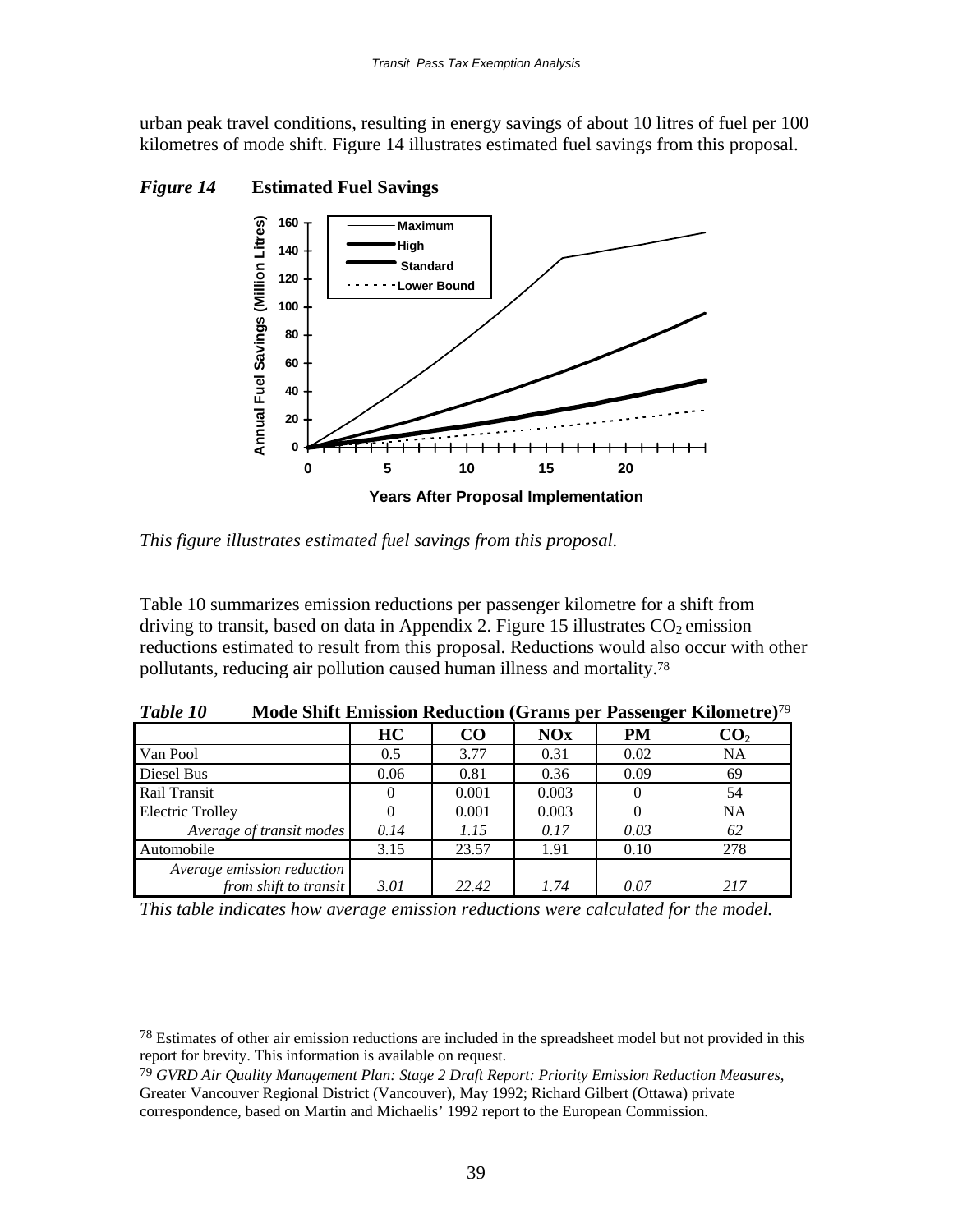*Figure 15* **CO2 Emission Reduction**



*This figure illustrates the estimated reduction in CO2*.

# **3. Tax Revenue Impacts**

This proposal would exempt a benefit that is currently not provided so there would be no *direct* reduction in income tax revenue. However, it may reduce tax revenue *indirectly* if transit benefits substitute for taxable wages. On the other hand, transit benefits could also substitute for other tax exempt benefits, particularly parking benefits. For example, assuming that transit benefits for *existing* transit trips substitute dollar-for-dollar for wages, transit benefits for *new* transit trips substitute dollar-for-dollar for parking benefits, and a 20% mode shift, annual taxable wages would decline \$384 (\$480 transit benefit x 80% existing transit trips), while untaxed parking costs would decline \$240 (\$1,200 parking x 20% new transit trips), resulting in a net income tax revenue reduction of \$55 ([\$384-\$240] x 38%) per recipient, or about \$275 per new transit commuter (\$55/20%). These impacts are quite sensitive to mode shift, as illustrated in Table 11.

| Table 11 |  |  | <b>Transit Benefit Impact on Tax Revenue for Various Mode Shifts</b> |
|----------|--|--|----------------------------------------------------------------------|
|----------|--|--|----------------------------------------------------------------------|

| <b>Mode Shift</b> | Average<br><b>Wage Reduction</b> | <b>Average Parking</b><br><b>Cost Reduction</b> | <b>Net Annual Tax</b><br><b>Revenue Change</b> |
|-------------------|----------------------------------|-------------------------------------------------|------------------------------------------------|
| 15%               | \$408                            | \$180                                           | $-$ \$87                                       |
| 20%               | \$384                            | \$240                                           | $-$ \$55                                       |
| 25%               | \$360                            | \$300                                           | $-$ \$23                                       |
| 30%               | 336                              | \$360                                           | +\$9                                           |

*As mode shifts increase, a greater portion of transit benefits represent parking cost savings rather than reduced wages. Since transit benefits are significantly cheaper than parking benefits, a 30% mode shift leads to a net increase in tax revenue.*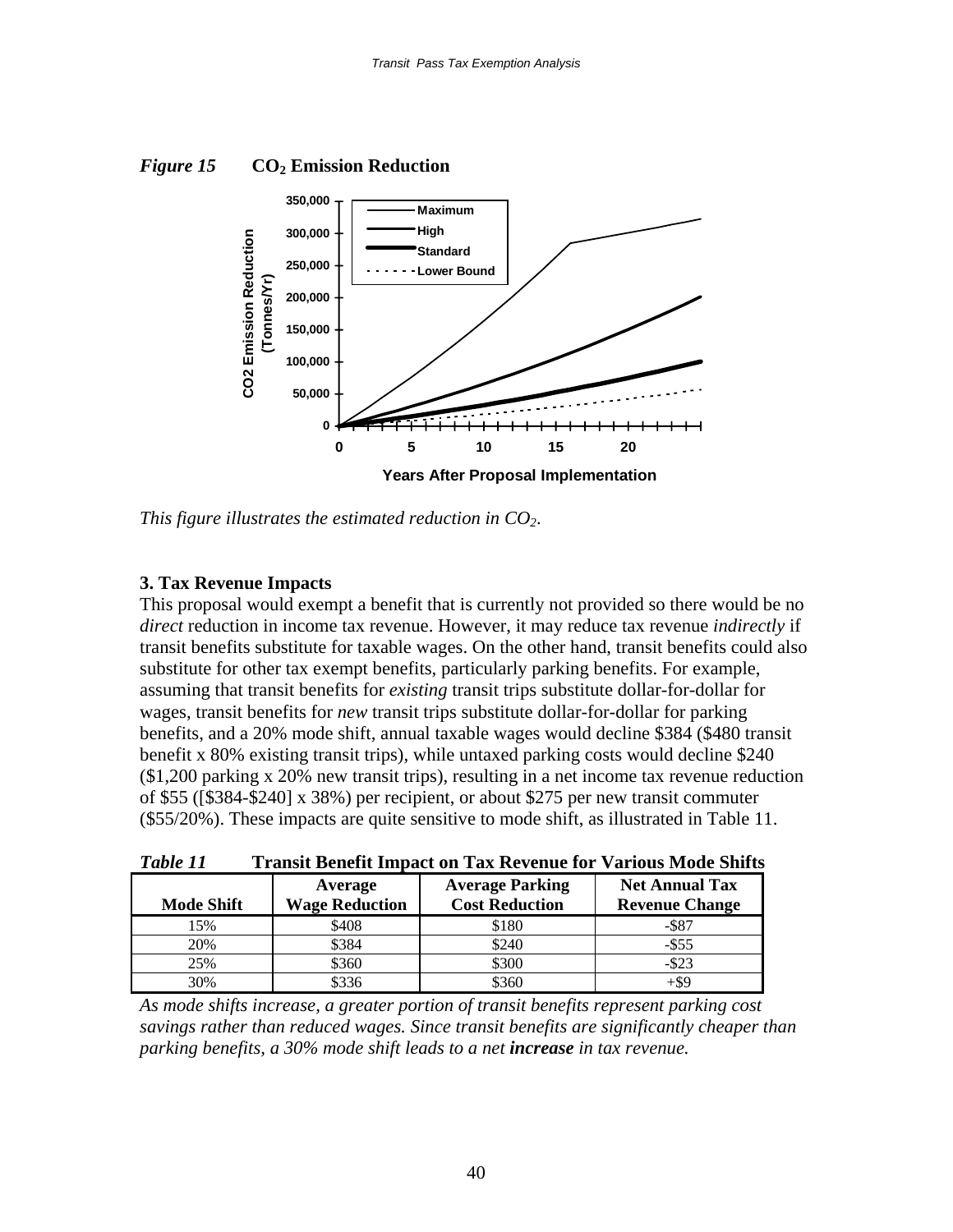Using the "Lower Bound" estimate impact estimates, annual taxable wages would decline \$418 (\$480 transit benefit x 87% existing transit trips), while untaxed parking costs would decline \$79 (\$720 parking x 11% automobile trips reduced), resulting in a net income tax revenue reduction of \$339 ([\$418-\$79] x 38%) per recipient, or about \$2,607 per new transit commuter (\$339/13%). As discussed earlier, the "Lower Bound" values are unrealistically low and so do not reflect true expected impacts.

There are some additional factors that could affect this estimate. First, a portion of the money returned to existing transit riders would be spent on GST and PST. This probably reduces the net reduction in tax revenue by 5-10%. Second, since tax-exempt benefits typically represent 30% or more of total employee compensation packages, it is likely that a significant portion of tax exempt transit benefits would substitute for other tax exempt benefits. These factors overestimate the tax reduction resulting from transit benefits. On the other hand, for many firms there is likely to be a lag time between a reduction in parking demand and actual parking cost savings. In the short term, some firms will capture no savings, particularly those that own rather than lease employee parking, although over the long term nearly any parking facility has value, either to meet growing demand or by converting the land to other uses. Since the first two factors tend to cancel out the third factor it appears reasonable to accept the model as being overall representative, although actual financial impacts are likely to vary between firms and over time.

Figure 16 illustrates total revenue losses that could be expected. The "Lower Bound" estimate is based on *Standard* program growth and an unrealistically low mode shift. Note that these reductions in tax revenue are not costs but economic transfers. They primarily represent new financial savings to current transit commuters, comparable to the savings currently enjoyed by most automobile commuters.





*Tax revenue could decline as transit benefits substitute for taxable wages. This is offset to the extent that transit benefits substitute for more expensive untaxed parking costs.*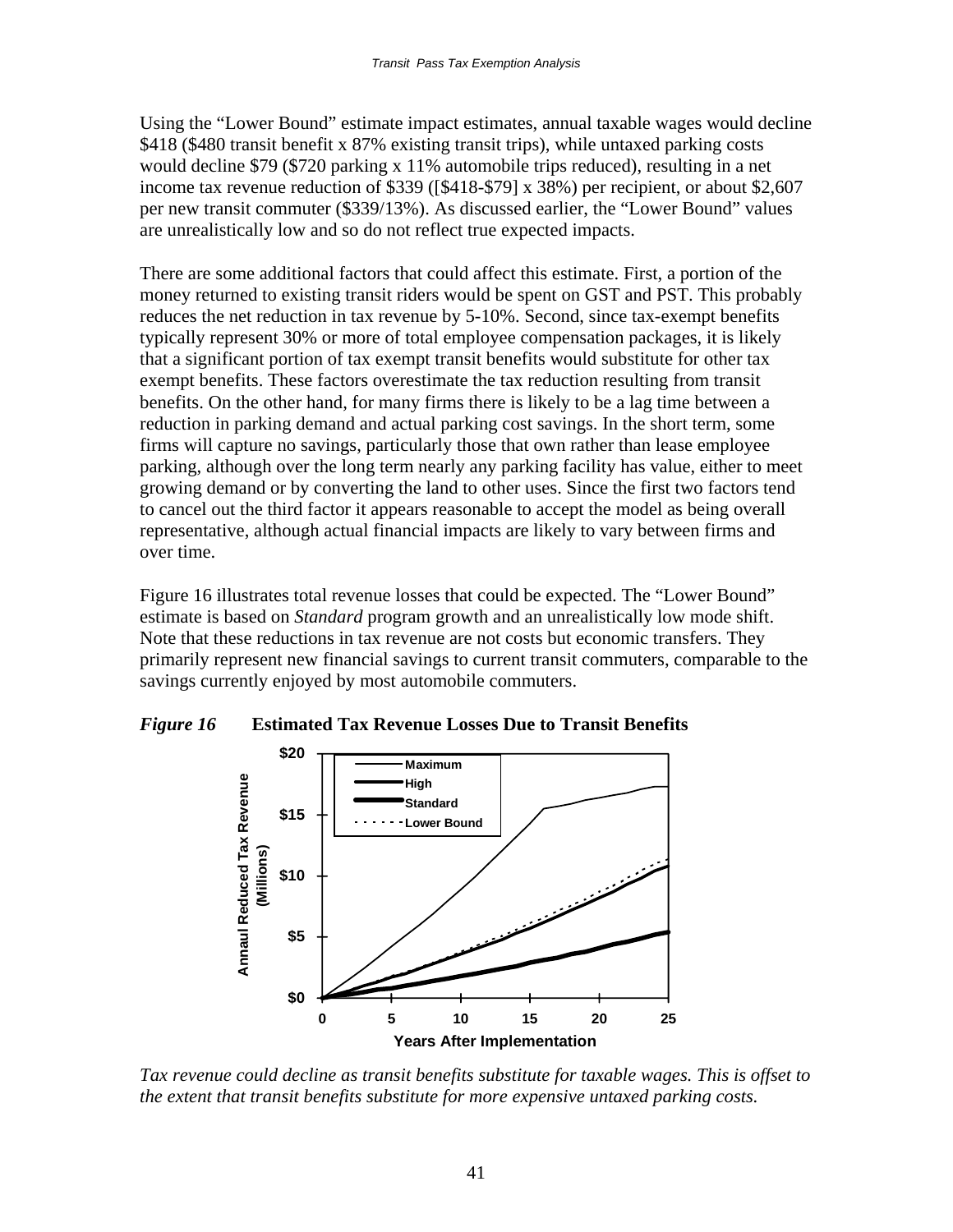#### **4. Transit Agency Revenue Impacts and Net Employment Growth**

This proposal would increase transit agency revenue. Transit voucher recipients increased their transit expenditures an average of \$42.62 to \$52.44 per month (about \$13.75 in current Canadian dollars) in Philadelphia, and a similar amount in the San Francisco Bay area. Figure 17 illustrates the estimated increase in transit agency revenue, assuming that Canadian recipients spend the same amount. This revenue increase is almost three times larger than the estimated reduction in income tax revenue. Increased transit revenue would be offset to some degree by the additional costs of serving more users. However, since transit service experiences economies of scale and many transit services have excess capacity, additional revenue should provide net benefits to transit agencies and society, increasing service qualify or reducing the need for subsidies.

### *Figure 17* **Estimated Transit Revenue Increase**

 $\overline{a}$ 



*This figure illustrates the estimated increase in transit revenue due to the proposed tax exemption, assuming the travel impacts described earlier and an average increased monthly expenditure of \$13.75 per transit benefit recipient.*

his proposal is likely to increase domestic employment and economic development by encouraging individuals to shift their transportation expenditures from private automobile to public transit. Transit expenditures increase employment and economic development because transit service is relatively labor intensive, while many automobile inputs (including a significant portion of components in domestically assembled vehicles) are imported.80

<sup>80</sup> Preliminary findings from the British Columbia Input/Output table indicate that consumer expenditures on transit provide about 3 times the provincial employment as automobile expenditures. Garry Horne, Economic Impacts and Performance, B.C. Treasury Board, 9 April 1996.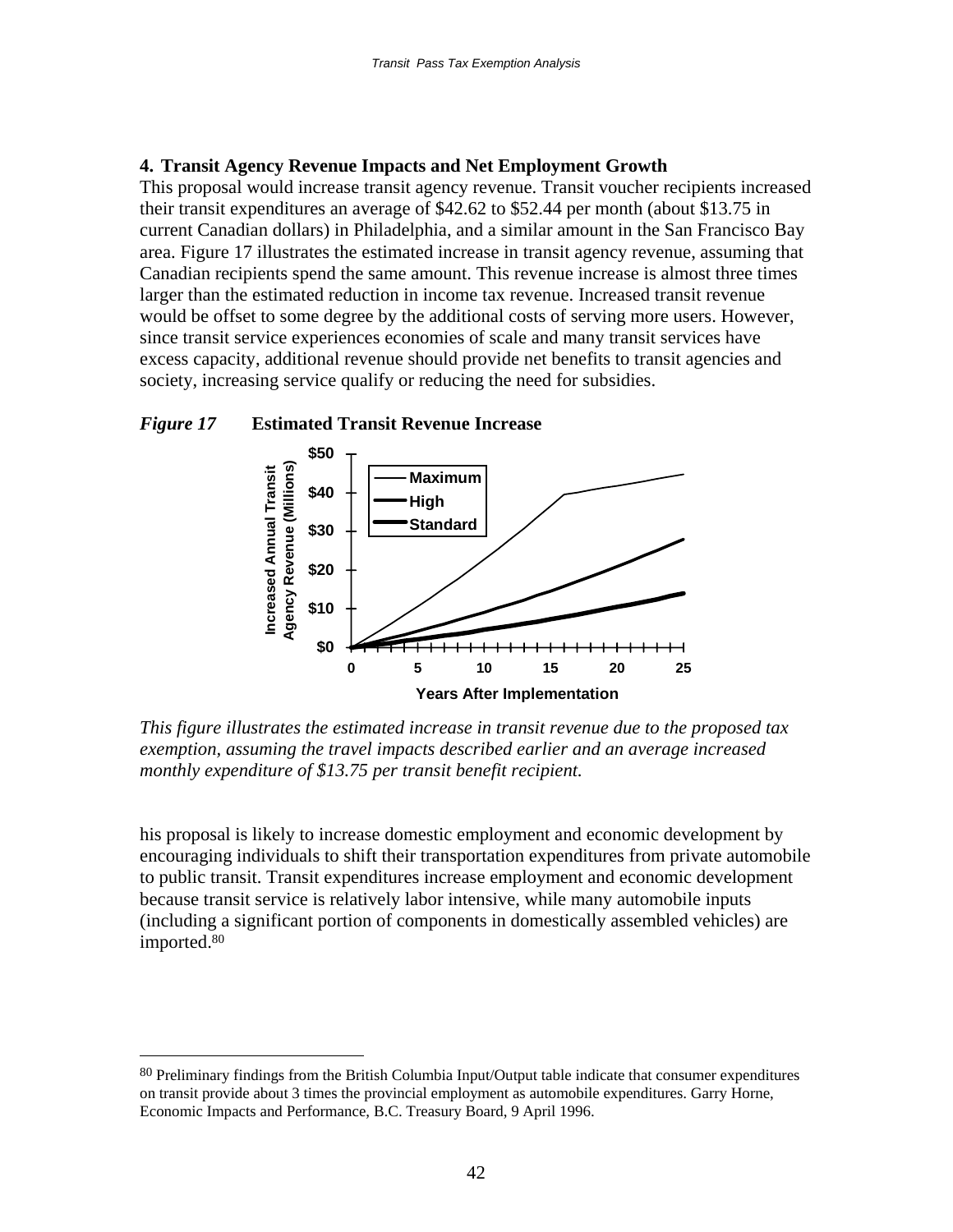# **Summary of Impacts**

Figure 18 compares the estimated impacts of this proposal for a 5% coverage rate (5% of employees are offered transit benefits), which is considered achievable within 5 years of program implementation. This illustrates the large benefits from traffic reduction and increased transit agency revenue compared with reduced tax revenue. The ratios between these impacts should be about the same at any level of program coverage.



*Figure 18* **Economic Impacts Compared**

*Benefits to society of reduced automobile travel and increased transit agency revenue are many times larger than expected reductions in tax revenue from this proposal.*

These results indicate that this analysis is highly robust. Even using an unrealistically low "Lower Bound" estimate of travel impacts and benefits from a reduction period urban driving, net benefits are more than twice the reduced income tax revenue. More likely this analysis *underestimates* full benefits by using low estimates of urban traffic growth, and by not accounting for additional benefits from reductions in non-commute travel.

# **VIII. Equity Implications**

There are two types of equity to consider: *Horizontal equity* refers to the fair treatment of individuals and groups who are considered to be equal in need and ability. It assumes that each individual or group should be treated alike. *Vertical equity* refers to the fair treatment of individuals and groups that are considered unequal in need or ability. It assumes that those who are relatively disadvantaged should be treated more favorably than those who are advantaged. Some equity implications of this proposal are described below.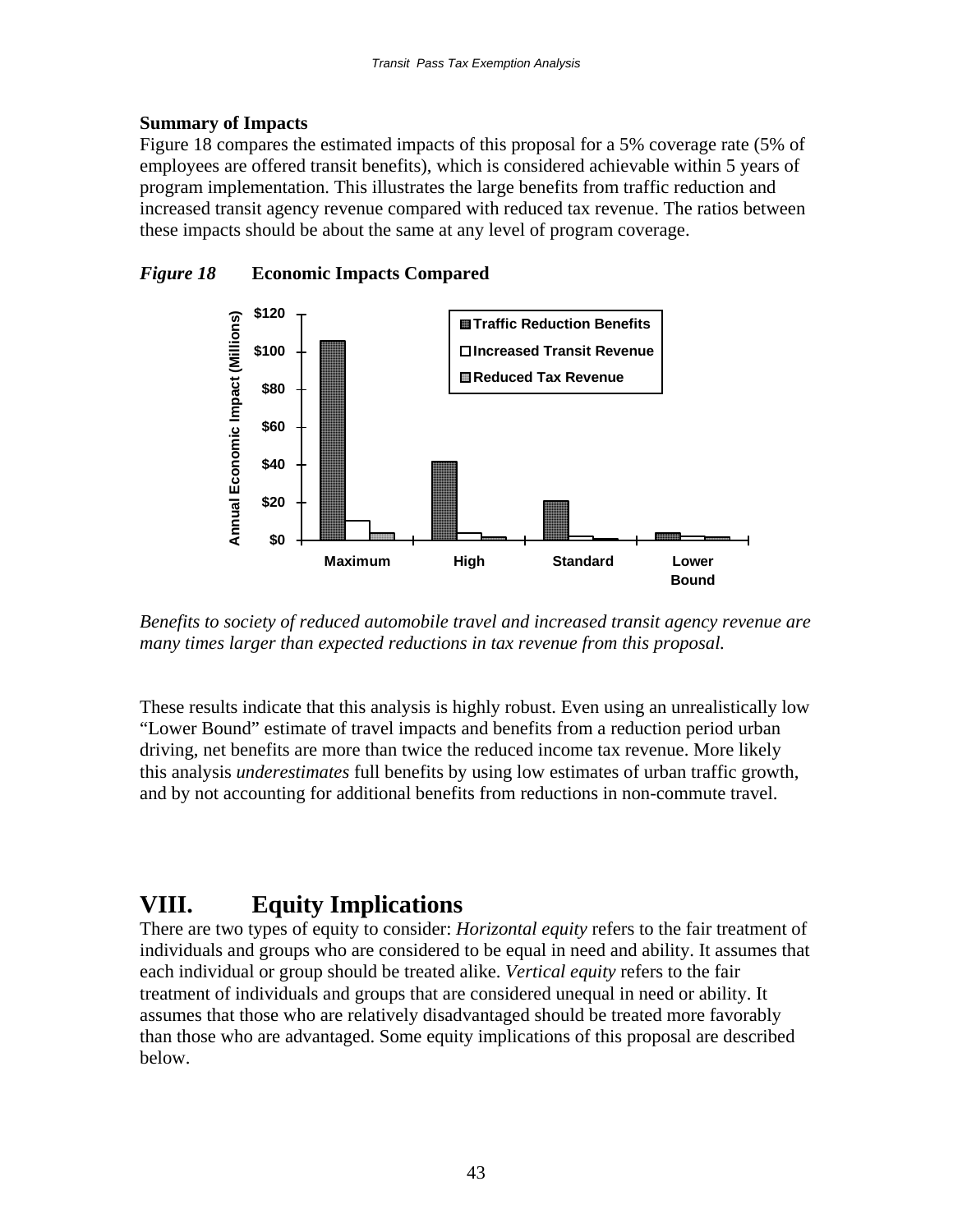- 1. *Horizontal equity between people who can use transit benefits and those who cannot.* Some critics argue that this proposal would be unfair to commuters who are not offered transit benefits or who cannot use transit. This type of inequity applies to nearly all tax policies, since virtually any tax or exemption benefits some individuals more than others. While it is true that not all employees will be offered transit benefits in the near future, coverage should grow. More than 75% of Canadians live in urban areas served by transit, and many commuters living outside of regular transit service area could use employee transit benefits for park-and-ride or van pool services.<sup>81</sup>
- 2. *Horizontal equity between drivers and transit commuters.* This proposal would eliminate the inequity that exists between automobile and transit benefits. Currently, many of the 910,000 employees who commute by transit receive hundreds of dollars less per year in benefits and tax exemptions than comparable employees who receive subsidized parking. Since employers do not usually discriminate between driving and non-driving employees in wages (by giving non-drivers a higher wage to compensate for the parking benefits they don't use), all employees receive an equal average wage reduction to cover parking costs, causing employees who do not drive to work to subsidize otherwise equal workmates who do.
- 3. *Vertical equity between drivers and transit commuters.* Employees most likely to use a transit benefit (either as a current or new transit commuter) tend to be economically or physically disadvantaged relative to those who would continue to drive. As a result, this proposal would increase vertical equity. This is supported by empirical evidence from surveys of transit voucher recipients indicate that lower income employees value this benefit most.82

It could be argued that this proposal would not increase horizontal equity, since point #1 offsets point #2. However, it would certainly increase vertical equity by providing a benefit that is of greatest importance to lower income and disabled employees. Both theoretical<sup>83</sup> and empirical evidence<sup>84</sup> indicate that most people place more weight on vertical equity than horizontal equity. This proposal would therefore increases equity.

Because parking benefits are worth more on average than would be transit benefits, automobile commuting would *still* represent a greater average tax exemption than transit benefits even if taxes could be collected on most employee parking. To put this another way, parking benefit tax revenue could increase by an order of magnitude and automobile commuters would still receive more tax exemption than transit commuting would receive under this proposal. For this reason, making transit benefits tax exempt is justified even if Revenue Canada significantly increases the collection of taxes on parking benefits.

<sup>81</sup> Canadian Urban Transit Association estimate.

<sup>82</sup> Oram Associates, 1995.

<sup>83</sup> John Rahls, *A Theory of Justice*, Harvard University Press (Cambridge), 1972.

 $84$  For example, the use of progressive income taxes rather than a head tax or fixed rate income tax in most developed countries, and special programs and benefits for people who are economically, physically, or socially disadvantaged are horizontally inequitable but vertically equitable. This indicates society's general preference for vertical over horizontal equity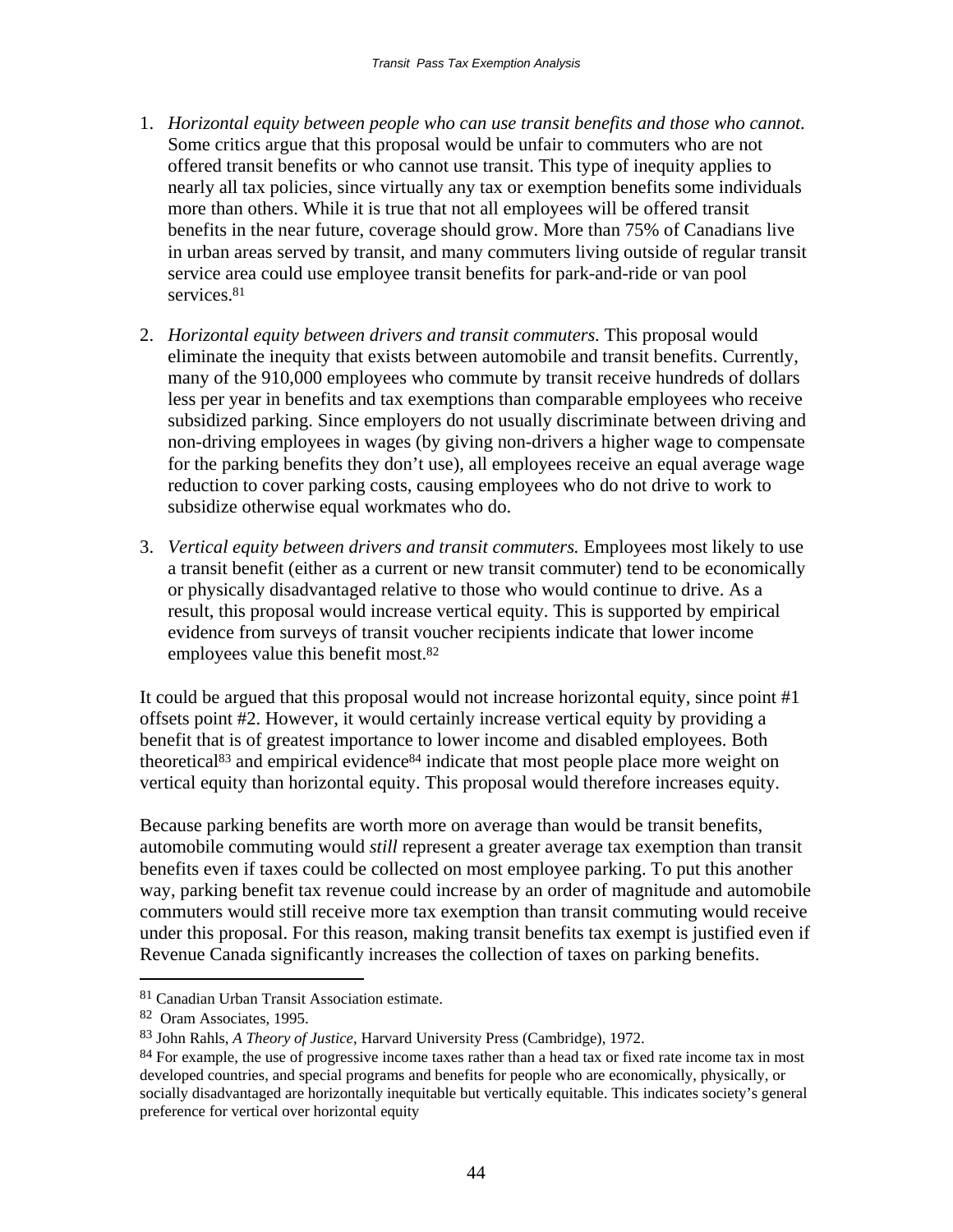# **IX. Problems, Objections and Barriers**

Possible problems, objections and barriers to this proposal are discussed below.

# **1. Tax Revenue Impacts**

Finance Canada and Revenue Canada have expressed concern that this proposal will reduce tax revenue. They argue that most of the benefits would go to employees who already use transit, rather than new transit riders, resulting in a reduction in tax revenue and little benefit in terms of reduced automobile travel. One estimate concludes that tax revenue would decline \$140 million or \$2.550 for each new transit user.<sup>85</sup> However, this estimate is based on several unrealistic assumptions all of which skew the results toward overestimating tax revenue reductions. These include:

- *Unreasonably high portion of employees being offered transit benefit.* This analysis assumes that transit benefits would be available to 50% of all employees who currently ride transit, although in the U.S., less than 10% of employers currently offer such subsidies despite the fact that these subsidies have been tax exempt for a decade.
- *Unreasonably low travel impacts of employee transit benefits*. This analysis assumes that offering transit benefits to 50% of urban employees would induce only 54,600 drivers to shift to transit, only about 1.8% of the estimated 3 million automobile commuters offered this benefit. This implies far lower rates of recipients and mode shift than indicated by our research.
- Assumes no tradeoff between untaxed parking benefits and tax exempt benefits. This analysis assumes unrealistically that a shift to transit would provide no reduction in parking facility costs or other tax exempt benefits.
- *Overestimates the value of transit benefits.* This analysis assumes that all employers would offer the full average value of a transit pass (\$60 per month), when experience in the U.S. indicates that a \$40 average monthly subsidy is more realistic. According to one report, among Seattle companies that participate in a transit voucher program, the average subsidy is only a little more than \$15 U.S. (about \$20 Canadian).<sup>86</sup>

As indicated in Figure 16, annual net reductions in tax revenue are likely to average less than \$2 million annually for the first five years after implementation. This short term small reduction in federal revenue may not be harmful. Because of Canada's current economic conditions, many economists are recommending tax reductions to encourage consumer confidence and spending, as described in a 12 October 1996 article in the *Globe and Mail*. Although the 1997-98 federal deficit target is \$17 billion, current estimates indicate that it will be far lower. According to Jeffrey Rubin, chief economist at a leading securities firm, "I'd rather have \$17 billion and \$4 billion in tax cuts than \$13 billion." Exempting employee transit benefits should be considered as part of any package to reduce consumer taxes because it would provide multiple economic, social and environmental benefits.

<sup>85 16</sup> June 1995 letter from Finance Minister Paul Martin to Al Cormier of CUTA.

<sup>86</sup> Comments by Richard Oram, Oram Associates, New York, 1996.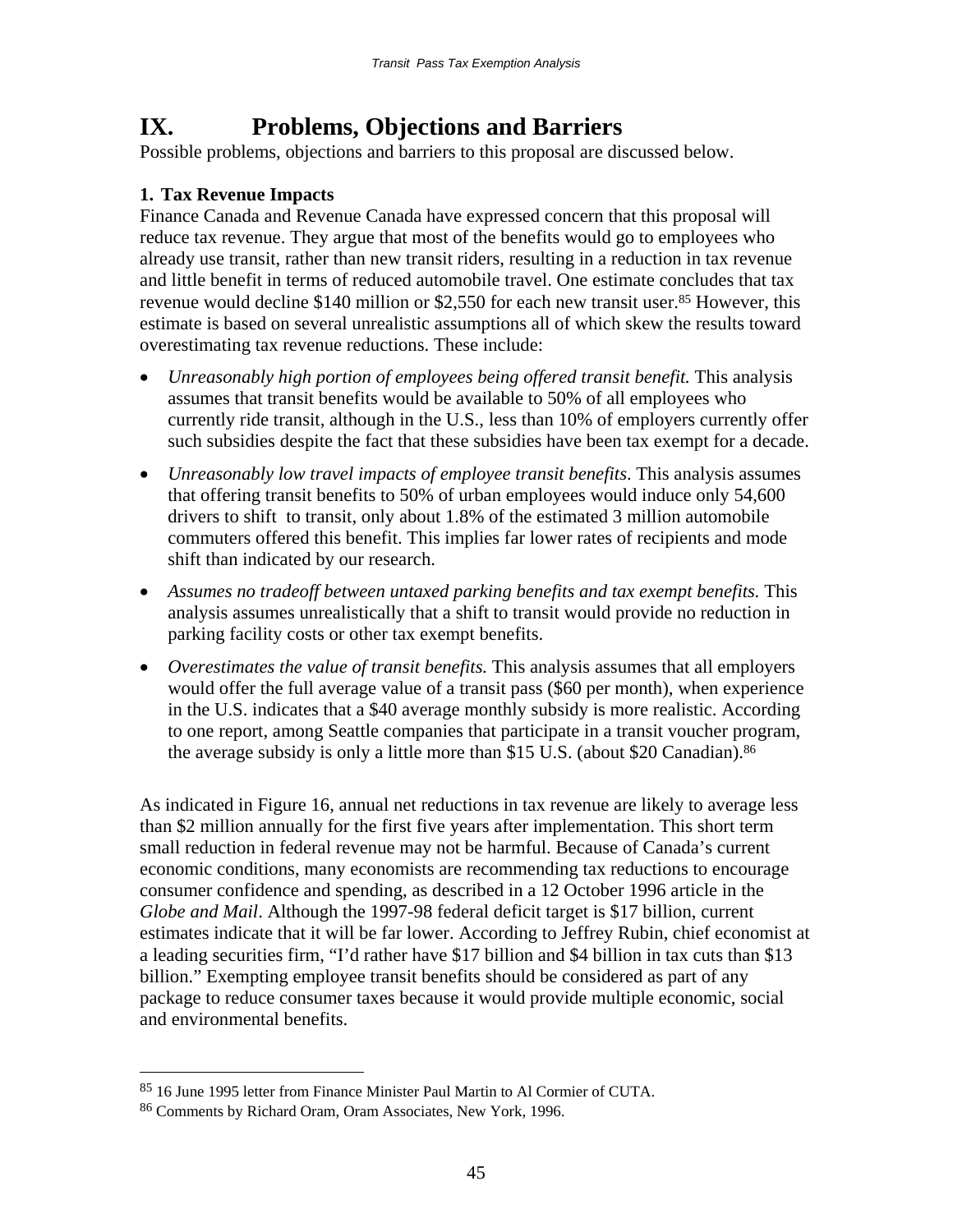The revenue currently foregone by exempting automobile parking benefits is many times greater than revenue losses from this proposal. For example, more than 3 million urban commuters are estimated to receive untaxed parking benefits<sup>87</sup> representing \$1.4 billion annually in tax revenue foregone, or \$660 million using "Lower Bound" values.<sup>88.89</sup>

As discussed in Section IV, Revenue Canada has adjusted taxes to achieve environmental objectives, including tax deductions to mining corporations for provincially mandated reclamation trust funds, favorable tax rates to corporations for alternative energy investments, and increased limits for contributions to environmental charities. However, all tax incentives cited by the federal government benefit corporations or wealthy individuals.90 This leaves the government vulnerable to the criticism that fails to distribute environmental tax benefits to medium and low income households.

# **2. Perceived Inequity**

 $\overline{a}$ 

Some critics argue that this proposal would be unfair to people who are not offered the benefit or cannot use transit for commuting. This implies horizontal inequity. This concern appears rather arbitrary, since all tax exemptions have, by their nature, different and therefore horizontally inequitable impacts on different tax payers. For example:

- Current employee parking benefit exemptions are only useable by commuters who are offered such benefits and who drive. Many firms located in city centres only provide parking benefits to senior employees. Even if all employees in a firm are offered free parking, those who cannot drive due to poverty or physical disability are excluded. Current parking tax exemptions are therefore unfair.
- Environmental tax exemptions cited by Finance Canada as part of developing a "Sustainable Budget" are only available to large corporations or wealthy individuals.91
- The recent reduction in GST on new vehicle purchases is only available to those who purchase new motor vehicles.

 $87$  Assuming that of the 10 million employees who commute daily, 60% work in urban areas, 72% drive by automobile, 80% of those receive employee parking benefits that are currently tax exempt, 90% do not require an automobile as part of their work, \$100 per month full cost for an average parking space, and a 38% marginal tax rate.

<sup>88</sup> Assuming only 62% of urban employees receive free parking with an average value of \$60 per month.  $89$  Revenue Canada might have a difficult time collecting the full value of taxes on parking benefits. The Canadian Urban Transit Association calculated that \$260 million in revenue foregone based on collecting taxes from a portion of two million commuters use employee subsidized parking, with an annual value of approximately \$433 per year per space. The CUTA estimate is probably a more realistic estimate of the amount of revenue that could actually be collected in the medium term. If parking benefits were fully taxed

many employees would simply commute by other modes, which is the objective of this proposal.  $90$  Similarly, recently modified tax rules exempt a portion of GST on new cars. Since April 1996 the trade in value of a used vehicle is not GST exempt, a tax reduction of greatest benefit to wealthier consumers who regularly purchase new automobiles with high value trade-ins.

<sup>91</sup> *The Federal Government Response to the Eighth Report of the Standing Committee on Environment and Sustainable Development (Keeping A Promise: Towards a Sustainable Budget)*, Government of Canada, 1996*.*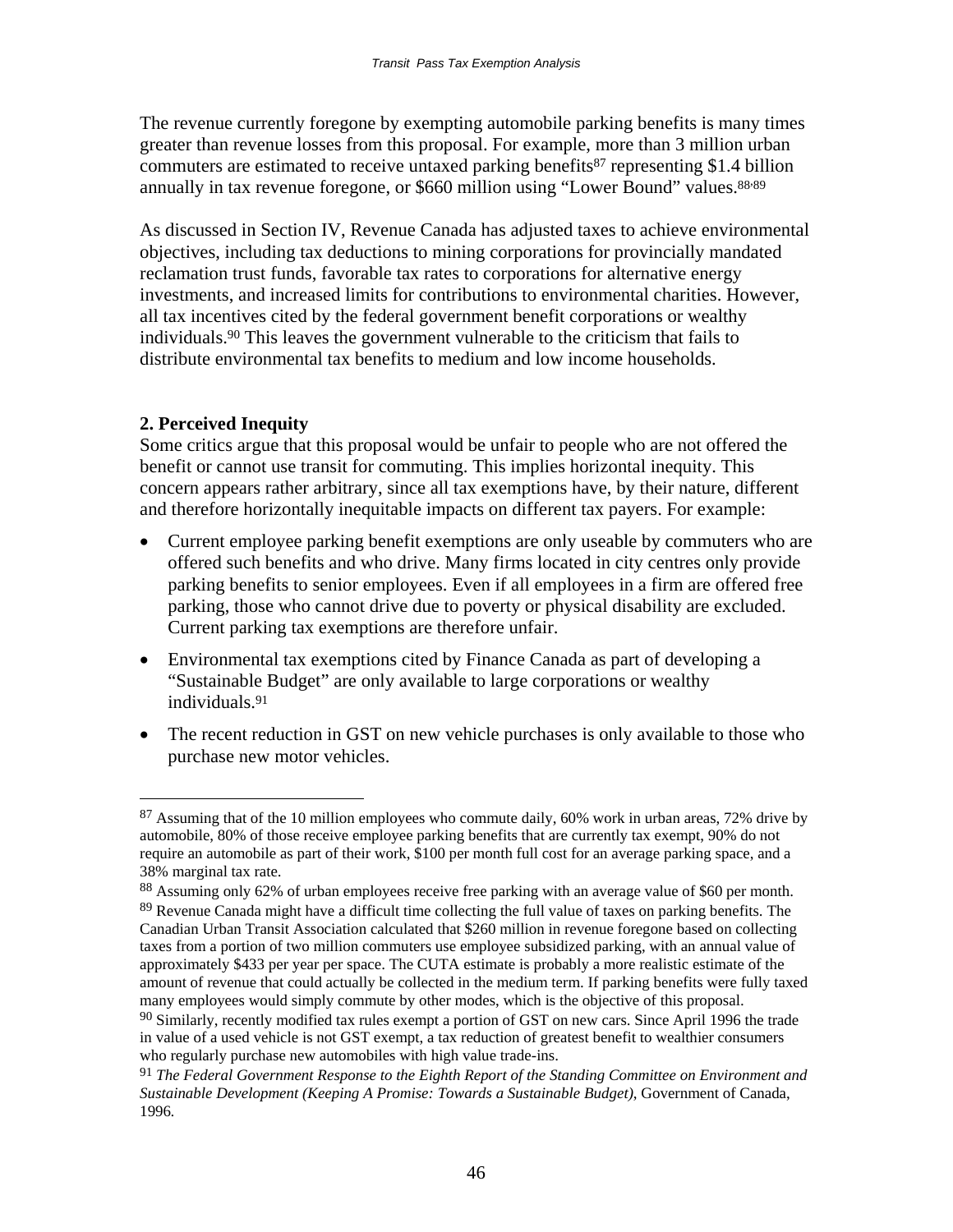These tax exemptions are both horizontally inequitable, by benefiting one group in ways that are not available to others, and vertically inequitable by providing the greatest benefits to those who are already economically advantaged. As discussed previously, most people place more weight on vertical equity than horizontal equity. This indicates that exempting employee transit benefits from income tax would be overall more equitable than current practices because horizontal equity impacts are offset, while the proposal would increase vertical equity by making people who are currently disadvantaged better off.92

As discussed in Section V, the Canadian population is highly urbanized. Most Canadian commuters have access to public transit or van pool services, and most will probably have the option of commuting by transit for at least a portion of their work lives. The portion of commuters served by transit is expected to increase in the future due to increased urbanization. Therefore, this benefit could eventually be accessible to a majority of commuters.

# **3. "Transit Service Already Receives Subsidies"**

 $\overline{a}$ 

Some critics point out that public transit service is subsidized at the local and provincial levels, with the implication that a federal tax exemption is unjustified to create parity between driving and transit for either equity or economic efficiency. However, existing transit service subsidies provide a different function than would a federal transit benefit exemption. Existing subsidies provide a basic level of mobility for non-drivers and a less expensive alternative to highway construction. They are comparable to local roadway expenditures.<sup>93</sup> Peak period transit travel is virtually unsubsidized in terms of operating costs because load factors are high.

Although transit service subsidies are approximately equal *per passenger kilometre* to automobile subsidies costs (including free parking, roadway facilities, congestion externalities, and external accident costs),<sup>94</sup> automobile users receive a much larger *per capita subsidy*, since drivers tend to travel much more per year than transit users.

 $92$  Even this proposal would not fully offset this inequity, since the value of an urban parking benefits is likely to be significantly larger than the value of a transit benefit, so drivers would still receive greater benefits.

<sup>&</sup>lt;sup>93</sup> Many people are under the misimpression that automobile users fund all roads through fuel taxes and registration fees. Although these can be considered to pay for provincial highways, local roads are completely locally funded.

<sup>&</sup>lt;sup>94</sup> For example, one study estimates that peak period automobile travel external costs average 21.2¢ per passenger kilometre, while bus external costs (including operating subsidies) average 10.6¢ per passenger kilometre. KPMG, *The Cost of Transporting People in the British Columbia Lower Mainland*, Greater Vancouver Regional District (Burnaby), 1993, Appendix C, p. 6. Also see Todd Litman, *Transportation Cost Analysis*, Victoria Transport Policy Institute (Victoria), 1996.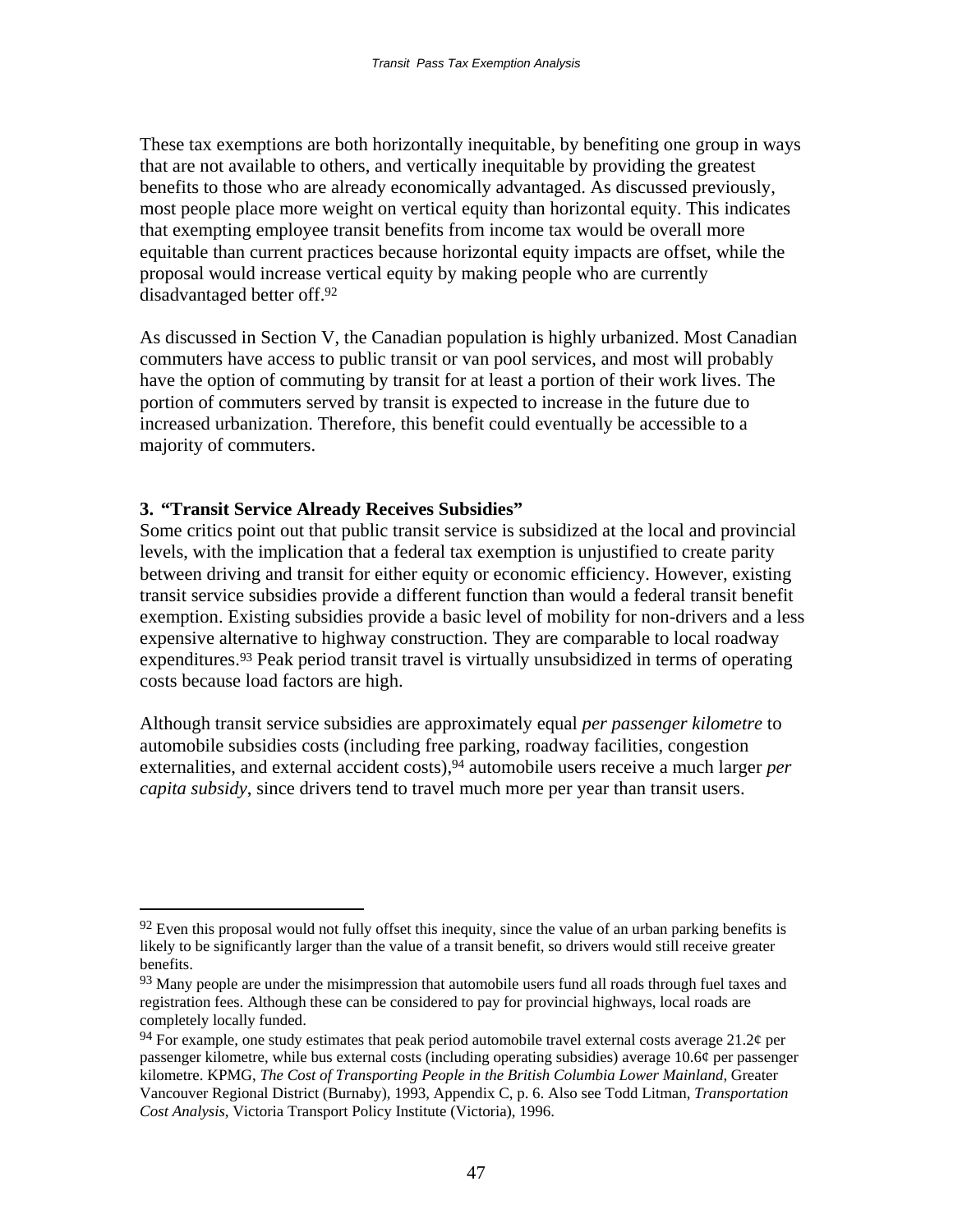# **4. "Transit Promotion is Not a Federal Responsibility"**

Some critics argue that local and provincial governments have other options for promoting transit. This is incorrect. Although local and provincial governments can develop transit systems and control land use, extensive research indicates that fiscal incentives are essential for effective TDM. No matter what other policies are implemented at the local or provincial level to promote transit, they will be approximately 20% less effective than would be the case with tax exempt transit benefits.

The Transportation Association of Canada, the Federation of Canadian Municipalities, and transportation planners emphasize that changes in Federal tax policy are critical for successful transportation demand management. Local actions simply cannot compensate for the existing economic bias toward driving that results from existing income tax policy. Without this change transit service will continue to be underused, and therefore inefficient.

# **XI. Conclusions and Recommendations**

Current federal income tax policy is both economically inefficient and unfair because it provides automobile commuters with a valuable benefit that is unavailable to those who use other modes. This policy is at cross-purposes with local, provincial and federal transportation objectives to develop a more efficient and sustainable transport system.

Federal income tax exemptions have a significant leverage effect. They induce employers to provide benefits that meet exemption criteria. As a result, most Canadian employees are offered parking benefits but virtually none are offered transit benefits. The total value of untaxed parking benefits represent a \$1,772 annual economic incentive to commute by automobile rather than public transit, since transit users receive neither employee subsidies nor tax exemptions.

Since parking benefits are part of employee compensation packages, they represent reductions in wages or other benefits for all employees. As a result, non-drivers are subsidizing the commuting costs of drivers. Similarly, since tax exemptions must be offset by other tax increases to maintain a given level of revenue, transit users currently bear a portion of the income tax payments forgone by parking benefits, further causing transit users to subsidize drivers. This is both vertically and horizontally inequitable because non-drivers tend to be physically, economically and socially disadvantaged relative to drivers.

The proposed employee transit tax exemption is one of the few financial instruments available to support transportation demand management efforts, and one of the easiest to implement. It has been widely recommended by transportation professionals, public officials and organizations representing a variety of interests to help address a number of economic and environmental problems.